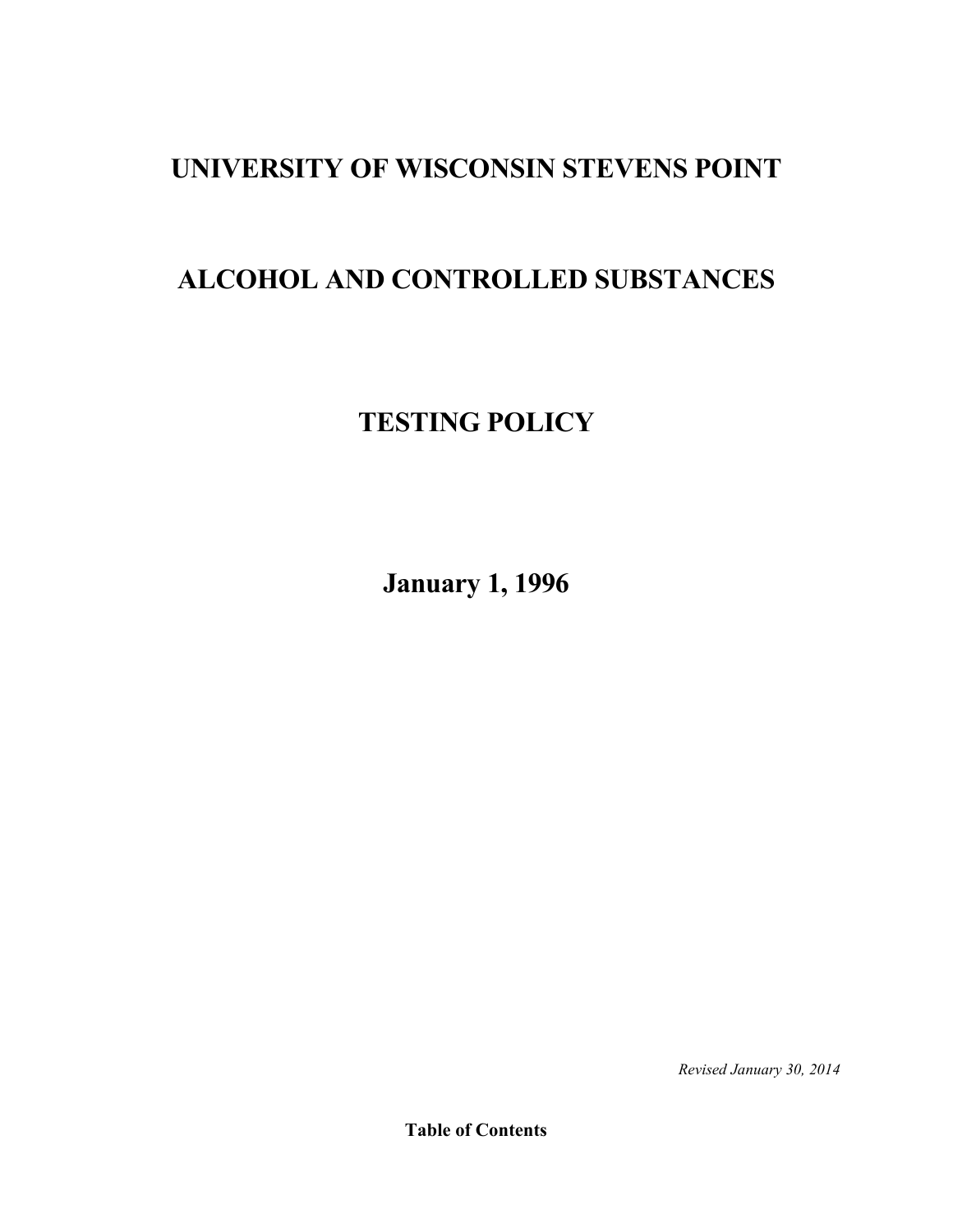| I.   |             |  |
|------|-------------|--|
|      |             |  |
|      |             |  |
|      |             |  |
| II.  |             |  |
|      |             |  |
| III. |             |  |
| IV.  |             |  |
|      |             |  |
|      |             |  |
| V.   |             |  |
|      |             |  |
|      |             |  |
|      |             |  |
|      |             |  |
|      |             |  |
|      |             |  |
|      |             |  |
|      |             |  |
|      |             |  |
|      |             |  |
|      |             |  |
|      |             |  |
|      |             |  |
|      |             |  |
|      |             |  |
|      |             |  |
|      |             |  |
|      |             |  |
|      |             |  |
|      |             |  |
|      | Random Test |  |
|      |             |  |
|      |             |  |
|      |             |  |
|      |             |  |
|      |             |  |
|      |             |  |
|      |             |  |
|      |             |  |
|      |             |  |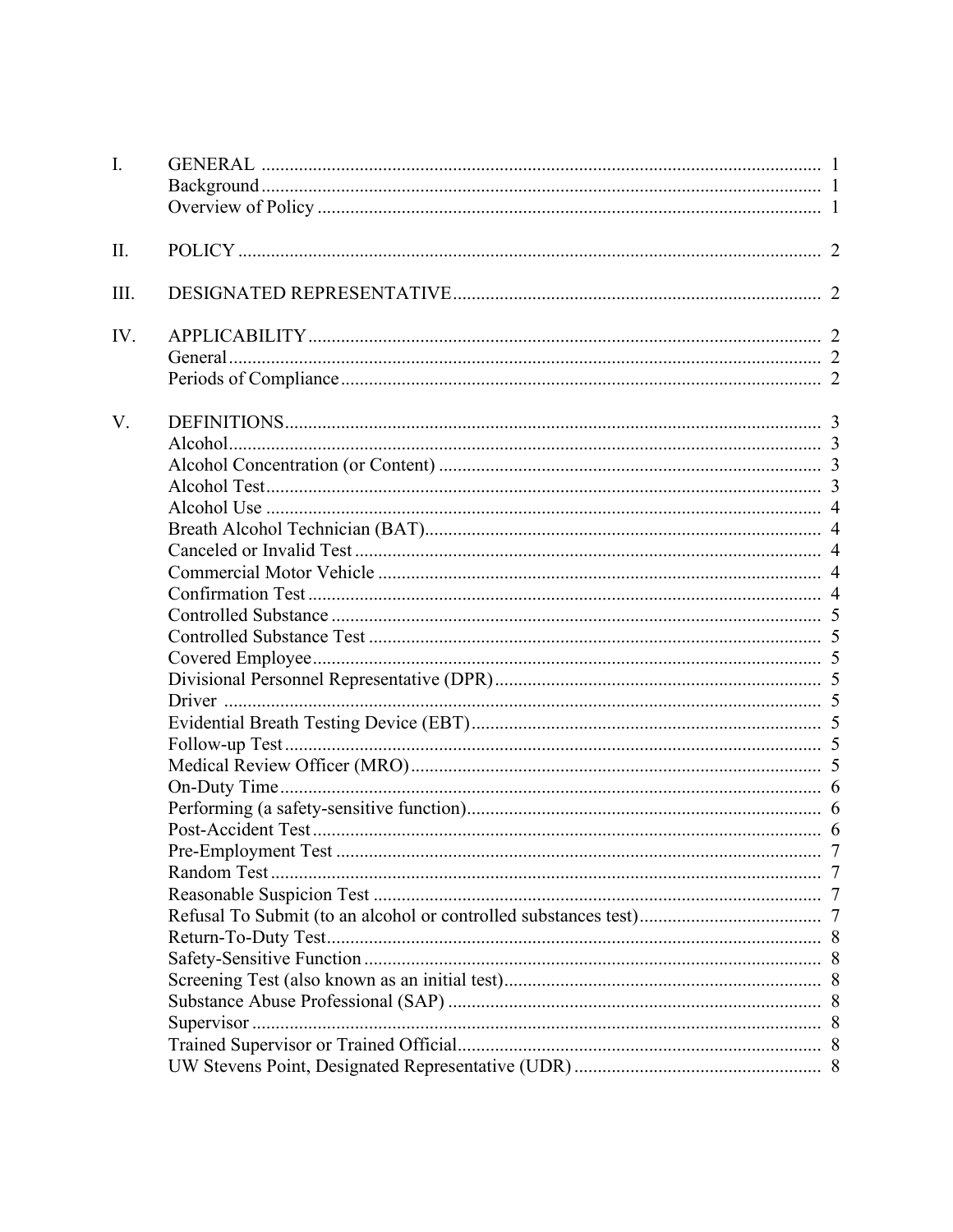| VI.   |  |
|-------|--|
|       |  |
|       |  |
|       |  |
|       |  |
|       |  |
|       |  |
|       |  |
|       |  |
| VII.  |  |
| VIII. |  |
| IX.   |  |
|       |  |
|       |  |
|       |  |
|       |  |
|       |  |
|       |  |
|       |  |
| Χ.    |  |
| XI.   |  |
|       |  |
|       |  |
|       |  |
| XII.  |  |
|       |  |
| XIV.  |  |
| XV.   |  |
|       |  |
|       |  |
|       |  |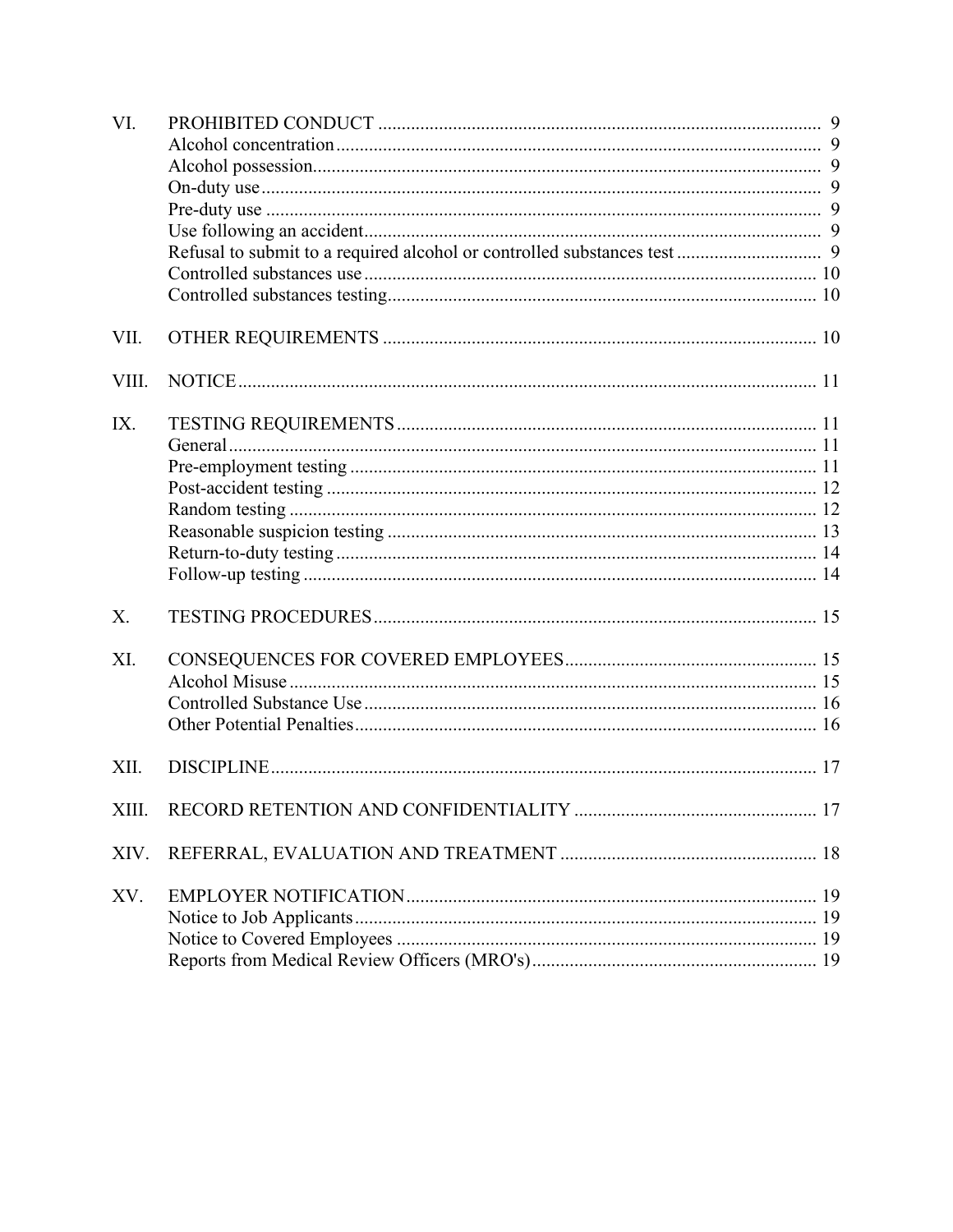| TESTING PROCEDURES FOR CONTROLLED SUBSTANCES A-4                         |  |
|--------------------------------------------------------------------------|--|
|                                                                          |  |
| APPENDIX B: DESIGNATED DRUG COLLECTION/BREATH ALCOHOL                    |  |
|                                                                          |  |
|                                                                          |  |
|                                                                          |  |
| University of Wisconsin Stevens Point Designated Representative (UDR)C-1 |  |
|                                                                          |  |
|                                                                          |  |
|                                                                          |  |
|                                                                          |  |
|                                                                          |  |
|                                                                          |  |
|                                                                          |  |
|                                                                          |  |
|                                                                          |  |
|                                                                          |  |
|                                                                          |  |
|                                                                          |  |
|                                                                          |  |
|                                                                          |  |
|                                                                          |  |
|                                                                          |  |
|                                                                          |  |
|                                                                          |  |
|                                                                          |  |
|                                                                          |  |
|                                                                          |  |
|                                                                          |  |
|                                                                          |  |
|                                                                          |  |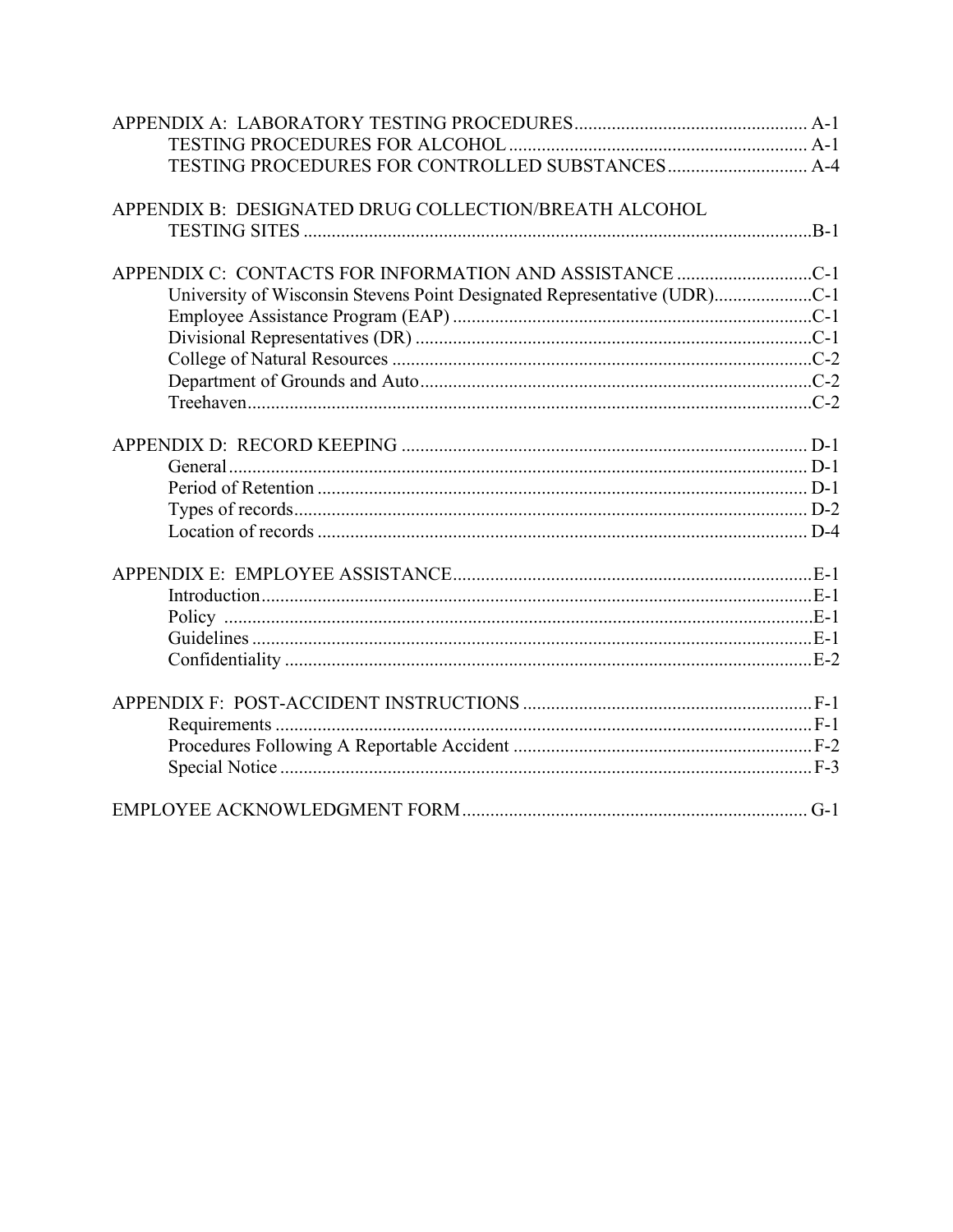## **UNIVERSITY OF WISCONSIN - STEVENS POINT**

# **ALCOHOL AND CONTROLLED SUBSTANCES TESTING POLICY**

January 1, 1996

## **I. GENERAL**

- **A. Background -** On October 28, 1991, President Bush signed the Omnibus Transportation Employee Testing Act (OTETA) (The Act) of 1991 as part of the 1992 Department of Transportation and Related Agencies Appropriations Act. In compliance with the requirements of the Omnibus Act, the Federal Highway Administration (FHWA) adopted regulations (49 CFR, Part 382), requiring employers to test employees with a commercial driver's license (CDL's) for the use of alcohol and controlled substances. The purposes of the Act is to deter misuse of alcohol and controlled substances by drivers of commercial motor vehicles.
- **B. Overview of Policy -** In order to minimize the impact of the misuse of alcohol or drugs and to implement the Federal requirements, the University of Wisconsin Stevens Point is adopting and implementing this policy on testing of employees required to have a commercial drivers license. This policy is intended to be consistent and in compliance with the U.S. Department of Transportation Federal Highway Administration's drug and alcohol testing rules, regulations and procedures contained in Title 49 CFR, Part 382.

This document is intended to provide a general overview of the federal law and its application to employees at the University of Wisconsin Stevens Point. It includes a definition of commonly used terms and identifies prohibited conduct, the testing requirements, testing procedures, and consequences for covered employees. Several appendices provide more detailed information for managers, supervisors and unit personnel representatives with responsibilities for administering the policy.

Nothing herein shall preclude the University of Wisconsin Stevens Point from establishing rules, regulations, policies and/or procedures in addition to those required by The Act so long as they do not conflict with the requirements of the Act. The University of Wisconsin Stevens Point has work rules which prohibit the possession or use of alcohol and controlled substances at the work site. This policy supplements existing University of Wisconsin work rules.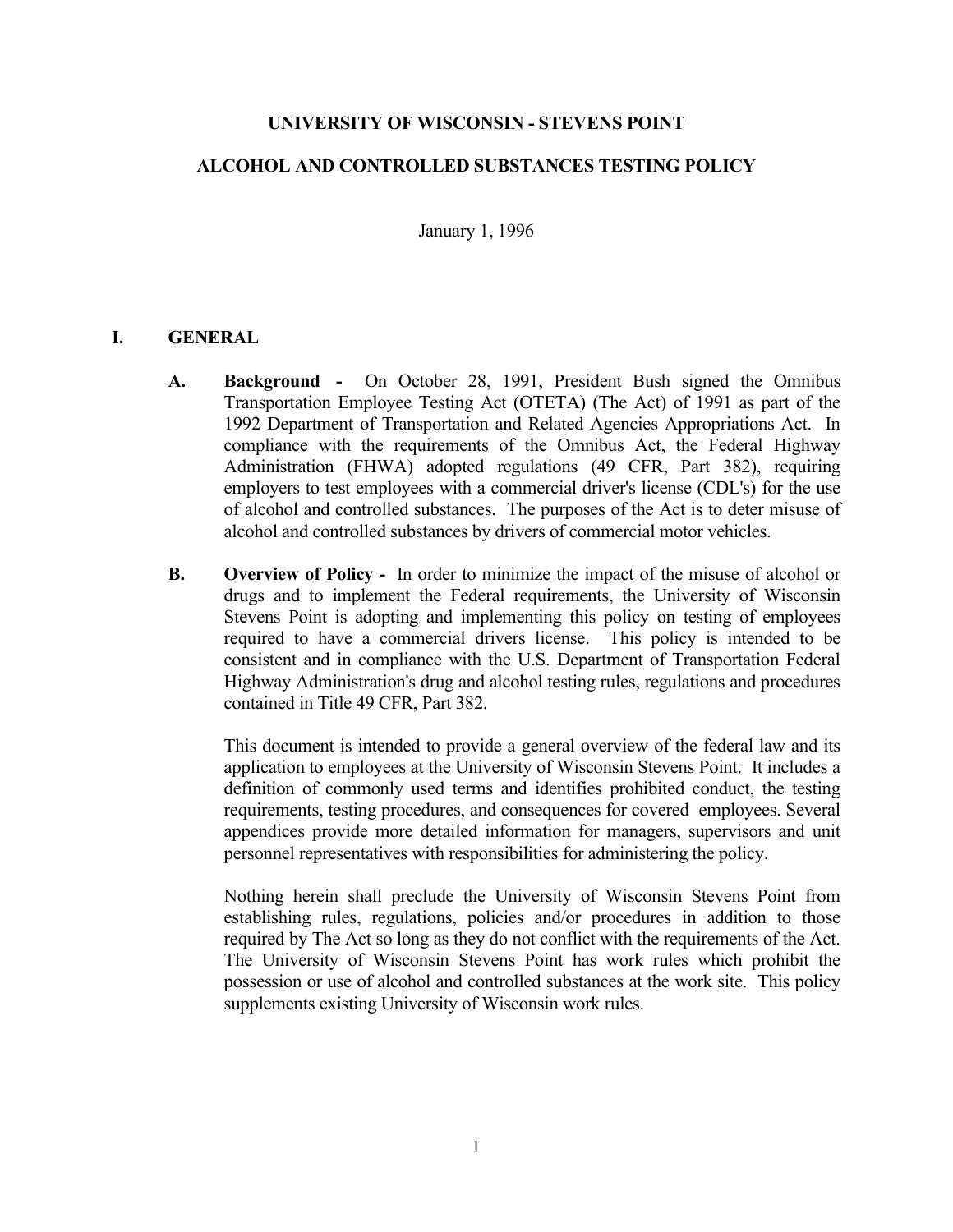# **II. POLICY**

It is the desire and intent of the University of Wisconsin Stevens Point to ensure that the persons whom it serves receive safe and efficient services and that all students, faculty and employees are provided with a safe work environment. In order to achieve this, it is the University of Wisconsin Stevens Point's policy to:

- A. Assure that employees are not impaired in their ability to perform assigned duties;
- B. Create a workplace environment free from the adverse effects of drug and alcohol abuse or misuse;
- C. Prohibit the unlawful manufacture, distribution, dispensing, possession or use of controlled substances;
- D. Encourage employees to seek professional assistance any time alcohol or drug misuse effects their ability to perform their assigned duties; and
- E. Comply with the federal Omnibus Transportation Employee Testing Act of 1991.

If there is a conflict between this policy and any modifications or binding interpretations of the Federal regulations, those modifications and interpretations shall prevail.

# **III. DESIGNATED REPRESENTATIVE**

The Director of Risk Management will administer and ensure compliance with the Omnibus Transportation Employee Testing Act of 1991 (The Act) for the University of Wisconsin Stevens Point and will be the designated authority concerning administration of the policy. The Director of Risk Management may, in turn, designate an individual as the University's primary representative as well as additional alternate representatives to assist as needed in administering the program. See Appendix C for the name(s) of designated management representatives.

# **IV. APPLICABILITY**

- A. **General -** This policy applies to all University of Wisconsin Stevens Point employees, including faculty, academic and classified staff, and students, whose job duties require possession of a commercial driver's license (CDL) as well as applicants for, and employees moving into positions requiring a CDL.
- B. **Periods of Compliance** A driver is required to be in compliance with this policy at all times while on duty performing any safety-sensitive function. On-duty time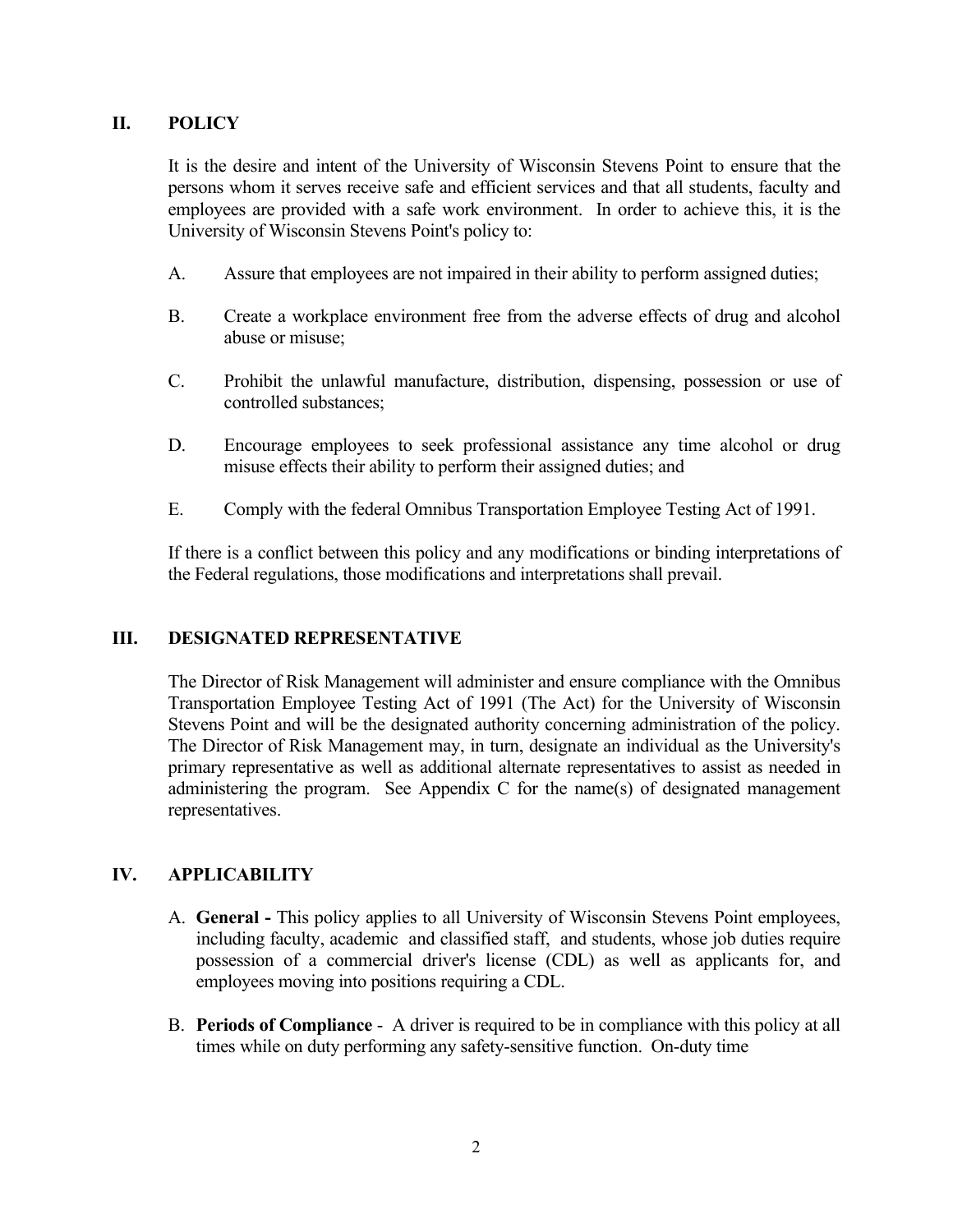means all time from the time a driver begins work or is required to be in readiness to work until the time he/she is relieved from work and all responsibility for performing work. On-duty time includes: [§395.2(1)-(7)]

- 1. All time spent at a facility waiting to be dispatched;
- 2. All time inspecting or servicing the vehicle;
- 3. All driving time or time spent at the driving controls of a commercial vehicle in operation;
- 4. All time spent loading, unloading, or supervising the loading or unloading of a vehicle including completion of any related paperwork;
- 5. All time performing those duties required of a driver involved in a vehicle accident; or
- 6. All time spent repairing, assisting, or attending to a disabled motor vehicle.

A driver shall be considered to be performing safety-sensitive functions during any period in which he or she is actually performing, ready to perform, or immediately available to perform any safety-sensitive functions.

# **V. DEFINITIONS**

The terms used in this policy are defined below. Where definitions have been taken from the federal regulations, references are provided. In some cases, definitions have been abbreviated or paraphrased for brevity. In the event of a dispute over a definition used or the interpretation of a federal rule, the official published federal rules will be used.

- A. **Alcohol** -- means the intoxicating agent in beverage alcohol, ethyl alcohol, or other low molecular weight alcohols including methyl and isopropyl alcohol. (§382.107)
- B. **Alcohol Concentration (or Content)** -- means the alcohol in a volume of breath expressed in terms of grams of alcohol per 210 liters of breath as indicated by an evidential breath test. (§382.107)
- C. **Alcohol Test** -- a test conducted by a Breath Alcohol Technician (BAT), or any other person approved by the Department of Transportation rules, using an Evidential Breath Testing Device (EBT) to measure the amount of alcohol concentration in a volume of breath, or any other test used to detect the presence of alcohol that is approved by the Federal Highway Administration (FHWA).
- D. **Alcohol Use** -- means the consumption of any beverage, mixture, or preparation, including any medication, containing alcohol. (§382.107)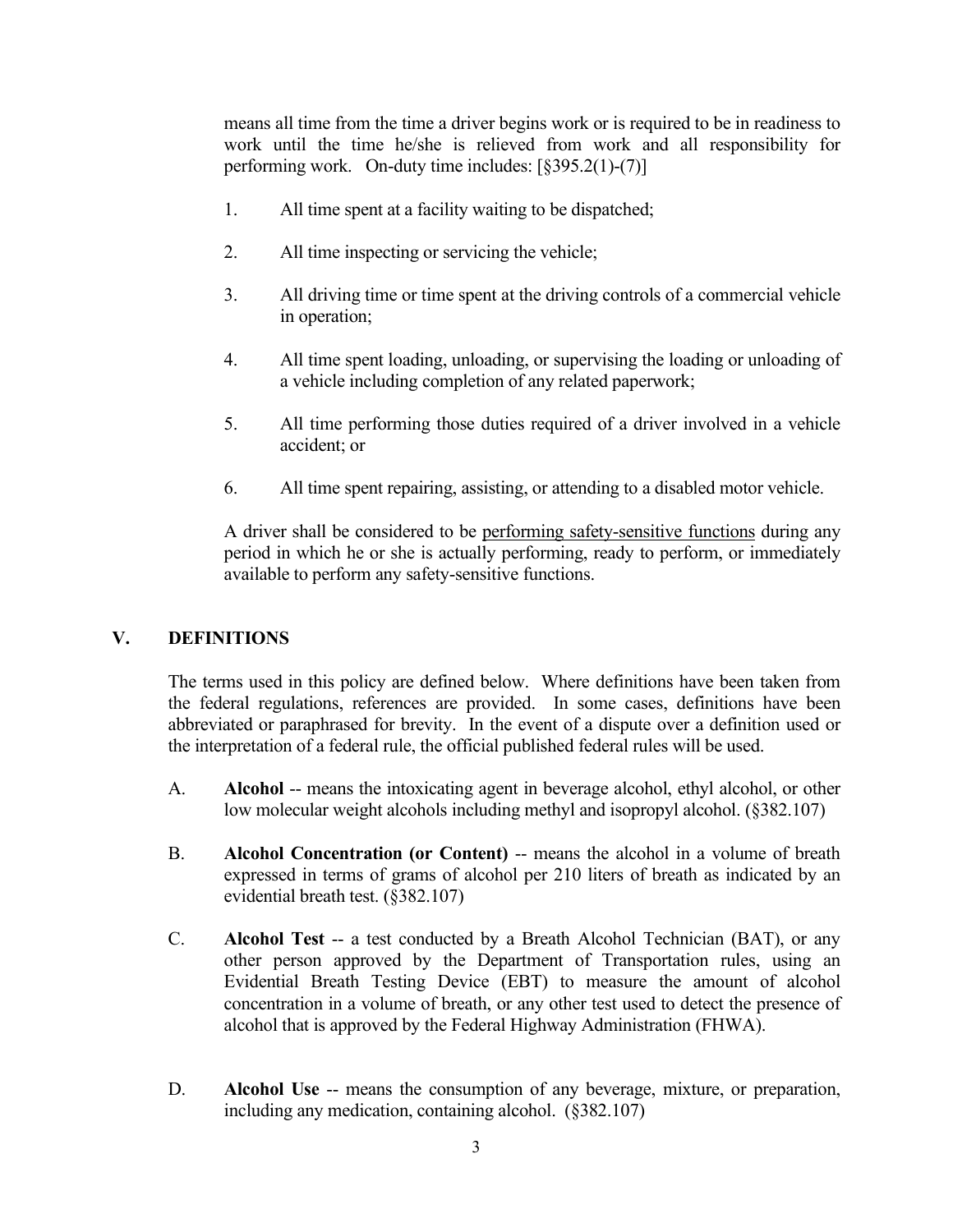- E. **Breath Alcohol Technician (BAT)** -- means an individual who instructs and assists individuals in the alcohol testing process and is trained to operate the evidential breath testing device (EBT). (§40.3)
- F. **Canceled or Invalid Test** -- means:
	- 1. In **drug testing**, a drug test that has been declared invalid by a Medical Review Officer. A canceled test is neither a positive nor a negative test. A sample that has been rejected by a laboratory is treated the same as a canceled test.
	- 2. In **alcohol testing**, a test that is deemed to be invalid under §40.79. It is neither a positive nor a negative test. (§40.3)
- G. **Commercial Motor Vehicle** -- means a motor vehicle or a combination of motor vehicles used in a commerce to transport passengers or property and having one or more of the following characteristics:
	- 1. The vehicle is a single vehicle with a gross vehicle weight rating of 26,001 or more pounds, or the vehicle's registered weight or actual gross weight is more than 26,000 pounds;
	- 2. The vehicle is a combination vehicle with a gross combination weight rating of 26,001 or more pounds, inclusive of a towed unit with a gross vehicle weight rating, registered weight or actual weight of more than 10,000 pounds;
	- 3. The vehicle is designed to transport or is actually transporting the driver and 15 or more passengers;
	- 4. Is of any size and is used in the transportation of materials found to be hazardous for the purposed of the Hazardous Materials Transportation Act and which require the motor vehicle to be placarded under the Hazardous Materials Regulations (149 CFR 172, subpart F). (§382.107)

# H. **Confirmation Test**

- 1. For alcohol testing, a confirmation test means a second test following a screening test with a result greater than 0.02 that provides quantitative data of alcohol concentration. Confirmation of the screening test must be made by an approved Evidential Breath Testing Device (EBT). (See definition of EBT below.) (§382.107)
- 2. For controlled substances testing, a confirmation test means a second analytical procedure to identify the presence of a specific drug or metabolite which is independent of the screen test and which uses a different technique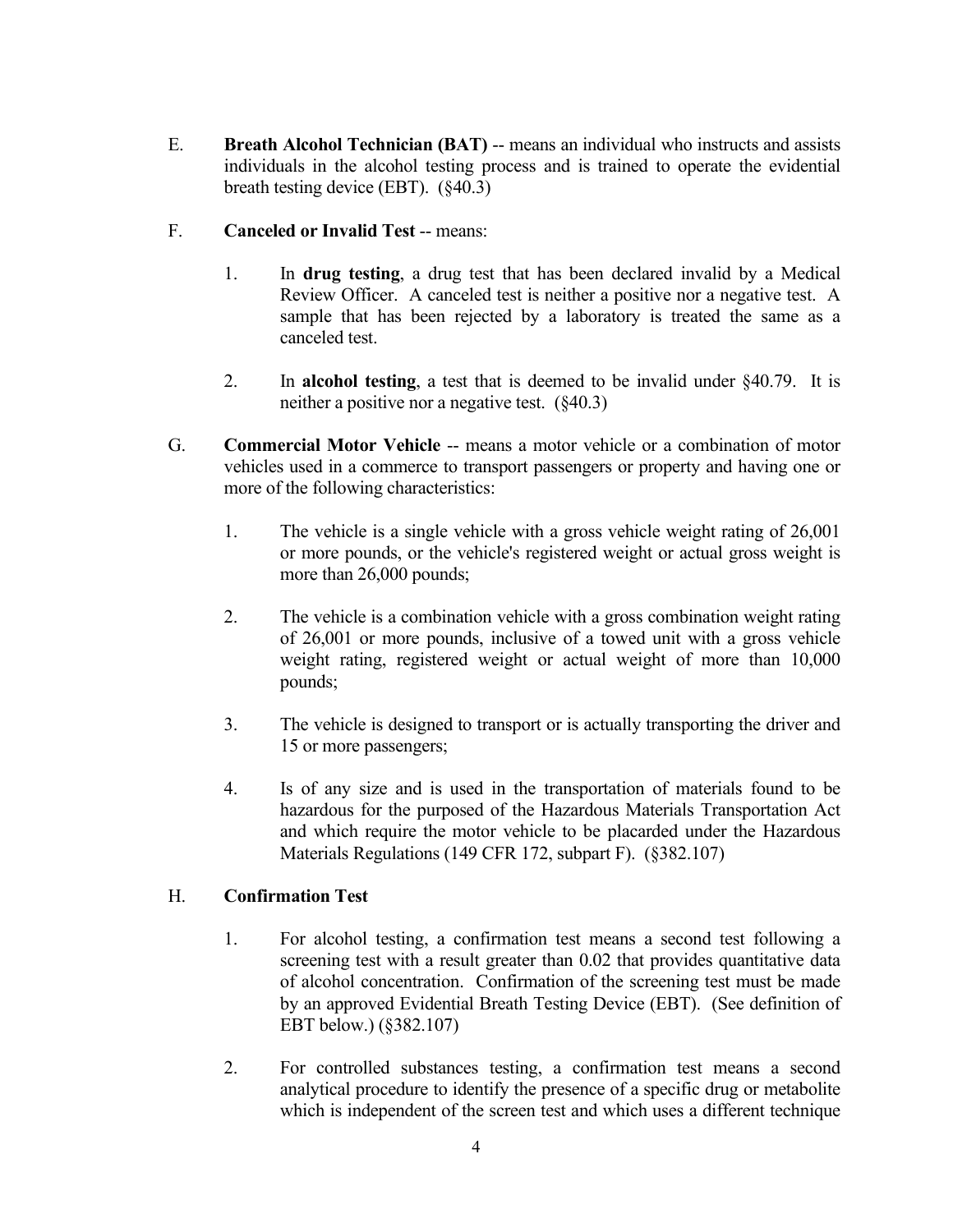and chemical principal from that of the screen test in order to ensure reliability and accuracy. Gas Chromatography/Mass Spectrometry (GC/MS) is the authorized confirmation method for cocaine, marijuana, opiates, amphetamines, and phencyclidine. (§382.107)

- I. **Controlled Substance** -- Controlled substances include cocaine, marijuana, opiates, amphetamines, and phencyclidine and any other substance determined by the U.S. Department of Transportation to be a controlled substance.
- J. **Controlled Substance Test** -- means a method for determining the presence of controlled substances in a urine sample using a scientifically reliable method performed in accordance with procedures specified in 49 CFR 40.
- K. **Covered Employee** -- means all University employees whose job duties require a Commercial Drivers License (CDL).
- L. **Divisional Representative (DR)** -- means the primary contact person designated to receive information and/or reports relative to employees of a specific College or Division from the Medical Review Officer, the Breath Alcohol Technician, the Substance Abuse Professional and the laboratories. (Also, see definition for UW Stevens Point, Designated Representative (UDR).)
- M. **Driver** -- means any employee of the University of Wisconsin Stevens Point who is required to have and maintain a commercial driver's license (CDL) and who is subject to operating a commercial motor vehicle at the direction of, or with the consent of, the University. For the purposes of pre-employment only, the term driver includes a person applying to an employer to drive a commercial vehicle. (§382.107)
- N. **Evidential Breath Testing Device (EBT)** -- is a device approved by the National Highway Traffic Safety Administration (NHTSA) and is used for the evidential testing of breath and placed on the NHTSA's "Conforming Products List (CPL) of Evidential Breath Measurement Devices". (§40.3) *[Note: Approved devices must be capable of printing out each test result and air blank, and must sequentially number each test.]*
- O. **Follow-up Test** -- is an alcohol and/or controlled substances test administered to a covered employee who has violated the prohibitions of this policy and who has been permitted to return to duty after passing a return-to-duty alcohol and/or controlled substances test. (§382.311)
- P. **Medical Review Officer (MRO)** -- A Medical Review Officer is a licensed physician (medical doctor or doctor of osteopathy) responsible for receiving laboratory results generated by the University's drug testing program who has knowledge of substance abuse disorders and has appropriate medical training to interpret and evaluate an individual's confirmed positive test result together with his or her medical history and any other relevant biomedical information. (§40.3)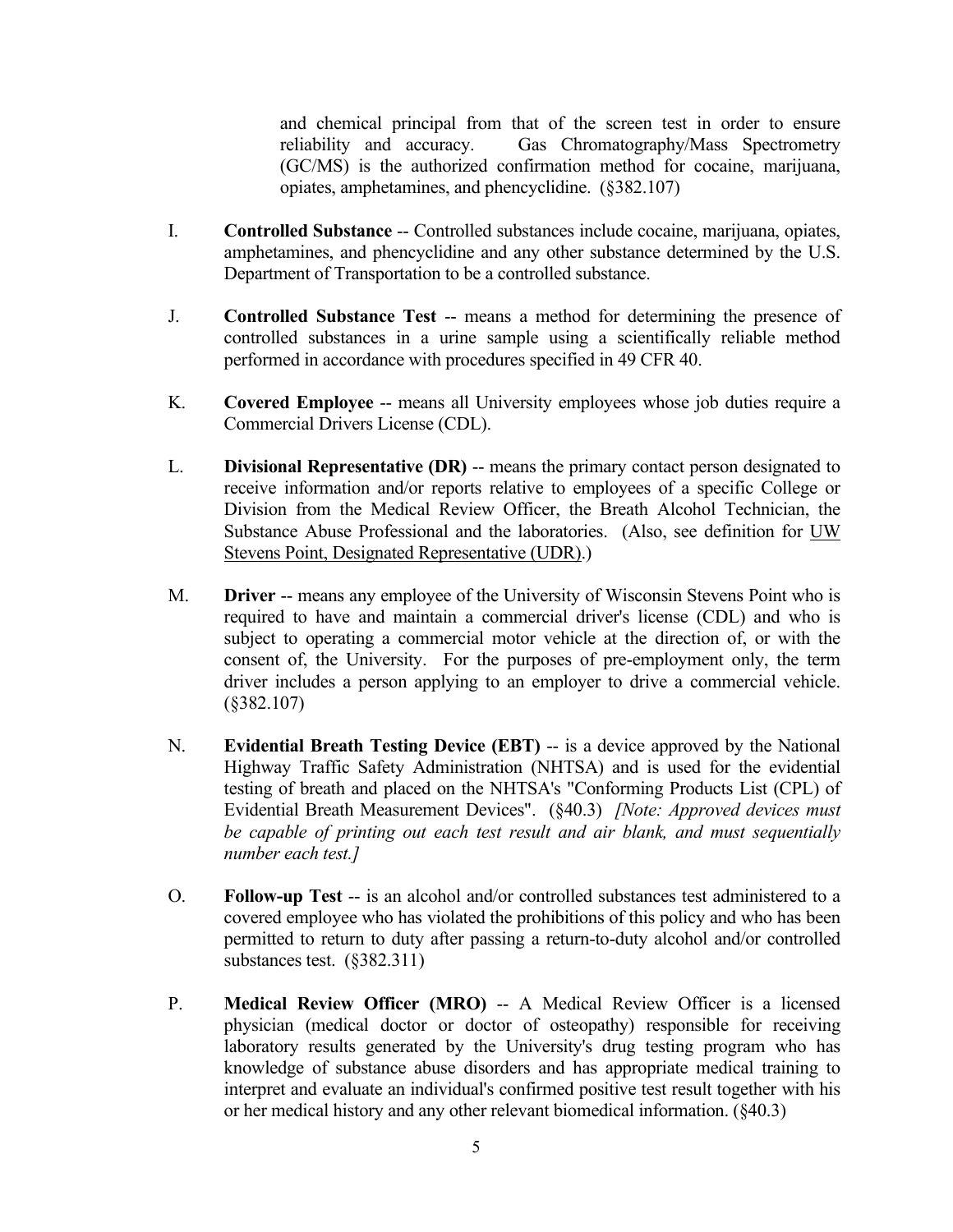- Q. **On-Duty Time** -- means all time from the time a driver begins to work or is required to be in readiness to work until the time he/she is relieved from work and all responsibility for performing work. On-duty time includes all time spent providing a breath sample or primary urine specimen, including travel time to and from the collection site, in order to comply with the random, reasonable suspicion, post-accident or follow-up testing as directed by the employer. On-duty time is defined in 49 CFR §395.2 as including:
	- 1. All time at a carrier or shipper plant, terminal, facility, or other property, or on any public property, waiting to be dispatched, unless the driver has been relieved from duty by the motor carrier;
	- 2. All time inspecting equipment as required by §392.7 and §392.8 of this chapter or otherwise inspecting, servicing, or conditioning any commercial motor vehicle at any time;
	- 3. All driving time as defined in the term driving time in this section;
	- 4. All time, other than driving time, in or upon any commercial motor vehicle except time spent resting in a sleeper berth as defined by the term sleeper berth of this section;
	- 5. All time loading or unloading a vehicle, supervising, or assisting in the loading or unloading, attending a vehicle being loaded or unloaded, remaining in readiness to operate the vehicle, or in giving or receiving receipts for shipments loaded or unloaded;
	- 6. All time spent performing the driver requirements of §392.40 and §392.41 of this chapter relating to accidents;
	- 7. All time repairing, obtaining assistance, or remaining in attendance upon a disabled vehicle.
- R. **Performing (a safety-sensitive function)** -- means a driver is considered to be performing a safety-sensitive function during any period in which he or she is actually performing, ready to perform, or immediately available to perform any safety-sensitive functions. (§382.107)
- S. **Post-Accident Test** -- means an alcohol and/or controlled substances test administered to a covered employee following an accident when: (ref. §382.303 and §390.5)
	- 1. The driver was performing safety-sensitive functions with respect to the vehicle involved in the accident and the accident involved the loss of human life; or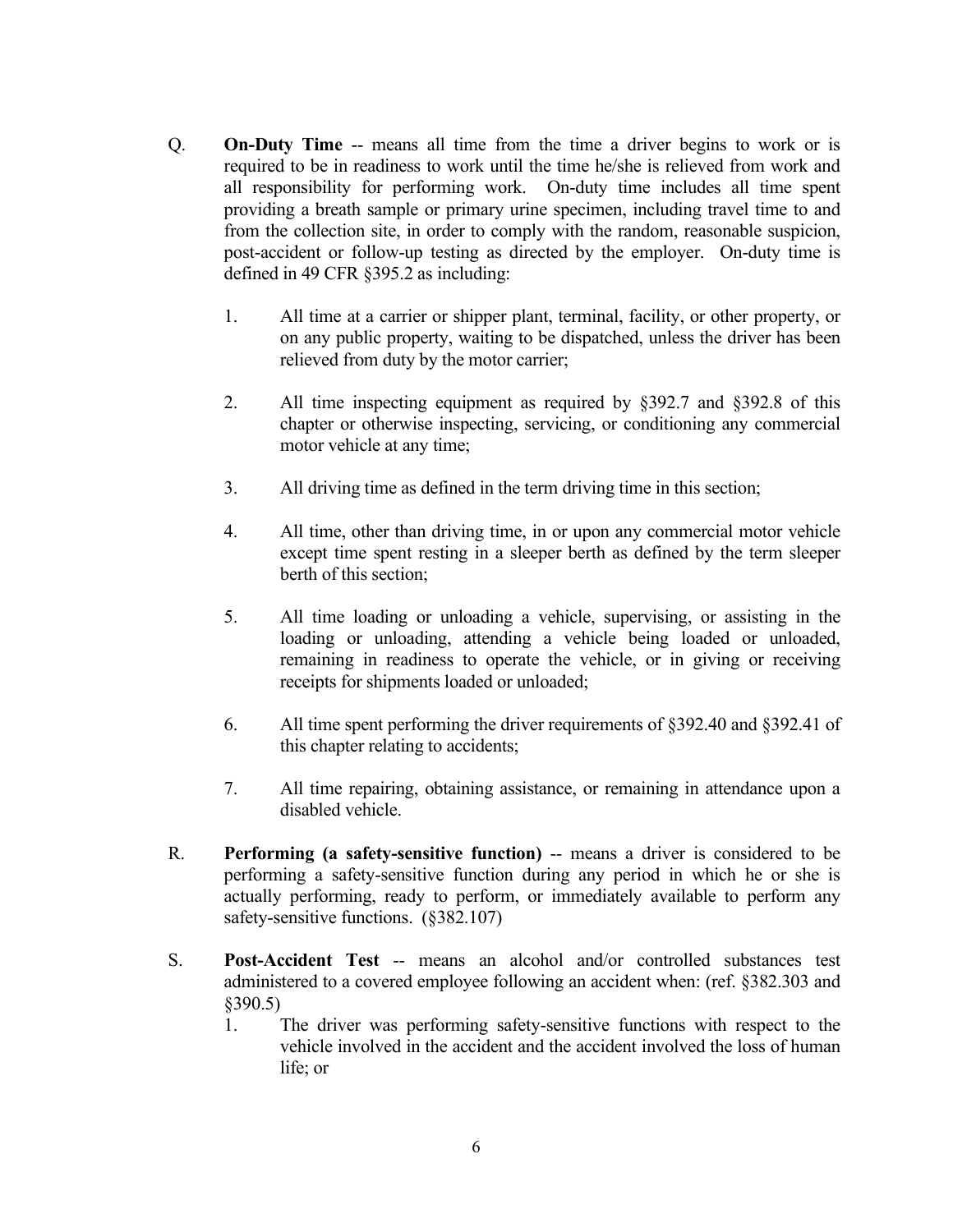- 2. The driver receives a citation under state or local law for a moving traffic violation arising from the accident; and
	- a. A person is injured and, as a result of the injury, immediately receives medical treatment away from the scene of the accident or;
	- b. One or more vehicles received disabling damage as a result of the accident, requiring the vehicle(s) to be towed from the scene of the accident; or
- 3. The supervisor determines that the use of alcohol or controlled substances may have contributed to the accident and requests the driver to undergo testing based on "reasonable suspicion".
- T. **Pre-Employment Test** -- Controlled substances test administered to an individual prior to the first time the individual performs a safety-sensitive function upon appointment to a position requiring the individual to hold a CDL or prior to the first time the individual performs a safety-sensitive function after having been laid off from a position requiring the individual to hold a CDL. *(Amended May, 1996.)*
- U. **Random Test** -- means an alcohol and/or controlled substances test administered to a driver who has been randomly selected by a scientifically valid method from among the pool of drivers subject to such tests.
- V. **Reasonable Suspicion Test** -- means an alcohol and/or controlled substances test administered to a covered employee as a result of a trained supervisor's or other trained official's reasonable belief that the covered employee has violated the alcohol or controlled substances prohibitions of this policy. A reasonable suspicion determination must be based upon specific, contemporaneous, articulable observations concerning the appearance, behavior, speech or body odors of the driver. The observations may include indications of the chronic use and/or withdrawal effects of controlled substances or alcohol. (§382.307(a) and (b))
- W. **Refusal To Submit (to an alcohol or controlled substances test)** -- means any of the following:  $(\S 382.107)$ 
	- 1. A driver fails to provide an adequate amount of breath during testing without a valid medical explanation after he or she has received notice of the requirement for breath testing;
	- 2. A driver fails to provide adequate urine for controlled substances testing without a valid medical explanation after he or she has received notice of the requirement for urine testing;
	- 3. A driver engages in conduct that clearly obstructs the testing process;
	- 4. A driver fails to be readily available for post-accident testing;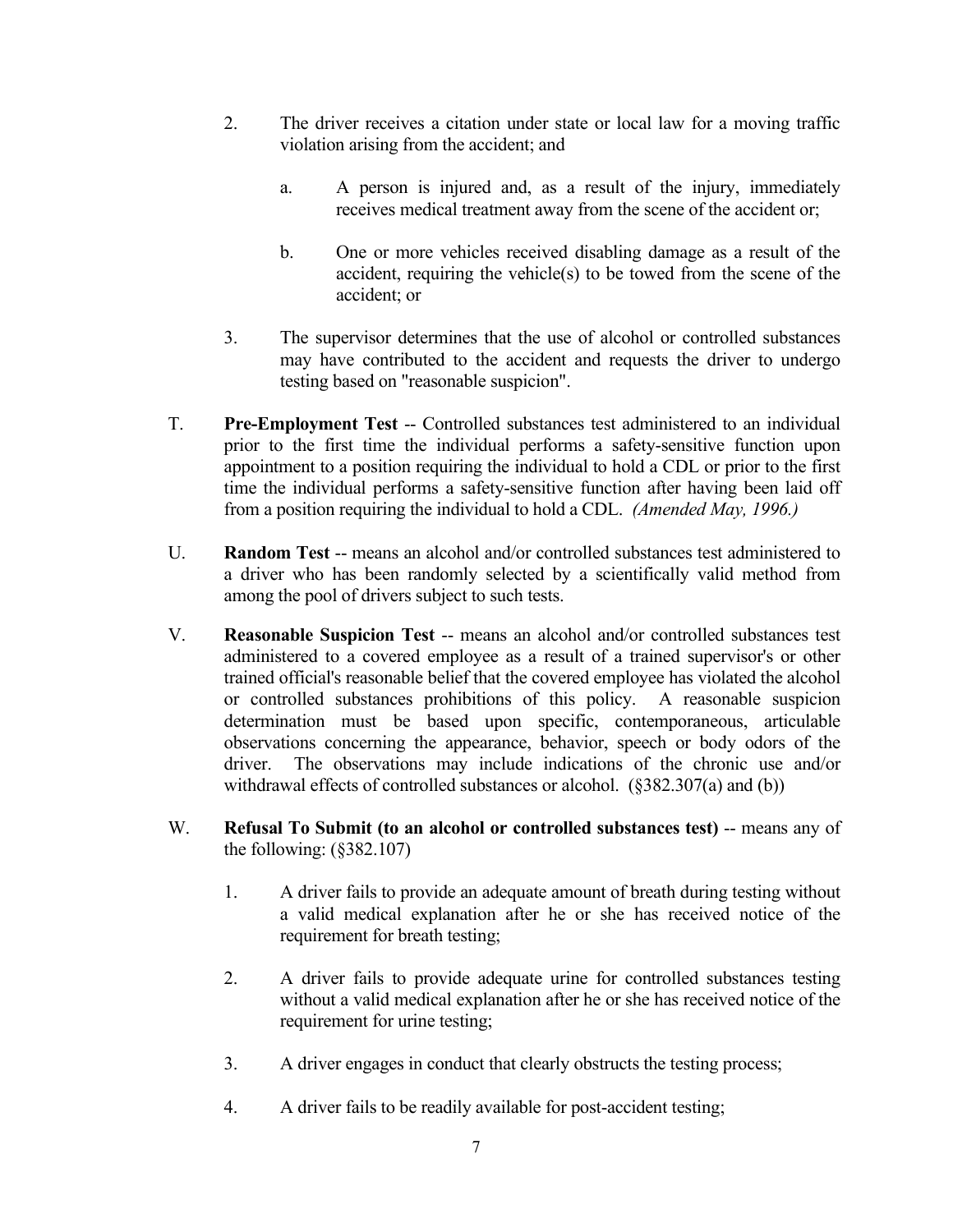- 5. A driver fails to report to, and undergo, alcohol and controlled substances testing at a collection site as required.
- X. **Return-To-Duty Test** -- A return to duty test is an alcohol and/or controlled substances test administered prior to a covered employee being permitted to return to duty when the covered employee has violated this policy. (§382.309)
- Y. **Safety-Sensitive Function --** (§382.107) means any of those on-duty functions set forth in §395.2 On-Duty Time, paragraphs (1) through (7). *[See definition of On-Duty Time for the list of functions that are considered "safety-sensitive" for commercial drivers. Also see definition of Performing (a safety sensitive function).]*

# Z. **Screening Test (also known as an initial test)**

- 1. In alcohol testing, a screening test means an analytical procedure to determine whether a covered employee may have a prohibited concentration of alcohol in his or her system.
- 2. In controlled substances testing, a screening test means an immunoassay screen to eliminate "negative" urine specimens from further consideration. (§382.107)
- AA. **Substance Abuse Professional (SAP)** -- means a licensed physician (Medical Doctor or Doctor of Osteopathy), or a licensed or certified psychologist, social worker, employee assistance professional, or addiction counselor (certified by the National Association of Alcoholism and Drug Abuse Counselors Certification Commission) with knowledge of and clinical experience in the diagnosis and treatment of alcohol and controlled substances-related disorders. (§382.107)
- AB. **Supervisor** -- A management or supervisory employee of the University.
- AC. **Trained Supervisor or Trained Official** -- A trained supervisor or a trained official is any University of Wisconsin Stevens Point supervisor or management employee who has received the minimum required training in identifying the signs and symptoms of alcohol abuse and/or controlled substance abuse.
- AD. **UW Stevens Point, Designated Representative (UDR)** -- means the primary contact person at the **Risk Management Office** designated to receive all information and/or reports relative to employees from the Medical Review Officer, the Breath Alcohol Technician, the Substance Abuse Professional and the laboratories. (Also, see definition for Divisional Representative (DR).)

# **VI. PROHIBITED CONDUCT**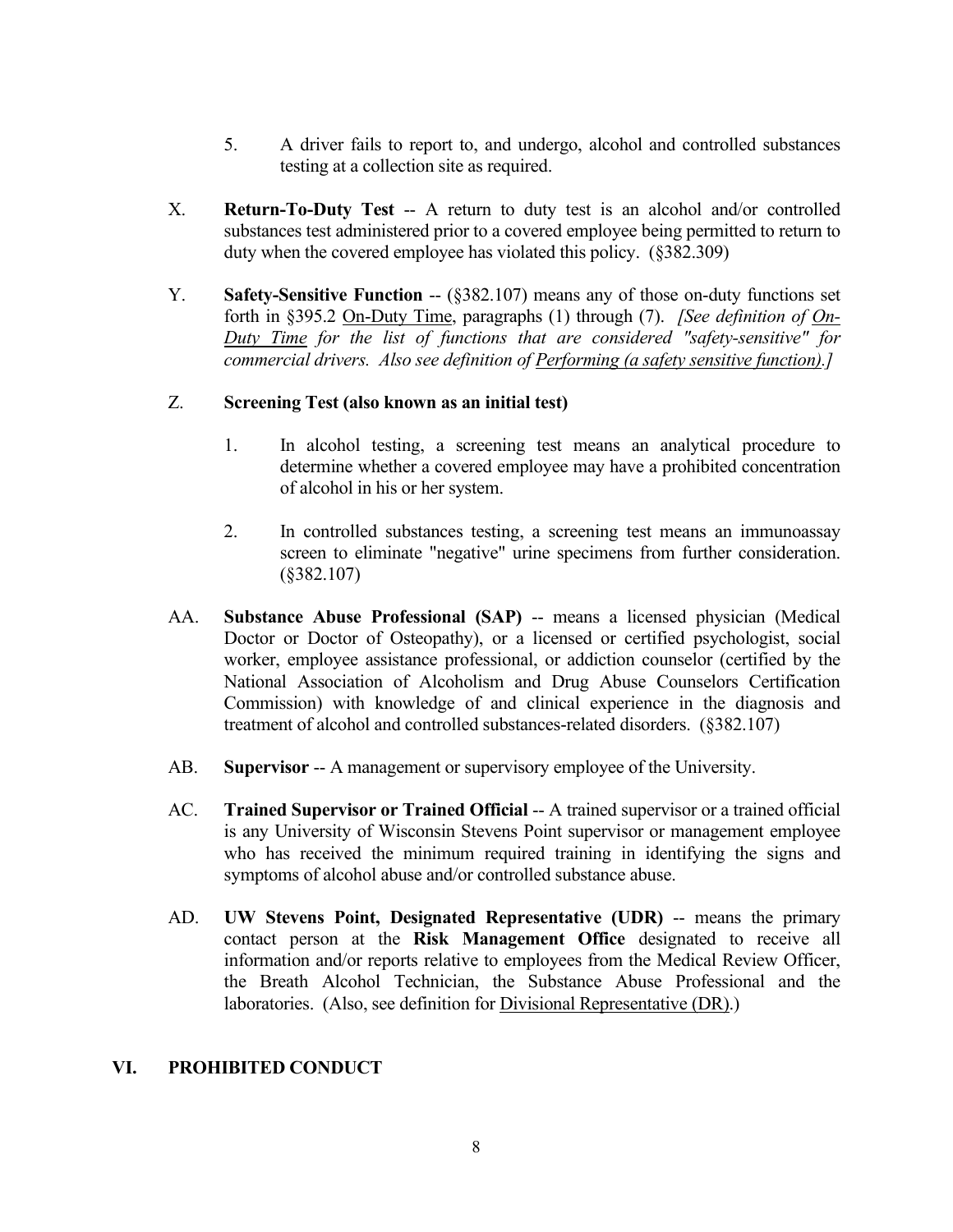- A. **Alcohol concentration -** A driver is prohibited from reporting for duty or remaining on duty requiring the performance of safety-sensitive functions while having an alcohol concentration of 0.04 or greater. No supervisor or manager having actual knowledge that a driver has an alcohol content of 0.04 or greater shall permit a driver to perform or continue to perform safety-sensitive functions. Drivers are prohibited from performing safety-sensitive functions for 24 hours following an alcohol test result indicating an alcohol concentration of 0.02 or greater but less than 0.04.
- B. **Alcohol possession -** A driver is prohibited from being on duty or operating a commercial motor vehicle while the driver possesses alcohol, unless the alcohol is manifested and transported as part of a shipment. Supervisors or managers having actual knowledge that a driver possesses unmanifested alcohol may not permit a driver to drive or continue to drive a commercial vehicle.
- C. **On-duty use -** A driver is prohibited from using alcohol while performing safetysensitive functions. No supervisor or manager having actual knowledge that a driver is using alcohol while performing safety-sensitive functions shall permit the driver to perform or continue to perform safety-sensitive functions.
- D. **Pre-duty use -** A driver is prohibited from performing safety-sensitive functions within four (4) hours after using alcohol. No supervisor or manager having actual knowledge that a driver has used alcohol within four hours shall permit a driver to perform or continue to perform safety-sensitive functions. *(NOTE: Employees are cautioned that refraining from alcohol for four (4) hours before reporting for duty may not result in a negative test)*.
- E. **Use following an accident -** A driver required to take a post-accident alcohol test is prohibited from using alcohol for eight (8) hours following the accident, or until he/she undergoes a post-accident alcohol test, whichever occurs first. *(See requirements for post-accident testing in Section IX, C.)*
- F. **Refusal to submit to a required alcohol or controlled substances test -** A driver is prohibited from refusing to submit to a post accident, random, reasonable suspicion, return-to-duty or follow-up alcohol or controlled substances test required under the law. No supervisor or manager shall permit a driver who refuses to submit to such test to perform or continue to perform safety-sensitive functions.

# H. **Controlled substances use**

1. A driver is prohibited from reporting for duty or remaining on duty when the driver uses any controlled substance, except when the use is pursuant to the instructions of a physician who has advised the employee that the substance does not adversely affect their ability to safely perform their duties.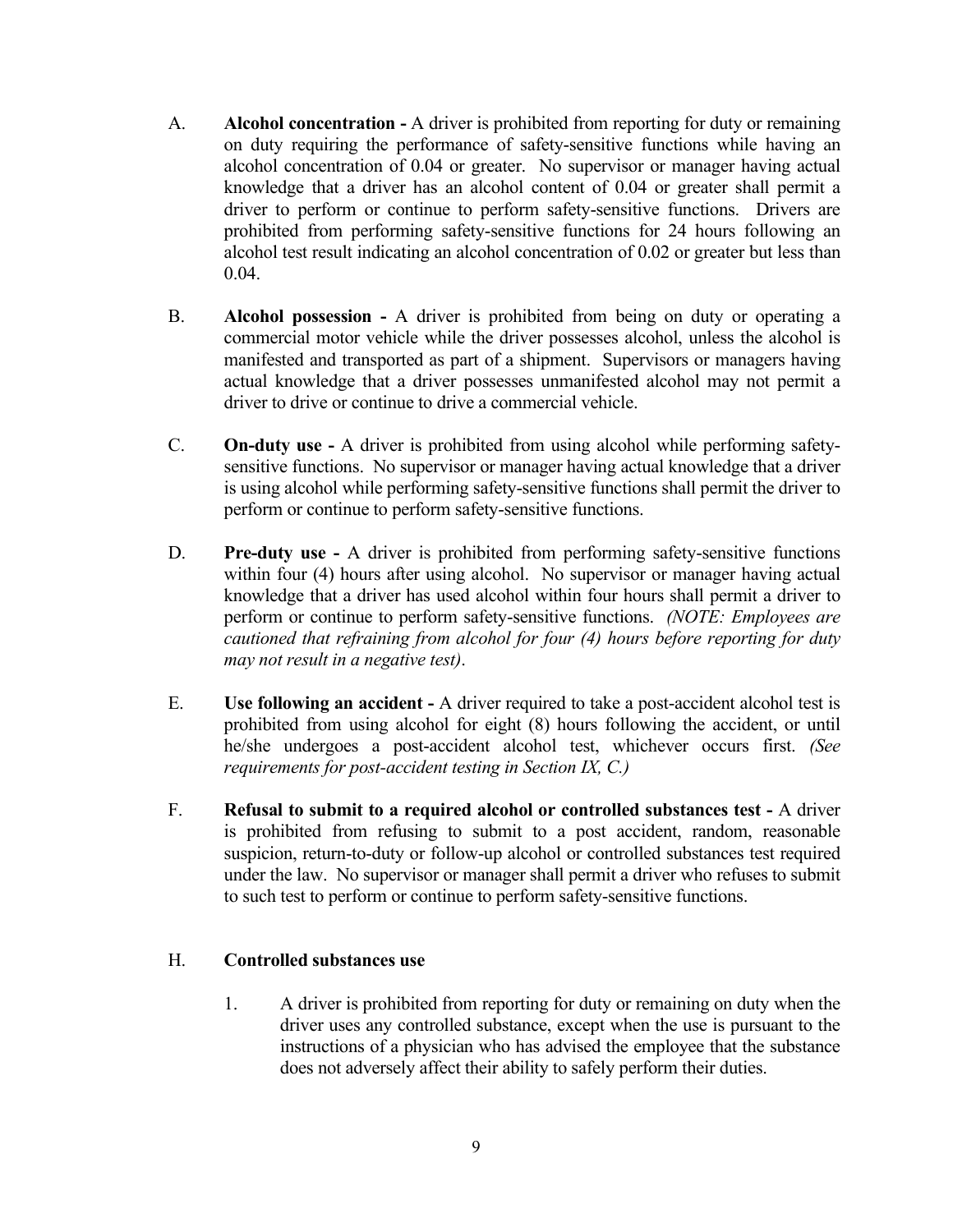- 2. No supervisor or manager having actual knowledge that a driver has used a controlled substance shall permit the driver to perform or continue to perform a safety-sensitive function.
- I. **Controlled substances testing -** A driver is prohibited from reporting for duty, remaining on duty, or performing a safety-sensitive function if the driver tests positive for controlled substances. No employer having actual knowledge that a driver has tested positive for controlled substances shall permit the driver to perform or continue to perform safety-sensitive functions.

# **VII. OTHER REQUIREMENTS**

- 1. Covered employees are required to sign an Employee Acknowledgment Form to acknowledge receipt of the University's Alcohol and Controlled Substances Testing Policy and associated materials. (Ref: 49 CFR §382.601(d))
- 2. Covered employees are required to notify their supervisor if they are convicted of any moving traffic violation or any state laws or local ordinances relating to motor vehicle traffic control, other than parking violations. Notice shall be given within 30 days after the conviction. (Ref: §343.245(2)(a) Wis Stats.)
- 3. Covered employees are required to notify their supervisor if their commercial drivers license is suspended, revoked, or cancelled by a state, or if they lose their CDL driving privileges for any period, including being disqualified or subject to an out-of-service order. Notice shall be given before the end of the first business day after the day on which the employee receives notice of the suspension, revocation, cancellation, disqualification or out-of-service order. (Ref: §343.245(2)(b) Wis Stats.)
- 4. Before performing work-related duties, covered employees must notify their supervisor if they are taking any legally prescribed medication, therapeutic drug, or any non-prescription drug which contains any amount of alcohol or which carries a warning label that indicates the employee's mental function, motor skills, or judgment may be adversely affected by the use of this medication. (Ref: 49 CFR §382.213(a)(c))

# **NOTICE**

Before performing an alcohol or controlled substances test under the requirements of the Department of Transportation rules and regulations, covered employees being tested shall be notified that the alcohol and/or controlled substances test is required by 49 CFR Part 382.

# **TESTING REQUIREMENTS**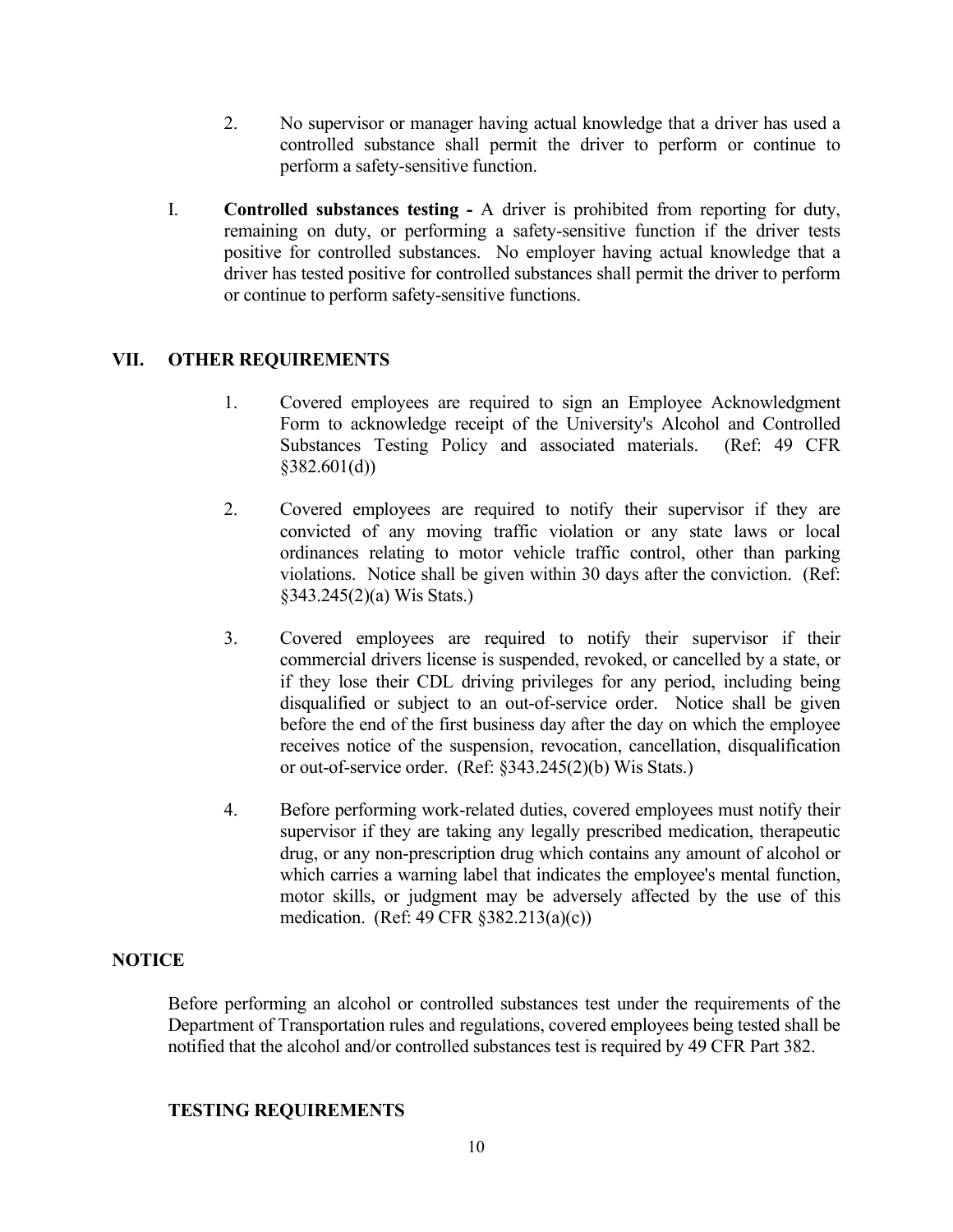- A. **General -** The University of Wisconsin Stevens Point will conduct (1) pre-employment, (2) post-accident, (3) random, (4) reasonable suspicion, (5) return to duty, and (6) follow up testing of drivers for the misuse of alcohol or use of controlled substances in compliance with the requirements of 49 CFR Part 382. All alcohol and controlled substances testing will comply with the procedures of Title 49 CFR Part 40.
	- 1. Except for pre-employment and return-to-duty testing, drivers shall be subject to alcohol testing only while the driver is performing a safetysensitive function, just before the driver is to perform a safety-sensitive function, or just after the driver has ceased performing a safety-sensitive function.
	- 2. Controlled substances tests required to be administered to drivers may be administered at any time while the driver is at work for the University of Wisconsin.

# B. **Pre-employment testing** (Effective January 1, 1996.)

- 1. Upon the conditional offer of a position requiring a CDL, and prior to being assigned to perform any safety-sensitive functions, the prospective employee will be scheduled for controlled substances testing. The term prospective employee includes applicants for positions requiring a CDL and current University employees who move from a position not requiring a CDL to one which requires such a license. Employees who return to work after a layoff period during which they are not subject to random testing will also be required to undergo controlled substances testing before beginning work. *(Amended May, 1996.)*
- 2. No driver shall perform a safety-sensitive function unless the driver has received a controlled substances test result from the Medical Review Officer (MRO) indicating a verified negative test result. *(Amended May, 1996.)*
- 3. *(Deleted per May, 1996 Amendment.)*
- 4. As a condition of employment, an individual applying for a position requiring a CDL shall provide the University of Wisconsin Stevens Point with written authorization for previous employers to release to the University, all records from the previous two years of alcohol tests results of 0.04 or greater, positive controlled substances test results, and records of the individual's refusal to test, administered in accordance with the FHWA's regulations regarding alcohol use and drug testing. If this information is not received by the University within 14 days following the first time the driver performs a safety-sensitive function for the University, the driver shall be prohibited from performing safety-sensitive functions.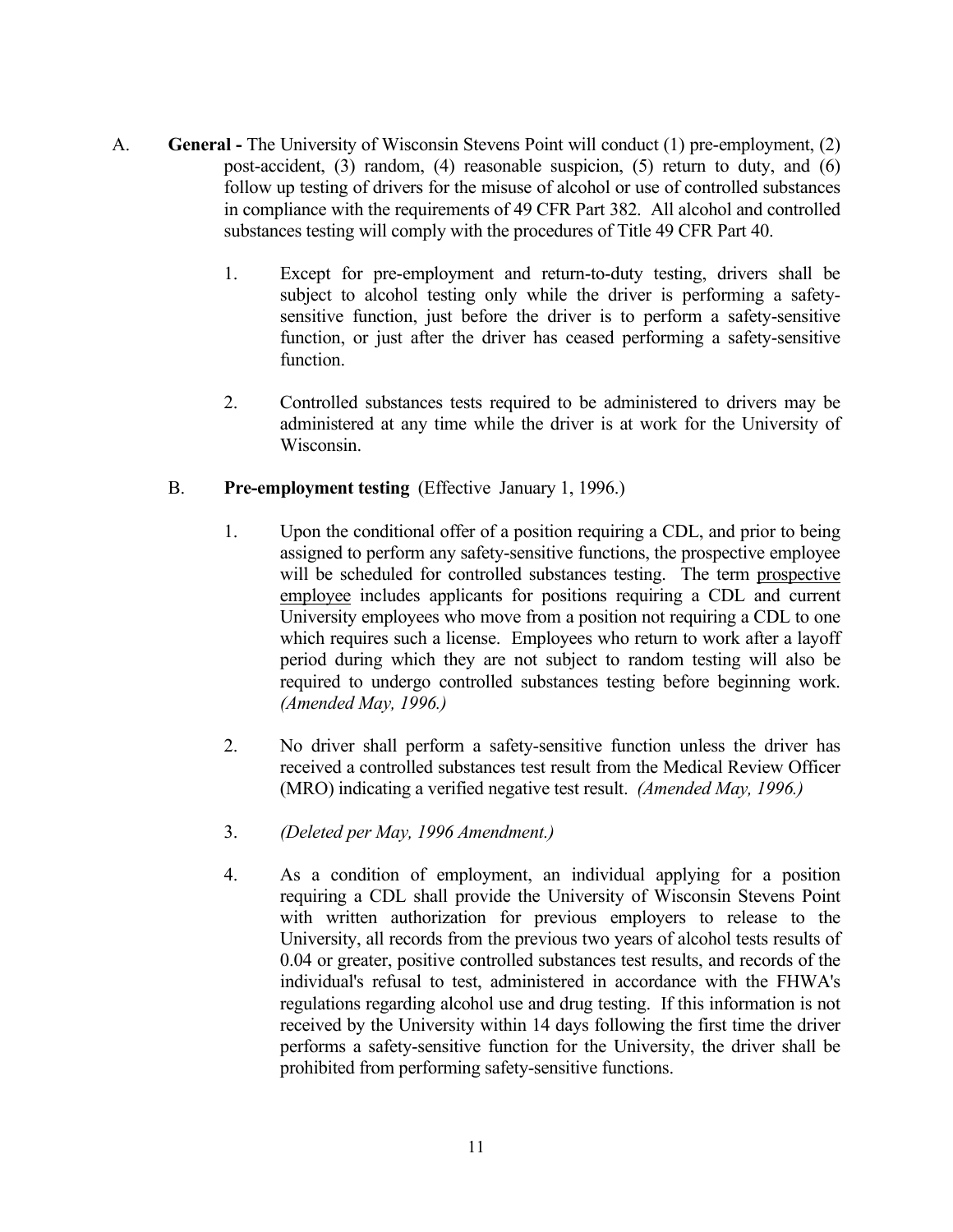- C. **Post-accident testing -** As soon as practicable following an accident involving a commercial motor vehicle, each surviving driver shall undergo alcohol and controlled substance testing if:
	- 1. The driver was performing a safety-sensitive function with respect to the vehicle, if the accident involved the loss of human life; or
	- 2. The driver receives a citation under state or local law for a moving traffic violation arising from the accident; and
		- a. A person is injured and, as a result of the injury, immediately receives medical treatment away from the scene of the accident; or
		- b. One or more vehicles received disabling damage as a result of the accident, requiring the vehicle(s) to be towed from the scene of the accident; or
	- 3. The supervisor determines that the use of alcohol or controlled substances may have contributed to the accident and requests the driver to undergo testing based on "reasonable suspicion".

# D. **Random testing**

- 1. No fewer than 10% of the average number of positions required to have a CDL shall undergo random alcohol testing each calendar year. *(DOT Federal Highway Administration effective January 1, 1998.)*
- 2. No fewer than 50% of the average number of positions required to have a CDL shall undergo random controlled substance testing each calendar year.

*Note: The minimum annual percentage rates for alcohol and controlled substance testing may be adjusted annually by the Administrator of the Federal Highway Administration (FHWA). If the minimum percentage rates are changed, the University of Wisconsin Stevens Point will adjust its testing program to comply with the federal requirements.*

- 3. The selection of drivers for random testing, the timing and frequency of random tests, and the number of drivers to be tested on any given day shall be determined by the University of Wisconsin Stevens Point through the University's vendor, Alere Toxicology Services. The selection of drivers for random testing shall be made by a scientifically valid method. *Each driver shall have an equal chance of being selected for testing each time selections are made.*
- 4. The testing will be unannounced and will be dispersed throughout the calendar year.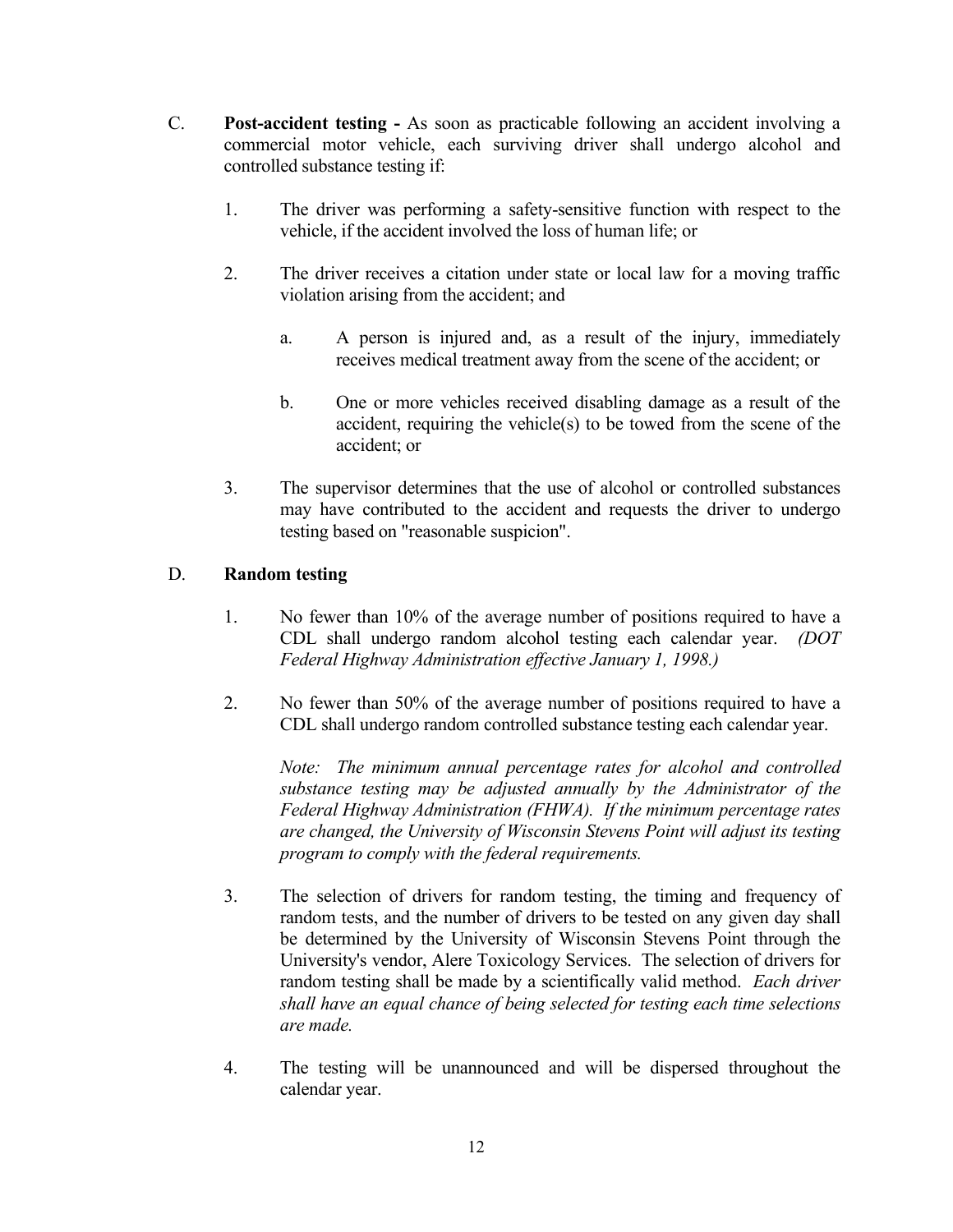- 5. When randomly selected, an employee may be required to submit to either an alcohol or controlled substance test, or both.
- 6. Drivers who are notified of selection for random alcohol and/or controlled substances testing shall be required to proceed to the test site immediately after being notified. Testing should commence within two (2) hours of notification.

# E. **Reasonable suspicion testing**

- 1. A driver may be required to undergo alcohol and/or controlled substance testing if the employing department has reasonable suspicion that he/she has violated the prohibitions of these rules, or if the employee's behavior and appearance indicate alcohol misuse or use of controlled substances.
- 2. A determination that a reasonable suspicion exists that a driver has violated the alcohol prohibitions must be based on observations made during, just preceding, or just after the period of the work day that the driver is required to be in compliance with this policy.
- 3. No driver shall be subject to reasonable suspicion alcohol testing later than 8 hours following the determination that reasonable suspicion exists to require the driver to undergo such test.
- 4. The trained supervisor or trained management official who makes the determination that reasonable suspicion exists to conduct an alcohol test shall not conduct the alcohol test of the driver.
- 5. A written record shall be made of the observations leading to a controlled substances reasonable suspicion test and shall be signed by the trained supervisor or trained management official who made the observations. The written record shall be made within 24 hours of the observed behavior or before the results of the controlled substances test are released, whichever is earlier.

# F. **Return-to-duty testing**

- 1. If a driver has an alcohol test result indicating an alcohol concentration of 0.02 or greater, but less than 0.04, the driver shall be prohibited from performing a safety-sensitive function for a minimum of 24 hours.
- 2. A driver who has undergone an alcohol test with a result of 0.04 or greater or who has a confirmed positive test for controlled substances, shall not be permitted to perform a safety-sensitive function unless:
	- a. The driver has been evaluated by a substance abuse professional (SAP) who shall determine what assistance, if any, the driver needs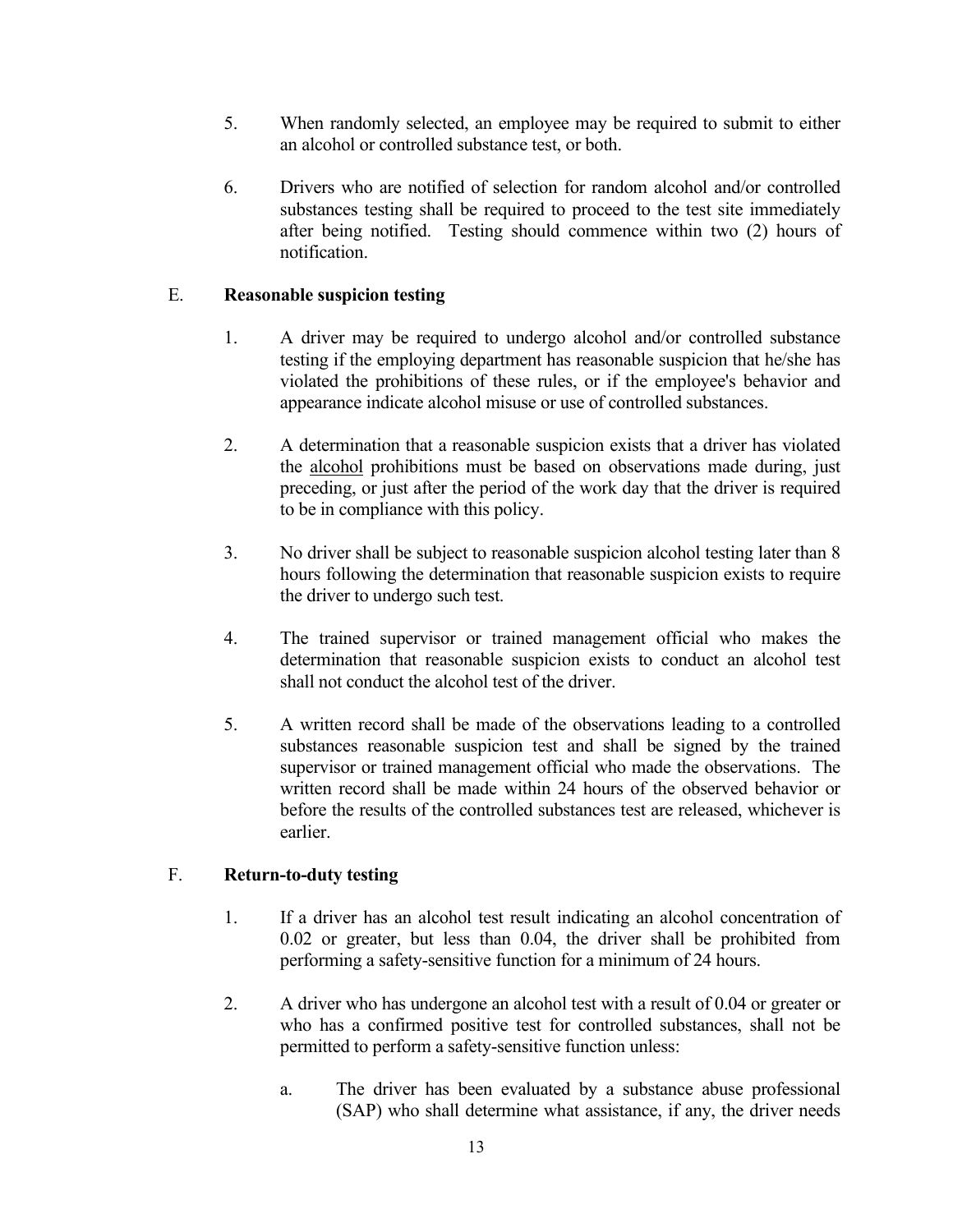in resolving problems associated with alcohol misuse and controlled substances use; and

- b. Following a determination by a substance abuse professional (SAP) that the driver is in need of assistance in resolving problems associated with alcohol misuse and/or use of controlled substances, the driver has complied and remains in compliance with any and all prescribed or recommended rehabilitation and/or treatment programs.
- c. When appropriate, the driver has undergone a return-to-duty alcohol test with a result indicating an alcohol concentration of less than 0.02 if the driver has violated the alcohol prohibitions; and
- d. When appropriate, the driver has undergone a return-to-duty controlled substances test with a result indicating a verified negative result if the driver has violated the controlled substances prohibitions.
- e. The driver shall be subject to such return-to-duty testing for both alcohol misuse and use of controlled substances if the substance abuse professional determines testing for both alcohol and controlled substances is recommended.

# G. **Follow-up testing**

A driver who has undergone an alcohol test with a result of 0.04 or greater or who has a confirmed positive test for controlled substances, who is subject to, and has complied with the return-to-duty testing provisions, and who has been permitted to return to work shall be subject to the following:

- 1. The driver must have been evaluated by a substance abuse professional (SAP) who will have determined what assistance, if any, the driver needs in resolving problems associated with alcohol misuse and controlled substances use; and
- 2. The driver shall be subject to unannounced follow-up testing;
- 3. The number and frequency of such tests shall be determined by the substance abuse professional, and shall consist of at least six (6) tests in the first 12 months following the driver's return to duty;
- 4. The substance abuse professional (SAP) may terminate such tests at any time after the first six tests has been administered if he or she determines the tests are no longer necessary. Follow-up testing shall not exceed 60 months after the driver's return to work;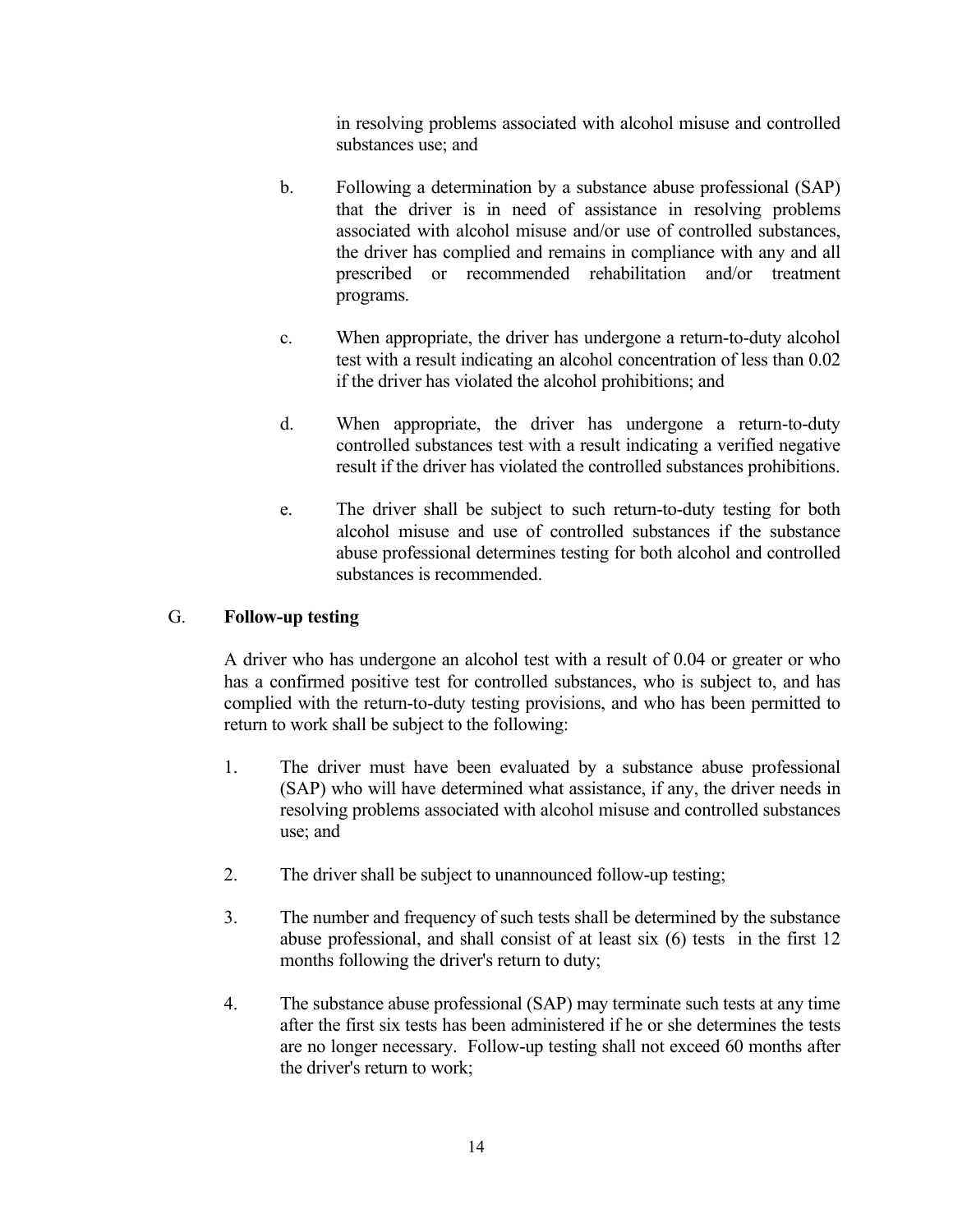5. The driver shall be subject to such follow-up testing for both alcohol misuse and use of controlled substances if the substance abuse professional determines testing for both alcohol and controlled substances is recommended.

# **X. TESTING PROCEDURES**

Employees and applicants will be referred by the University of Wisconsin Stevens Point to Saints Health Services for Business or a designated location that has been selected to provide alcohol and controlled substances testing services. Alcohol tests shall be administered by a Breath Alcohol Technician (BAT) using an Evidential Breath Testing device (EBT). Controlled substance tests shall be conducted using a urine specimen. Specimens will be screened for the presence of marijuana, cocaine, opiates, phencyclidine, and amphetamines. Tests shall be conducted in accordance with the provisions of applicable federal regulations (49 CFR Part 382 and 49 CFR Part 40).

If the U.S. Department of Transportation FHWA approves administration of tests by persons other than BATs or approves the use of other methods or technologies for detecting the presence of alcohol, then the administration of tests by such other persons and/or the use of such other methods or technologies shall be permitted under this policy. (For additional information regarding testing procedures, see "Appendix A".)

# **XI. CONSEQUENCES FOR COVERED EMPLOYEES**

# A. **Alcohol Misuse**

- 1. A driver with an alcohol test result indicating a concentration of at least 0.02, but less than 0.04 is not permitted to perform safety-sensitive functions until:
	- a. The start of the driver's next scheduled duty period, but not less than 24 hours following administration of the test;
- 2. When a driver has an alcohol test result indicating a concentration of 0.04 or greater, the employee shall be prohibited from performing any safetysensitive functions until:
	- a. The employee undergoes evaluation by a Substance Abuse Professional (SAP) and, where necessary, rehabilitation;
	- b. A Substance Abuse Professional (SAP) determines that the employee has successfully complied with any required rehabilitation; and
	- c. The employee undergoes a return-to-duty alcohol test indicating a result of less than 0.02.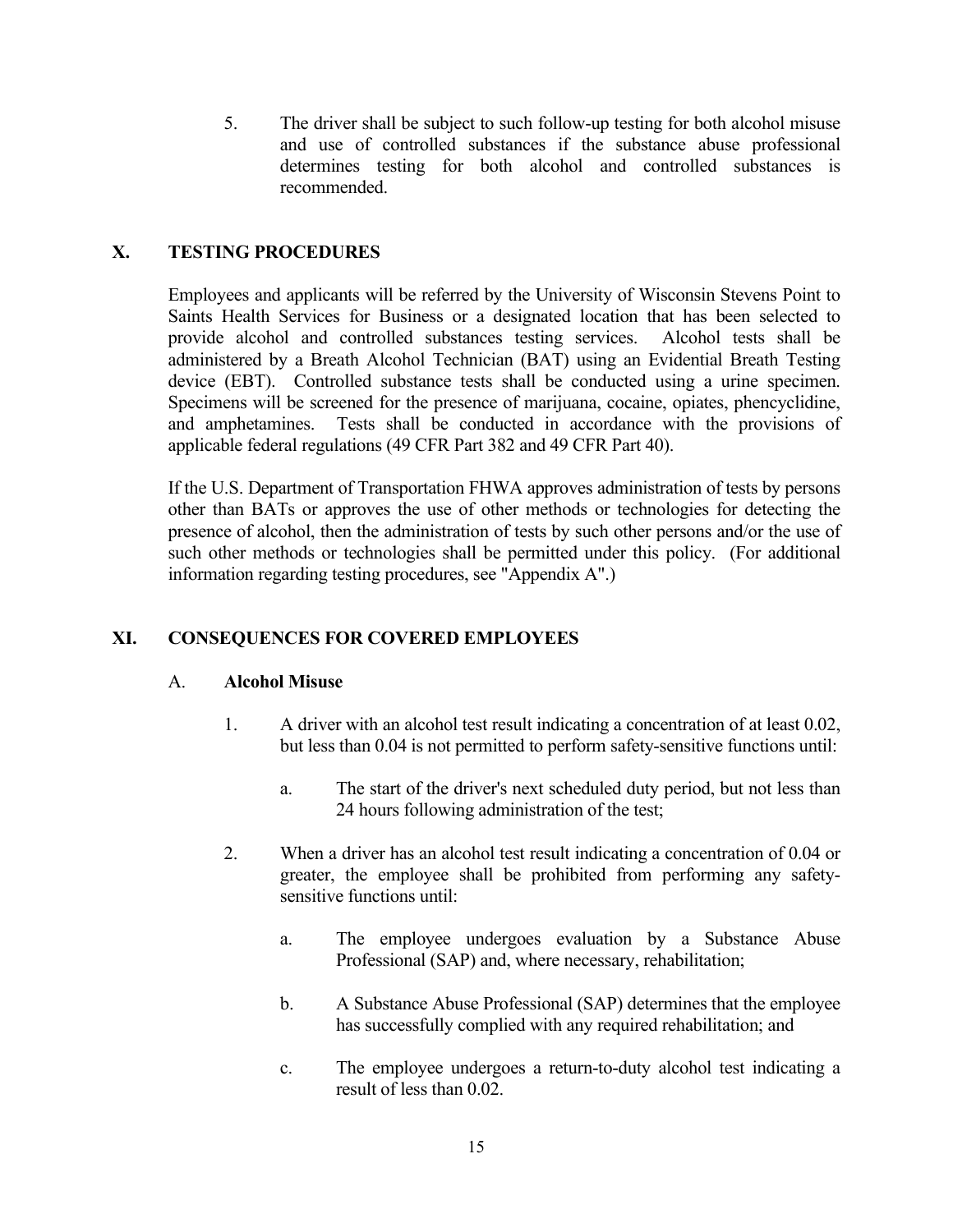3. A covered employee who refuses to submit to a required alcohol test shall be deemed to have tested at a level above 0.04.

# B. **Controlled Substance Use**

- 1. When an employee has a positive test result indicating the use of a controlled substance, the employee will be not be permitted to perform safety-sensitive functions until:
	- a. The employee undergoes evaluation by a Substance Abuse Professional (SAP) and, where necessary, rehabilitation;
	- b. A Substance Abuse Professional (SAP) determines that the employee has successfully complied with any required rehabilitation; and
	- c. The employee undergoes a return-to-duty test for controlled substances with a verified negative result.
- 2. A covered employee who refuses to submit to a required controlled substances test shall be deemed to have tested positive for controlled substances.

# C. **Other Potential Penalties**

- 1. The FHWA will disqualify drivers for one year, under the procedures in 49 CFR 386, if a driver refuses to submit to a post-accident test after a fatal accident.
- 2. Any employer or driver who violates the requirements of Title 49 CFR Part 382 may be subject to other penalties under the provisions of 49 U.S.C. § 521(b).

# **XII. DISCIPLINE**

- A. The federal law (49 CFR Part 382) establishes the requirements for testing commercial drivers for the use of alcohol and controlled substances. However, the federal law does not prescribe what personnel actions or disciplinary action, if any, an employer may take against covered employees who engage in conduct prohibited by the law. Any disciplinary action taken by the University of Wisconsin Stevens Point will be based on its independent authority as an employer and will be consistent with state and federal laws and existing collective bargaining agreements.
- B. When a covered employee engages in any conduct in violation of the provisions of this policy or when a covered employee uses controlled substances or misuses alcohol in violation of the FHWA rules and regulations or in violation of this policy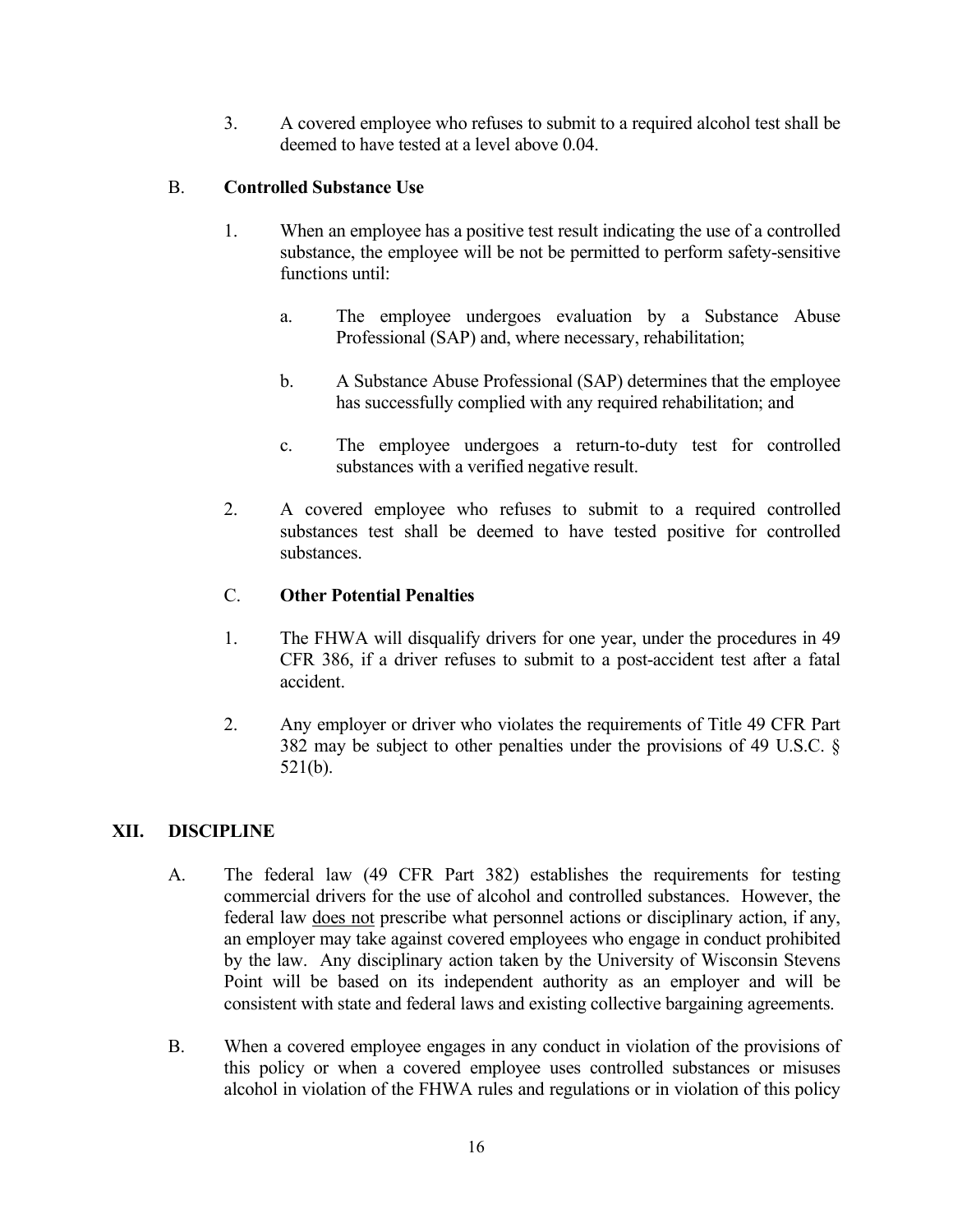or University of Wisconsin work rules, it will form a just cause basis for discipline or dismissal.

C. Failure to comply with any required evaluation by a Substance Abuse Professional (SAP) or failure to comply and remain in compliance with any and all prescribed or recommended rehabilitation and/or treatment programs shall form a just cause basis for discipline or dismissal.

# **XIII. RECORD RETENTION AND CONFIDENTIALITY**

The University of Wisconsin Stevens Point will maintain all records required under the FHWA rules in the Risk Management Office. Records will be secured with restricted access to the information. The University will not release information contained in the records except as required or permitted by law or expressly authorized or required by Title 49 CFR, § 382.405. (For additional information on records retained by the University, see "Appendix D".)

Information may be released as follows:

- A. Upon written request, a covered employee is entitled to copies of any records pertaining to his/her use of controlled substances or alcohol, including any records pertaining to his of her alcohol or controlled substances tests;
- B. Copies of information on the results of alcohol and/or controlled substances testing program and any other information on the University's alcohol misuse and/or controlled substances use prevention program will be made available when requested by the Secretary of Transportation, any DOT agency, or any State or local officials with regulatory authority over the University or any of its drivers;
- C. When requested by the National Transportation Safety Board as part of an accident investigation, the University will disclose information related to the employer's administration of a post-accident alcohol and/or controlled substance test administered following the accident under investigation;
- D. Records will be made available to a subsequent employer upon receipt of a written request from a driver;
- E. The University may disclose information pertaining to a driver in a lawsuit, grievance or other proceeding initiated by or on behalf of the individual and arising from the results of an alcohol and/or controlled substances test, or from the employer's determination that the driver engaged in conduct prohibited by 49 CFR 382, Subpart B, of the law. (Prohibited conduct is identified in Part VI of this policy.) Proceedings may include, but are not limited to, a worker's compensation, unemployment compensation, or other proceeding relating to a benefit sought by the driver;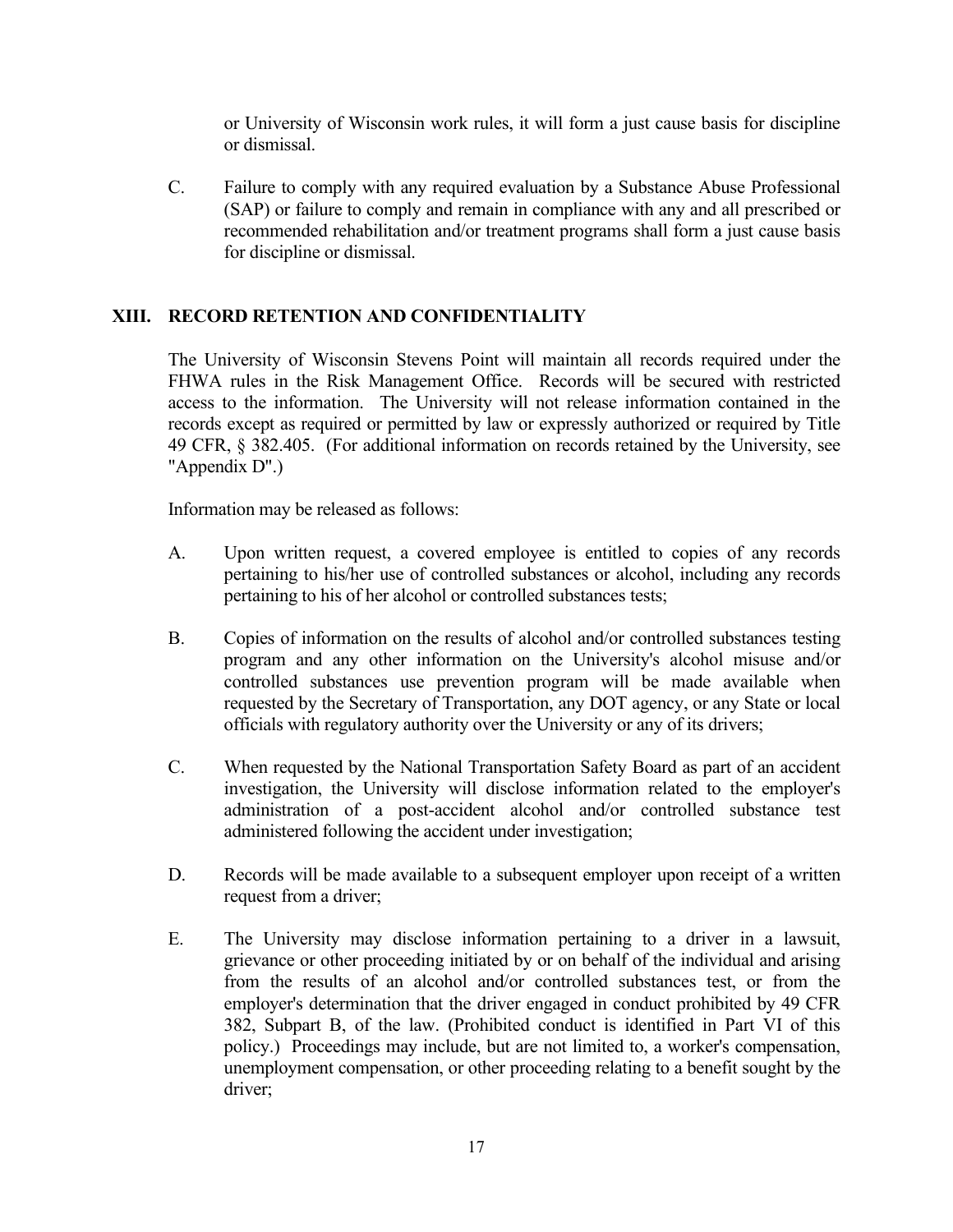F. The University may release information regarding a driver's records as directed by the specific, written consent of the driver authorizing release of the information to an identified person.

# **XIV. REFERRAL, EVALUATION AND TREATMENT**

- A. If a covered employee has a positive controlled substance test or a breath alcohol concentration test of 0.04 or greater, he/she will be referred to a Substance Abuse Professional (SAP). The SAP shall determine what assistance, if any, the employee needs in resolving problems associated with alcohol misuse and/or controlled substances use. By law, an assessment by a SAP is mandatory before the employee is allowed to return to work and perform safety-sensitive functions. Referral to a SAP will ordinarily be made through the employee's health care provider. Employees who do not know what substance abuse services are provided under their health care plan or who do not have a health care plan, are encouraged to contact the Employee Assistance Office for information.
- B. The University's Employee Assistance Program is available to provide information and referral to employees seeking alcohol and drug abuse services. Available information includes methods of intervening, including confrontation, when an alcohol or controlled substance problem is suspected and a listing of alcohol and drug abuse services. Employees are encouraged to use this program and seek assistance before the misuse of alcohol or controlled substances become a problem and leads to disciplinary action. Where circumstances indicate a work rule violation, use of EAP will not be a defense to avoid disciplinary action.

# **XV. EMPLOYER NOTIFICATION**

- A. **Notice to Job Applicants -** The employer will notify an applicant of the results of a pre-employment controlled substances test conducted under this policy if the applicant requests such results within 60 calendar days of being notified of the disposition of the employment application.
- B. **Notice to Covered Employees -** The employer will notify covered employees of the results of random, reasonable suspicion and post-accident tests for controlled substances conducted under this policy if the test results are verified positive. The employer will also notify the employee which controlled substance(s) were verified as positive.
- C. **Reports From Medical Review Officers (MRO's) -** The MRO will review confirmed positive drug test results including the chain of custody and will give the employee an opportunity to discuss the results before notifying the employer. When a Medical Review Officer (MRO) has been unable to contact a covered employee who submitted a specimen for controlled substances testing, the MRO will contact the employer's designated representative. The designated employer's representative will make reasonable efforts to contact the employee and request them to contact and discuss the results of the tests with the MRO. If the employee fails to contact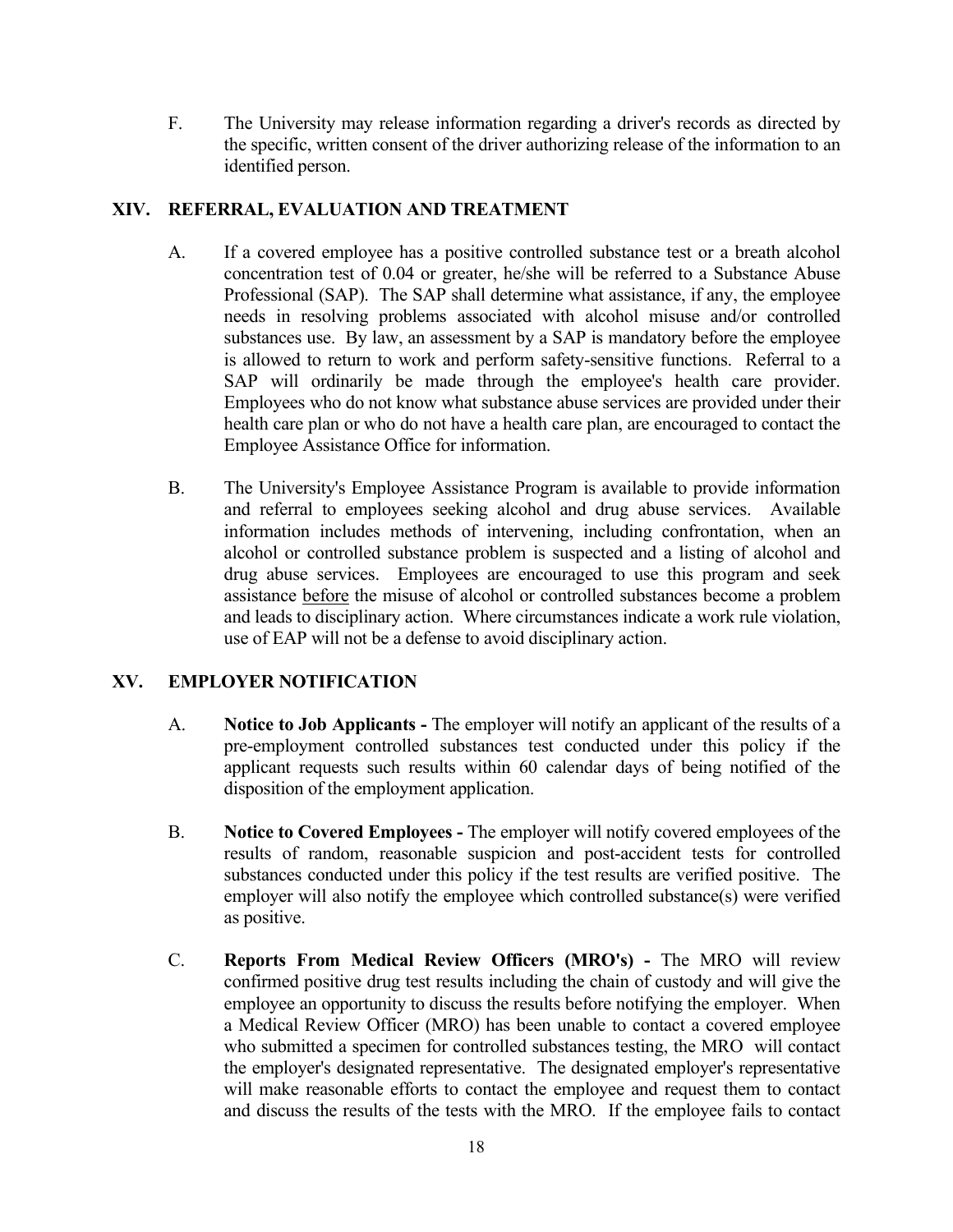the MRO within 72 hours, the test results will be reported to the employer as positive.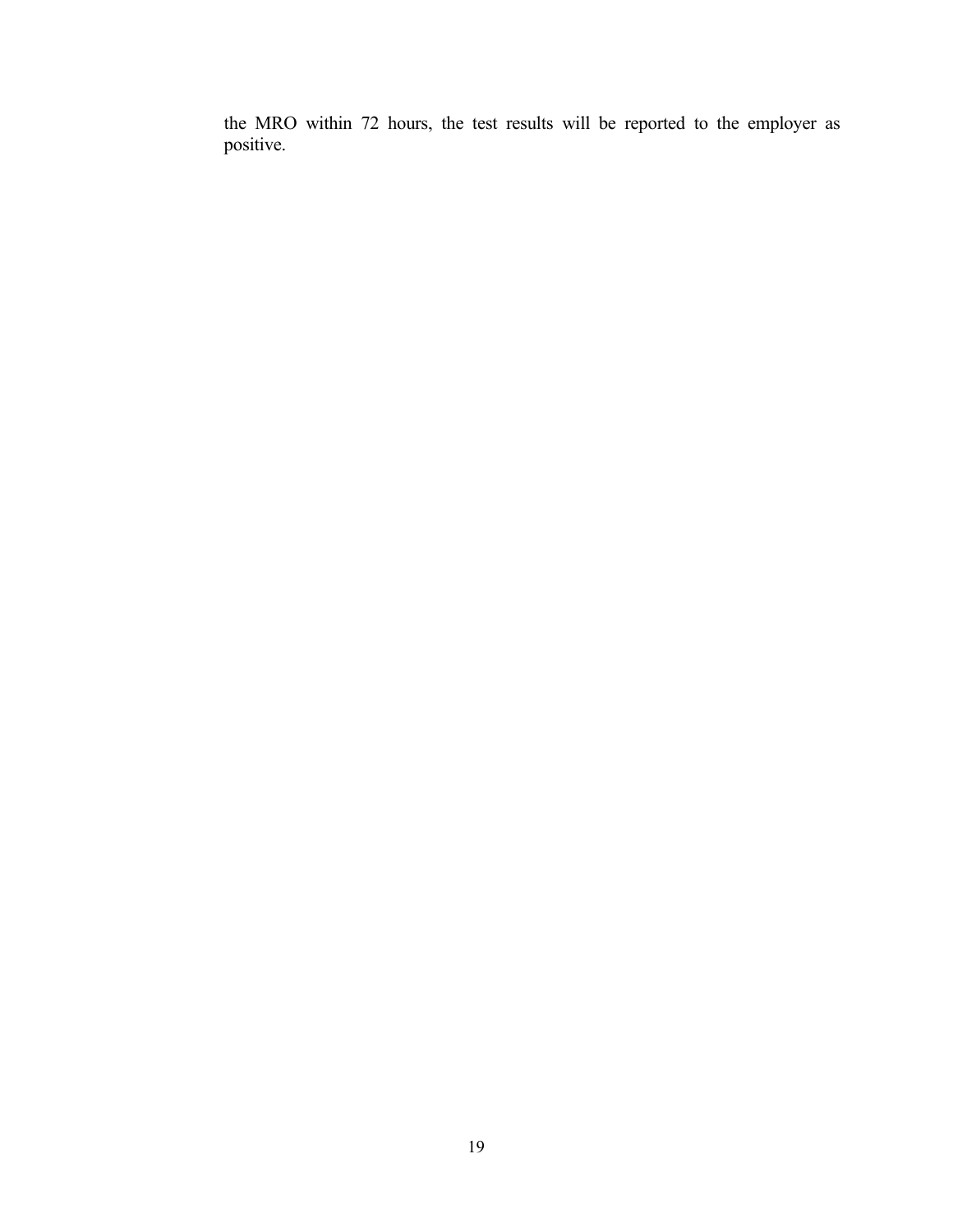# **APPENDIX A**

# **LABORATORY TESTING PROCEDURES**

# A. **TESTING PROCEDURES FOR ALCOHOL**

- 1. Alcohol tests shall be administered by a Breath Alcohol Technician (BAT) using an Evidential Breath Testing device (EBT) except that if the Department of Transportation Federal Highway Administration approves administration of tests by persons other than BAT's or approves the use of other methods or technologies for detecting the presence of alcohol then the administration of tests by such other persons and/or use of such other methods or technologies shall be permitted under this policy.
- 2. Alcohol testing shall be conducted in accordance with procedures set out as follows:
	- a. A driver directed to undergo alcohol testing shall proceed immediately to the designated test site as instructed. Testing shall commence within two (2) hours after notification;
	- b. The driver shall follow all procedures and instructions given by the BAT including completing, signing, initialing and/or dating any required forms or log books. Failure to do so shall be considered a refusal to test, except that it shall not be considered a refusal to test when a driver tests less than 0.02 alcohol concentration and the driver fails to: (1) sign the certification in Step 4 of the Breath Alcohol Testing Form, or (2) fails to initial the log book entry for a test;
	- c. The testing site shall provide visual and aural privacy to the covered employee, sufficient to prevent unauthorized persons from seeing or hearing test results. All necessary equipment, personnel and materials for breath testing shall be provided at the location where the testing is conducted;
	- d. No unauthorized persons shall be permitted access to the testing location when the Evidential Breath Testing Device remains unsecured or, in order to prevent such persons from seeing or hearing test results, at any time when testing is being conducted;
	- e. In unusual circumstances (for example, when it is essential to conduct a test outdoors at the scene of an accident), a test may be conducted at a location that does not fully meet the requirements of paragraph c, above. In such cases, the driver shall be provided visual and aural privacy to the greatest extent practicable;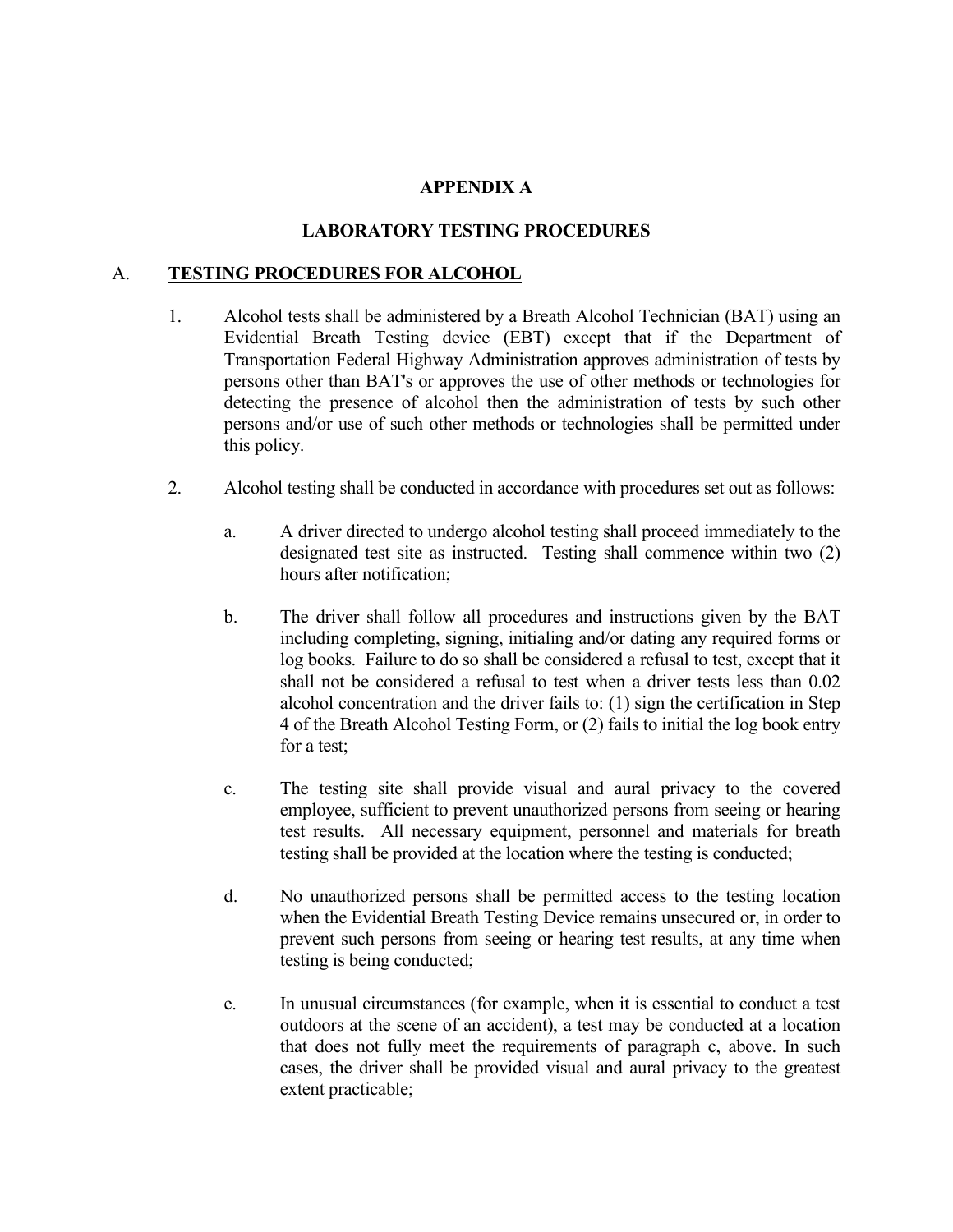- f. The BAT shall supervise only one driver's use of the EBT at a time and shall not leave the alcohol testing location while the testing procedure for a given driver is in progress;
- g. Upon entering the test site, the driver shall be required to provide the BAT with positive identification. Positive identification may take the form of a photo ID card or identification by a supervisor or other University official. On request of the driver, the BAT shall provide positive identification to the driver;
- h. If the result of a screening test of a driver indicates a breath alcohol concentration of less than 0.02, no further alcohol testing of that driver will be conducted during this testing event;
- i. If the result of a screening test of a driver indicates a breath alcohol concentration of less than 0.02, the BAT will transmit the result to the University's designated representative in a confidential manner. The University's representative will receive and store the information as to ensure that confidentiality is maintained;
- j. If the result of a screening test of a driver indicates a breath alcohol concentration of 0.02 or greater, the driver shall be required to undergo a confirmation test;
- k. If the confirmation test will be conducted by a different BAT, the BAT who conducts the screening test shall complete and sign the Breath Alcohol Testing Form and log book entry. The BAT shall provide the driver with Copy 2 of the form;
- l. If the BAT other than the one who conducted the screening test is conducting the confirmation test, the driver shall be required to provide positive identification in accordance with paragraph g. above, to the new BAT and the driver may request positive identification of the new BAT;
- m. The driver shall not eat, drink, put any object or substance in his or her mouth, and, to the extent possible, not belch during a waiting period before the confirmation test. This waiting period begins with the completion of the screen test and shall not be less than 15 minutes;
- n. The confirmation test shall be conducted within 20 minutes of the completion of the screening test;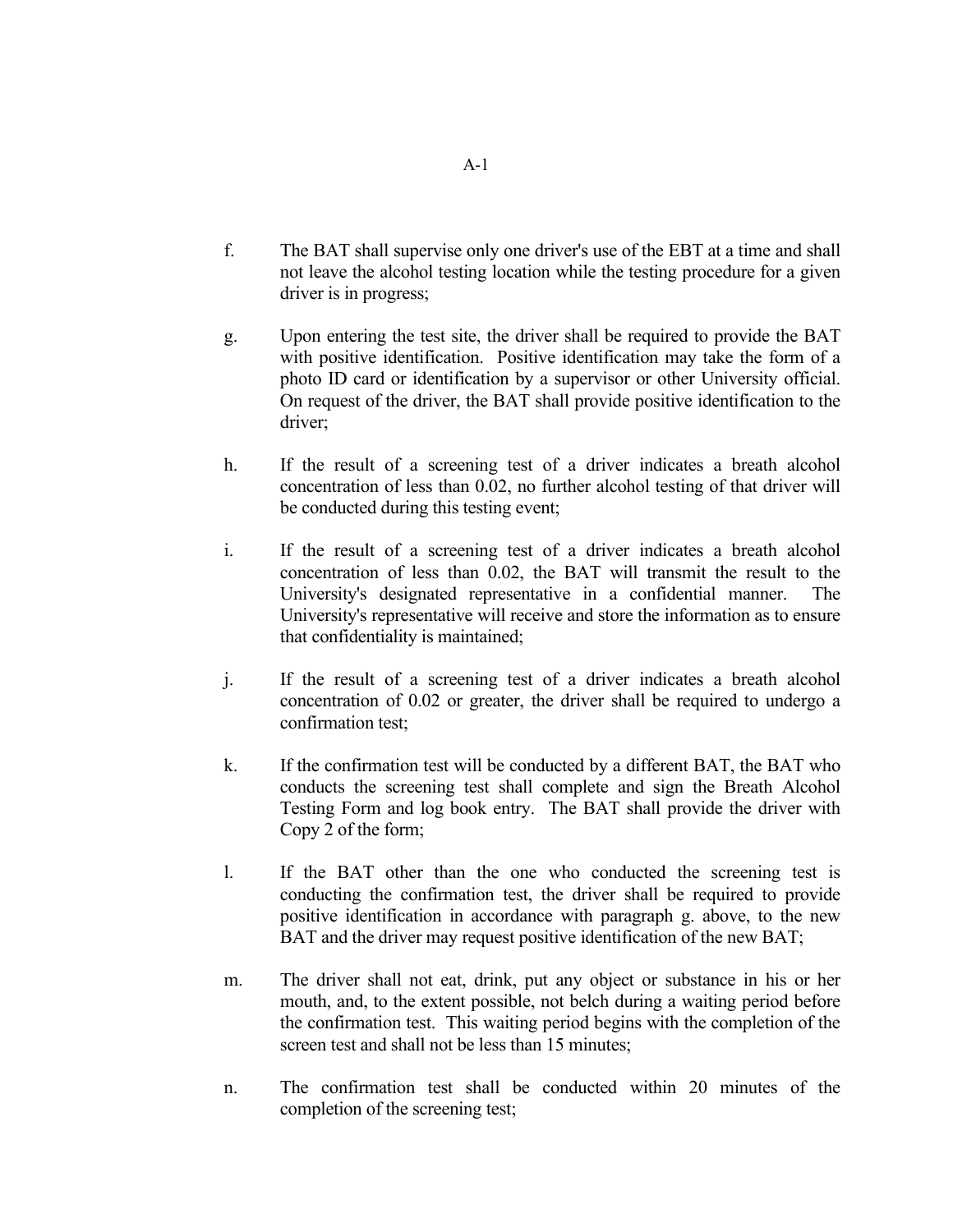o. If a BAT other than the one who conducted the screening test is conducting the confirmation test, the new BAT shall initiate a new Breath Alcohol

```
A-2
```
Testing Form. The driver shall then complete Step 2 on the form, signing the certification. Refusal of the driver to sign the certification shall be deemed a refusal to test;

- p. Refusal by the driver to complete and sign the Breath Alcohol Testing Form (Step 2), to provide breath, to provide an adequate amount of breath, or otherwise to cooperate with the testing process in a way that prevents the completion of the test shall be noted by the BAT in the "remarks" section of the form. The testing process shall be terminated and the BAT shall immediately notify the UW Stevens Point Designated Representative (UDR) who, in turn, will notify the Divisional Representative (DR);
- q. Refusal by the driver to complete and sign the Breath Alcohol Testing Form (step 2), to provide breath, to provide an adequate amount of breath, or otherwise to cooperate with the testing process in a way that prevents the completion of the test shall be deemed a refusal to test;
- r. If a screening confirmation test cannot be completed, or if an event occurs that would invalidate the test, the BAT shall, if practicable, begin a new screening or confirmation test, as applicable, using a new Breath Alcohol Testing Form with a new sequential test number;
- s. If a driver is unable, or alleges that he or she is unable to provide an amount of breath sufficient to permit a valid breath test because of a medical condition, the BAT shall again instruct the covered employee to attempt to provide an adequate amount of breath;
	- (1) If the driver refuses to make the attempt, the BAT shall immediately inform UW Stevens Point Designated Representative (UDR) who will, in turn, notify the Divisional Representative (DR);
	- (2) If the driver attempts and fails to provide an adequate amount of breath, the BAT shall so note in the "remarks" section of the breath alcohol form and immediately inform the UW Stevens Point Designated Representative (UDR) who will, in turn, inform the Divisional Representative (DR);
	- (3) If the driver attempts and fails to provide an adequate amount of breath, the Divisional Representative (DR) shall, in consultation with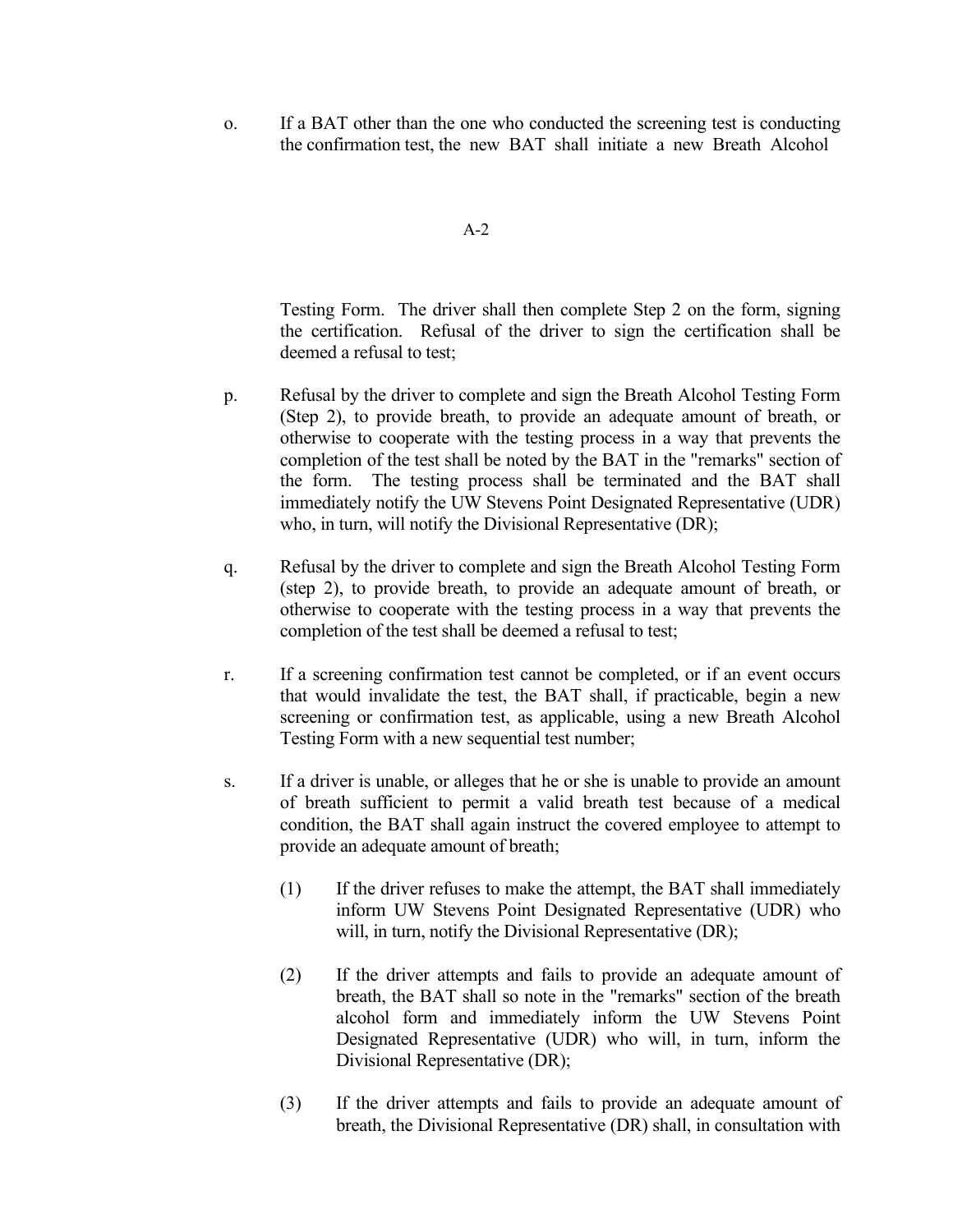the UWSP Designated Representative (UDR), direct the driver to obtain, as soon as practicable after the attempted provision of breath, an evaluation from a licensed physician who is acceptable to the employer concerning the driver's medical ability to provide an adequate amount of breath;

## A-3

- (4) If the licensed physician determines, in his or her reasonable medical judgment that a medical condition has, or with a high degree of probability, could have precluded the driver from providing an adequate amount of breath, the driver's failure to provide an adequate amount of breath shall not be deemed a refusal to take a test. The physician shall provide the University of Wisconsin Stevens Point a written statement of the basis for his/her conclusion;
- (5) If the licensed physician, in his/her reasonable medical judgment, is unable to determine that a medical condition has, or with a high degree of probability, could have precluded the driver from providing an adequate amount of breath, the driver's failure to provide an adequate amount of breath shall be deemed a refusal to take a test. The physician shall provide, to the employer, a written statement of the basis for his/her conclusion.

# B. **TESTING PROCEDURES FOR CONTROLLED SUBSTANCES**

Controlled substances testing shall be conducted by a laboratory certified by the U.S. Department of Health and Human Services (DHHS) and in accordance with procedures set out as follows:

- 1. Drivers directed to undergo a controlled substances test shall proceed immediately to the designated collection site as instructed. Testing should commence within two (2) hours of notification;
- 2. Upon entering the test site, the driver shall be required to provide the technician with positive identification. Positive identification may take the form of a photo ID card or identification by a supervisor or other University official. On request of the driver, the technician shall provide positive identification to the driver;
- 3. Drivers shall follow all procedures and instructions given by the collection site person. Failure to do so shall be considered a refusal to test;
- 4. The collection site person shall collect a urine sample from the covered employee in accordance with DHHS approved procedures;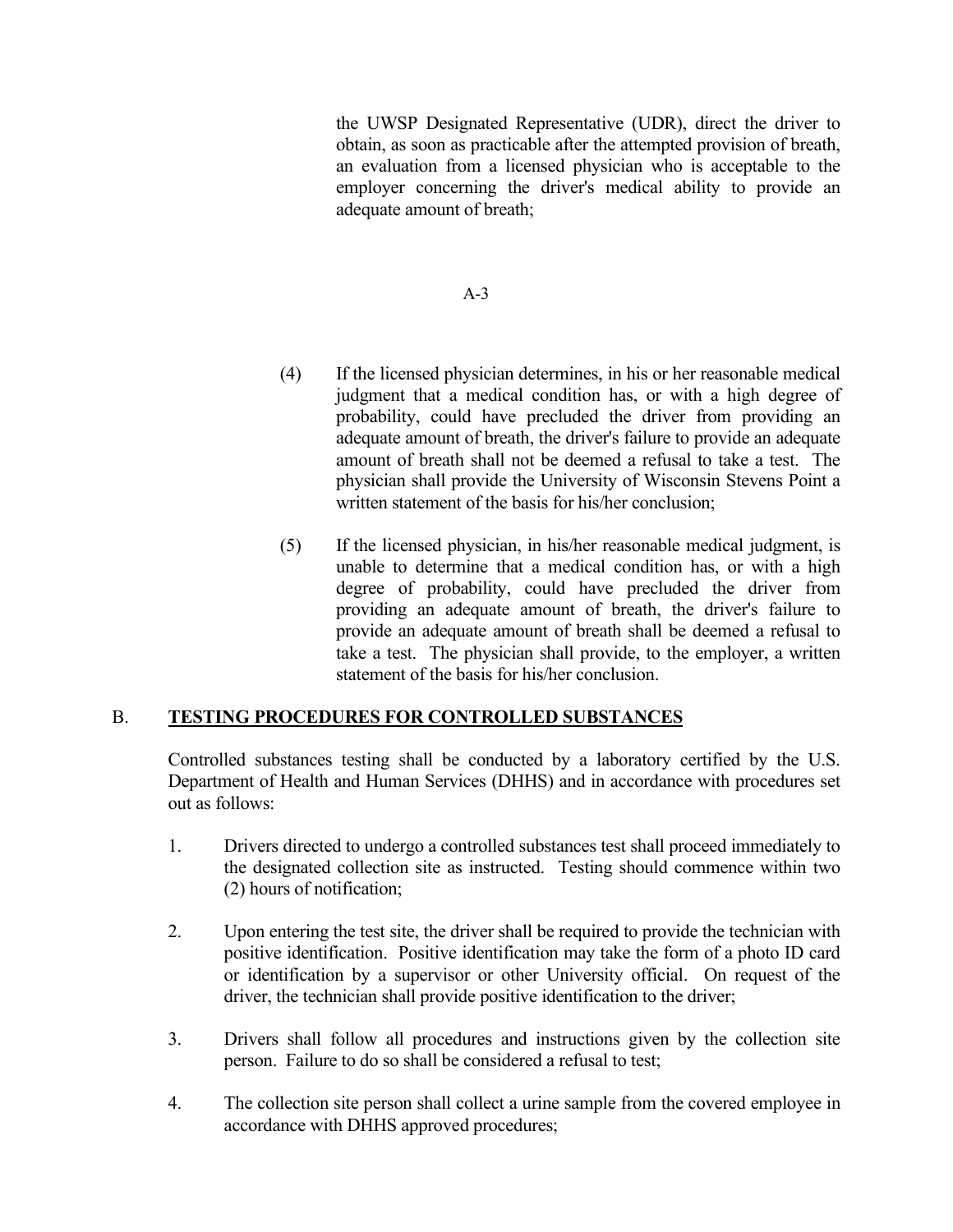- 5. Drivers shall provide at least 45 ml of urine for testing. Drivers who fail to provide at least 45 ml of urine shall be subject to the provisions of paragraph 18 below;
- 6. The collection site person shall divide the specimen into two containers. One container shall contain at least 30 ml of urine and shall be the primary specimen. The other container shall contain at least 15 ml of urine and shall be the split specimen;

## $A-4$

- 7. Both containers shall be shipped in a single shipping container, together with copies 1 and 2 and the split specimen copy of the chain of custody form to the laboratory;
- 8. The laboratory shall log in the split specimen with the split specimen seal remaining in tact. The laboratory shall store the split specimen securely in accordance with approved procedures;
- 9. The primary specimen shall undergo a screening test for the presence of controlled substances. If the screening test detects the presence of controlled substances, the primary specimen shall undergo a confirmation test;
- 10. If the result of the test of the primary specimen is negative, the laboratory may discard the split specimen;
- 11. The Medical Review Officer (MRO) shall review all primary specimen results. If the result of the test of the primary specimen is confirmed positive for the presence of controlled substances, the MRO shall notify the driver that he or she has 72 hours in which to request a test of the split specimen if the confirmed positive test is verified as positive. If the result of the test of the primary specimen is negative, the MRO shall have the authority to direct the driver to undergo a retest for the presence of controlled substances if, upon review of those results, the MRO has reason to believe the primary specimen has been adulterated;
- 12. If the primary specimen tests confirmed positive for the presence of controlled substances, the driver may request, in writing that the MRO direct that the split specimen be tested in a different DHHS certified laboratory for presence of the  $drug(s)$  or drug metabolite(s) for which a positive test result was obtained in the test of the primary specimen. The MRO shall honor such a request if it is made within 72 hours of the driver having been notified of a verified positive test result. The driver shall be responsible for any and all costs associated with having the split specimen tested;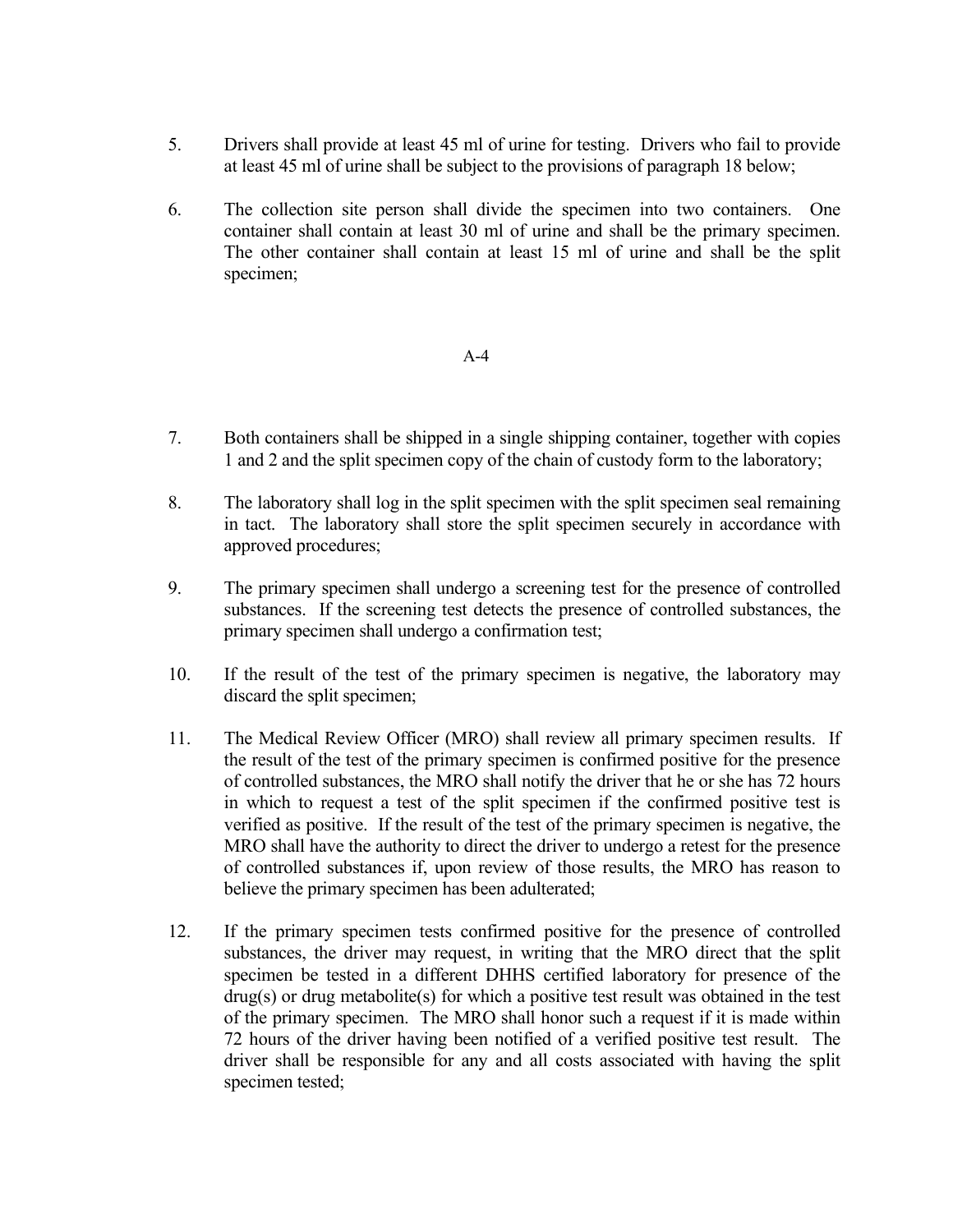- 13. If the driver has not contacted the MRO within 72 hours, the driver may present to the MRO information documenting that serious illness, injury, inability to contact the MRO, lack of actual notice of the verified positive test, or other circumstances unavoidably prevented the driver from timely contacting the MRO. If the MRO concludes that there is a legitimate explanation for the driver's failure to contact the MRO within 72 hours, the MRO shall direct that the re-analysis of the primary specimen or analysis of the split specimen, as applicable, be performed. The driver may not request a re-analysis of the primary specimen;
- 14. If the result of the test of the primary specimen is positive, the laboratory must retain the split specimen in frozen storage for 60 days from the date on which the

### A-5

laboratory acquires it. Following the end of the 60 day period, if not informed by the MRO that the driver has requested a test of the split specimen, the laboratory may discard the split specimen;

- 15. If the MRO directs the first laboratory in writing to forward the split specimen to a second DHHS certified laboratory, the second laboratory shall analyze the split specimen by GC/MS to reconfirm the presence of the drug(s) or drug metabolite(s) found in the primary specimen. Such GC/MS confirmation shall be conducted without regard to the cutoff levels established by DHHS. The split specimen shall be retained in long-term storage for one year by the laboratory conducting the analysis of the split specimen (or longer if litigation concerning the test is pending);
- 16. The result of the test of the split specimen shall be transmitted by the second laboratory to the MRO;
- 17. If the analysis of the split specimen fails to reconfirm the presence of the drug(s) or drug metabolite(s) found in the primary specimen, or if the split specimen is unavailable, inadequate for testing or untestable, the MRO shall cancel the test and report the cancellation and the reasons for it to the UW Stevens Point Designated Representative (UDR), the driver and to the DOT;
- 18. A driver whose primary specimen tests positive for the presence of controlled substances and who requests, in accordance with paragraph 11 above, the split specimen be tested, shall not be permitted to perform safety sensitive duties pending the outcome of such test. The driver may be assigned to other appropriate nonsafety sensitive duties if they are available. If not, the driver will be released from duty pending the outcome of the test. However, if the driver is relieved from duty and the test of the split specimen does not reconfirm the presence of the drug(s) or drug metabolite(s) found in the primary specimen, the driver shall be paid his/her straight time salary for all regularly scheduled shifts he or she would have worked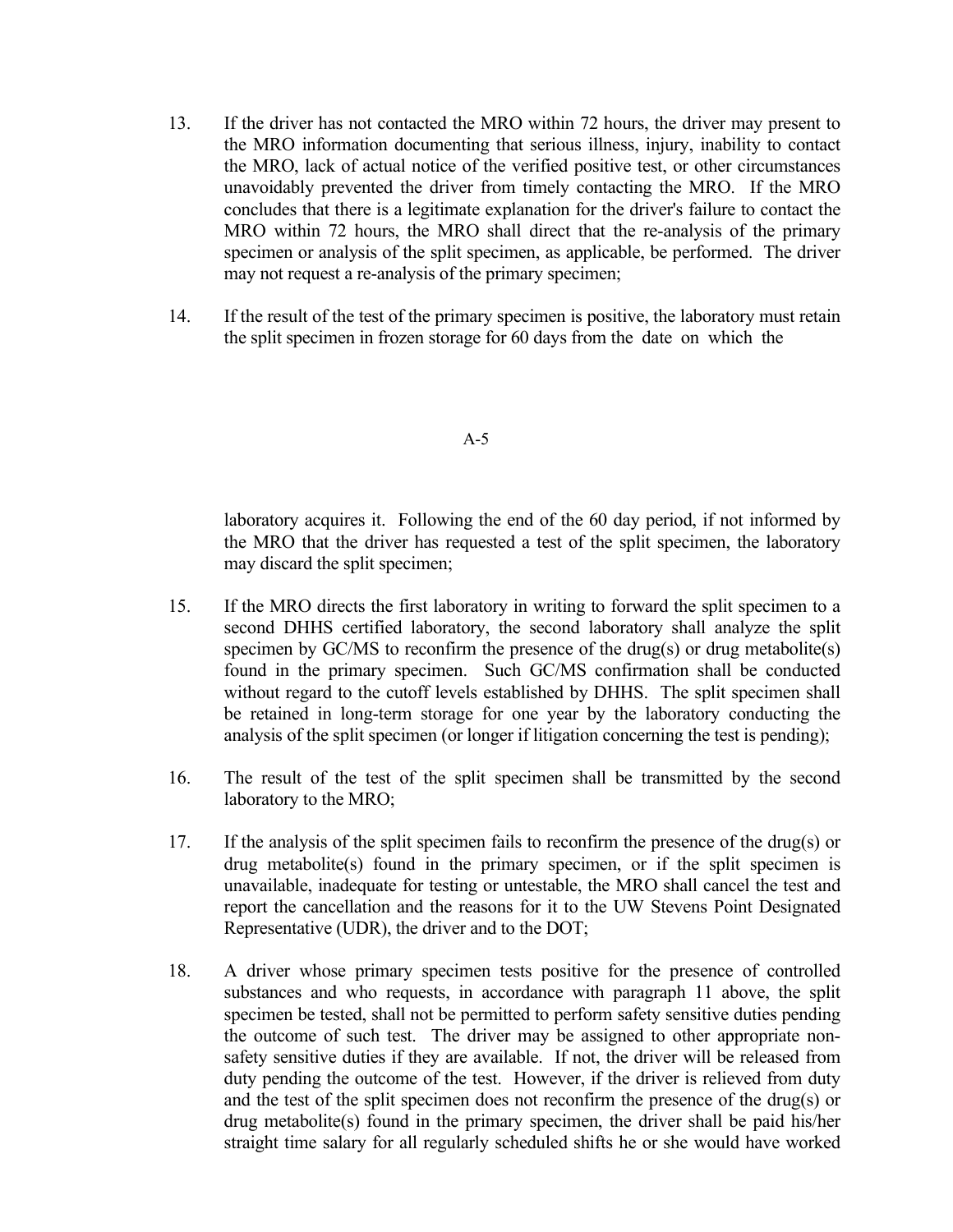and shall be reimbursed for the costs associated with having the split specimen tested;

- 19. a. If the driver is unable to provide the required 45 ml of urine, the driver shall be instructed to drink not more than 24 ounces of fluids and, after a period of up to two hours, again attempt to provide a complete sample using a fresh collection container. The original insufficient specimen shall be discarded;
	- b. If the driver is still unable to provide an adequate specimen, the insufficient specimen shall be discarded, testing discontinues, and the laboratory shall notify the UW Stevens Point Designated Representative of the driver's inability to provide an adequate sample;

## A-6

c. The MRO will refer the driver for a medical evaluation to develop pertinent information concerning whether the driver's inability to provide an adequate specimen is genuine or constitutes a refusal to test. Upon completion of the examination, the MRO shall report his/her findings to the UW Stevens Point Designated Representative (UDR) in writing. The UW Stevens Point Designated Representative (UDR) will inform the Divisional Representative (DR);

*Note: In a pre-employment testing situation, the University's Representatives will determine whether or not to finalize hiring of the employee, and the MRO is not required to make such a referral.*

d. If the MRO determines that the driver's inability to provide an adequate specimen is not genuine, the driver shall be deemed to have refused to test.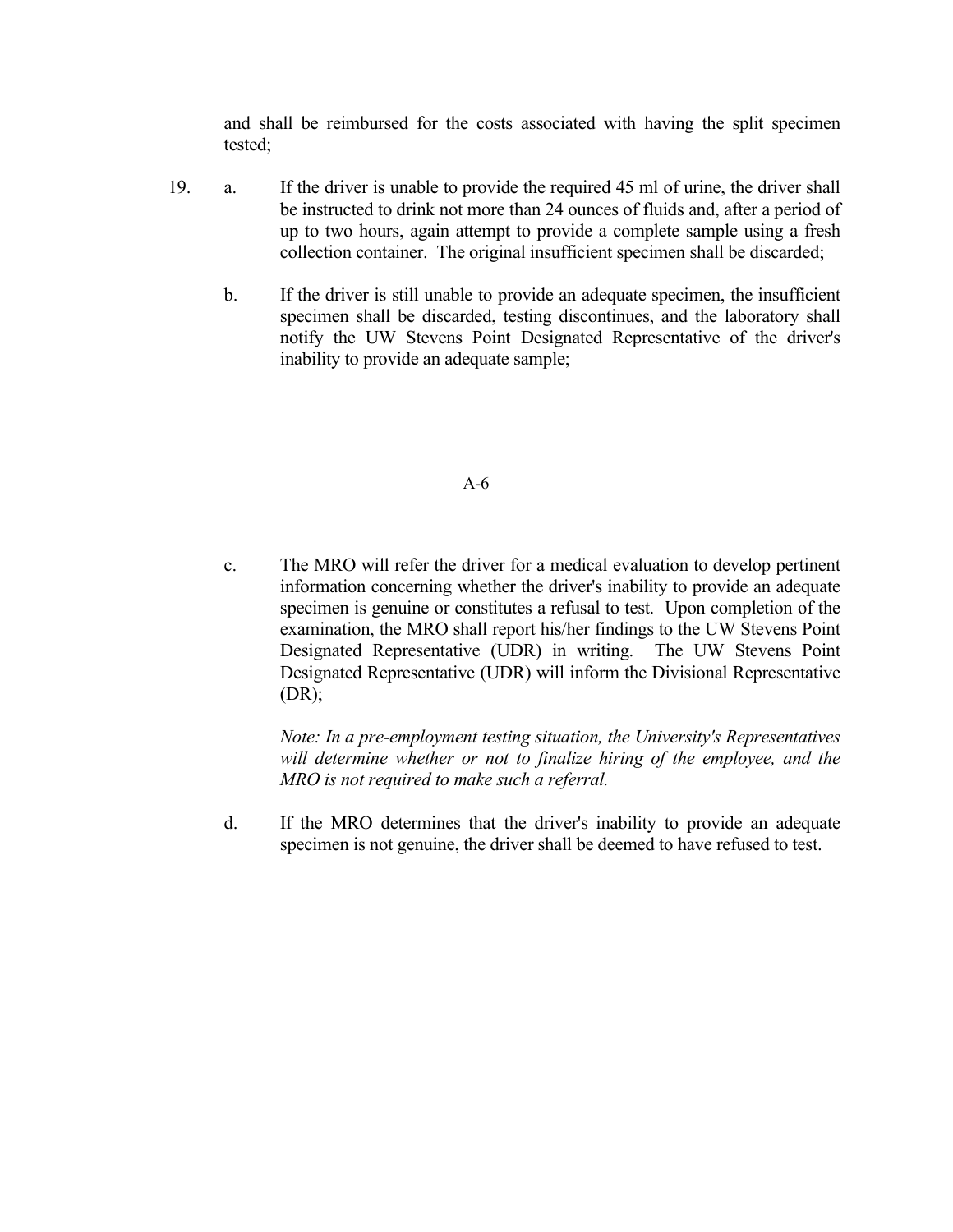A-7

## **APPENDIX B**

#### **DESIGNATED DRUG COLLECTION/BREATH ALCOHOL TESTING SITES**

Alere Toxicology Services (ATS) has been selected by the University of Wisconsin Stevens Point as its vendor to conduct drug and alcohol testing. Alere Toxicology Services has established collection/testing sites in various cities in Wisconsin. University of Wisconsin Stevens Point employees will normally be referred to Saints Health Services for Business, 5412 Hwy 10 E., Stevens Point. St. Mary's Hospital is the designated site for Treehaven employees. Other sites in Wisconsin may be available when needed for reasonable suspicion or post-accident testing. In emergencies, call the "1-800" number below at Alere Toxicology Services for assistance. Also listed are designated testing sites for Treehaven employees.

| <b>Stevens Point</b> | Saints Health Services for Business<br>5412 Hwy 10 E.<br>Stevens Point, WI 54481<br>$(715)$ 346-5243 |                        |
|----------------------|------------------------------------------------------------------------------------------------------|------------------------|
| <b>Tomahawk</b>      | St. Mary's Hospital                                                                                  | (Call for appointment) |
| and                  | Occupational Medicine                                                                                |                        |
| <b>Rhinelander</b>   | 1020 Kabel Avenue                                                                                    |                        |
|                      | Rhinelander, WI 54501                                                                                |                        |
|                      | (715) 361-2825                                                                                       |                        |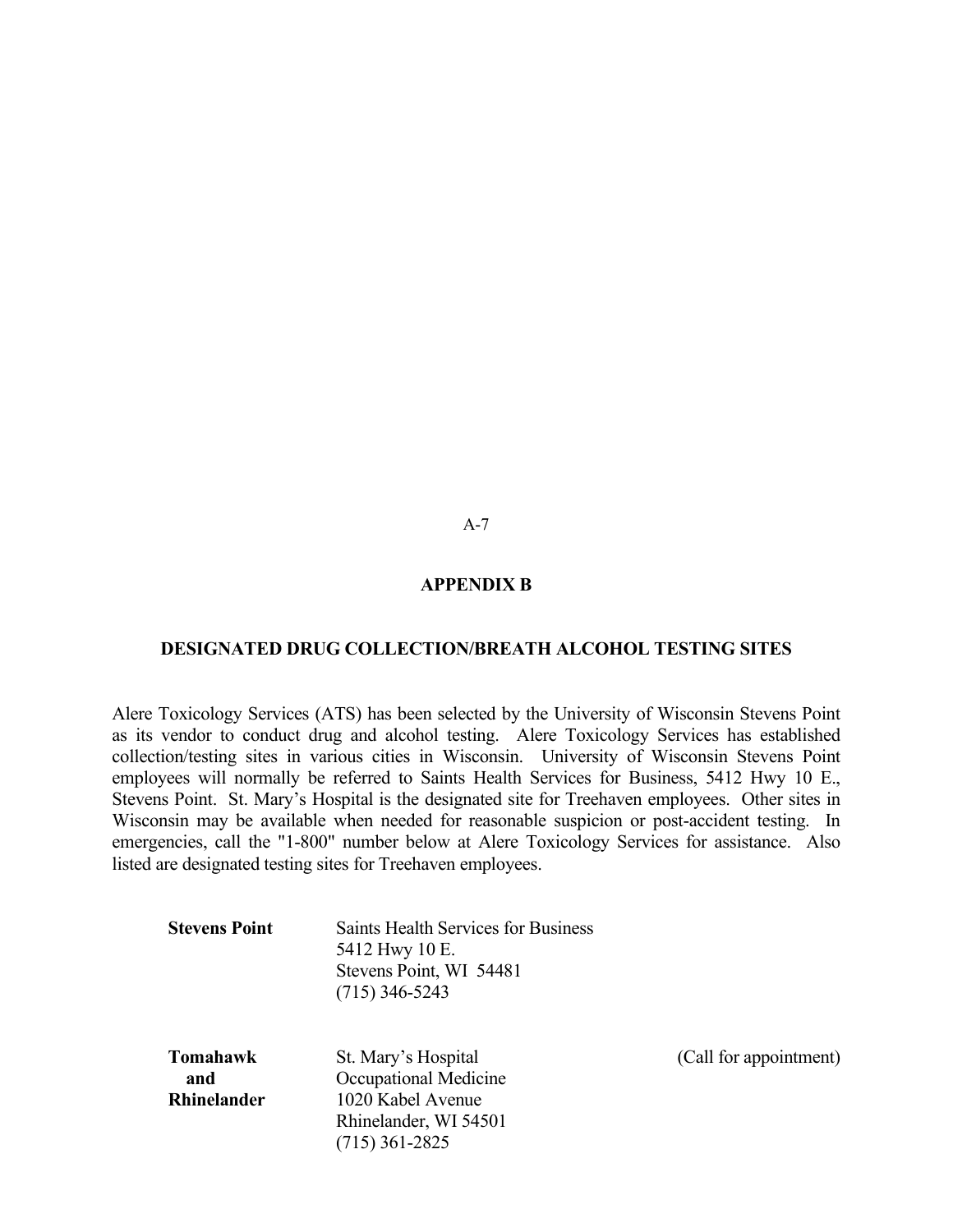**Other Locations** Alere Toxicology Services  **and** 1-800-433-3823 **Emergency Number**

B-1

**APPENDIX C**

## **CONTACTS**

## **FOR**

## **INFORMATION AND ASSISTANCE**

## **University of Wisconsin Stevens Point Designated Representative (UDR)**

The Office of Risk Management is responsible for administering this program for the University of Wisconsin Stevens Point. The office is located on the 2nd Floor, Geo. Stien Building, 1925 Maria Drive, Stevens Point, WI 54481.

Primary representative: Jeff Karcher, Director (715) 346-3901

Alternate: Jerry Kummer, CNR Transportation Coordinator (715) 346-4238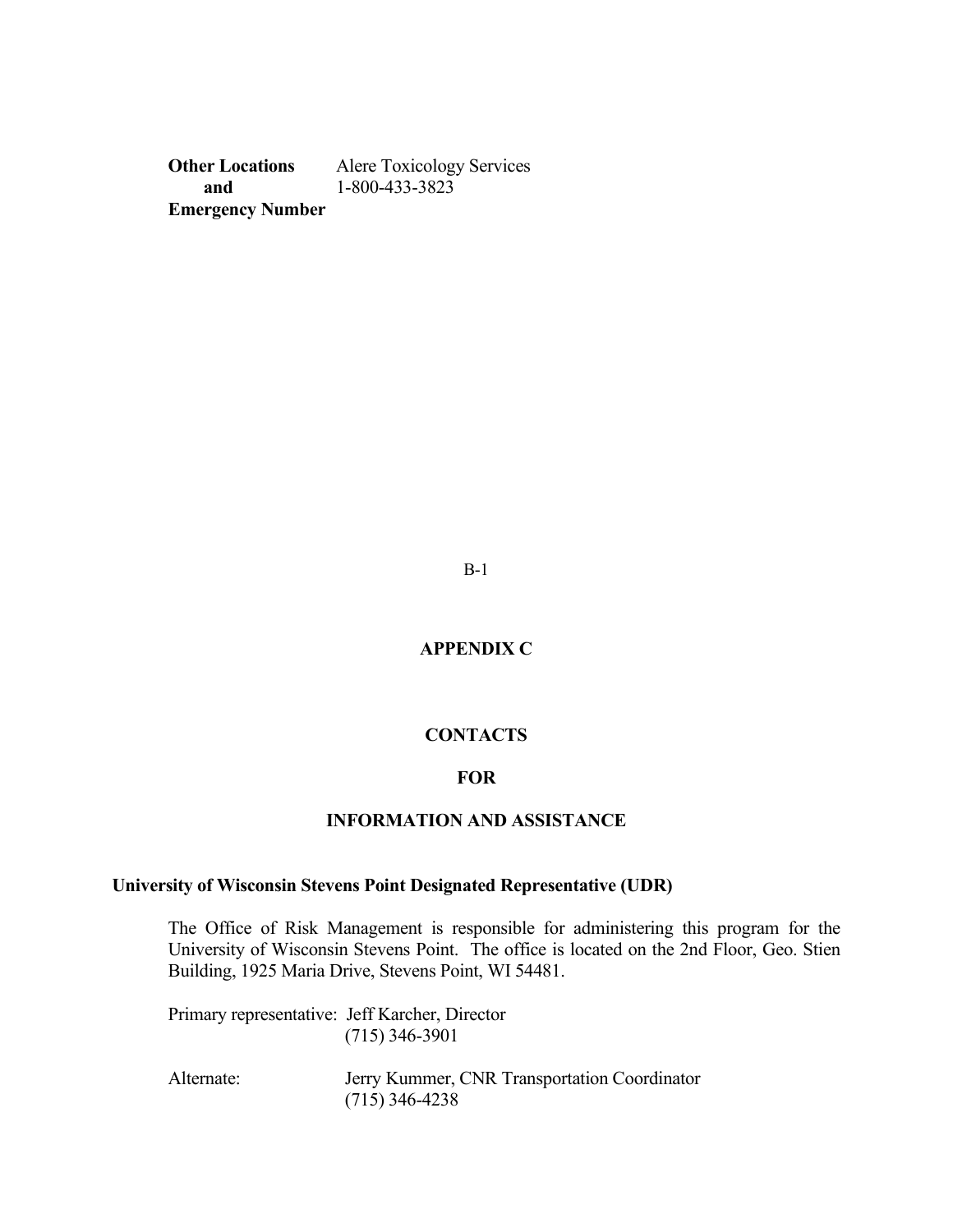## **Employee Assistance Program (EAP)**

The UW Stevens Point Employee Assistance office is located on the 3rd floor of Delzell Hall, 910 Fremont Street, Stevens Point, WI 54481.

Kelsey Richmond, EAP Coordinator (715) 346-3553

# **Divisional Representatives (DR)**

The following Divisions or Departments have identified employees within their units who are required to have a Commercial Driver's license (CDL). Additional representatives will be added to this list as appropriate.

C-1

## **College of Natural Resources (CNR)**

Jerry Kummer CNR Transportation Coordinator (715) 346-4238

## **Department of Grounds and Auto**

Chris Brindley, Assistant Director of Physical Plant (715) 346-3622

## **Treehaven Field Station**

Corky McReynolds, Director (715) 453-4106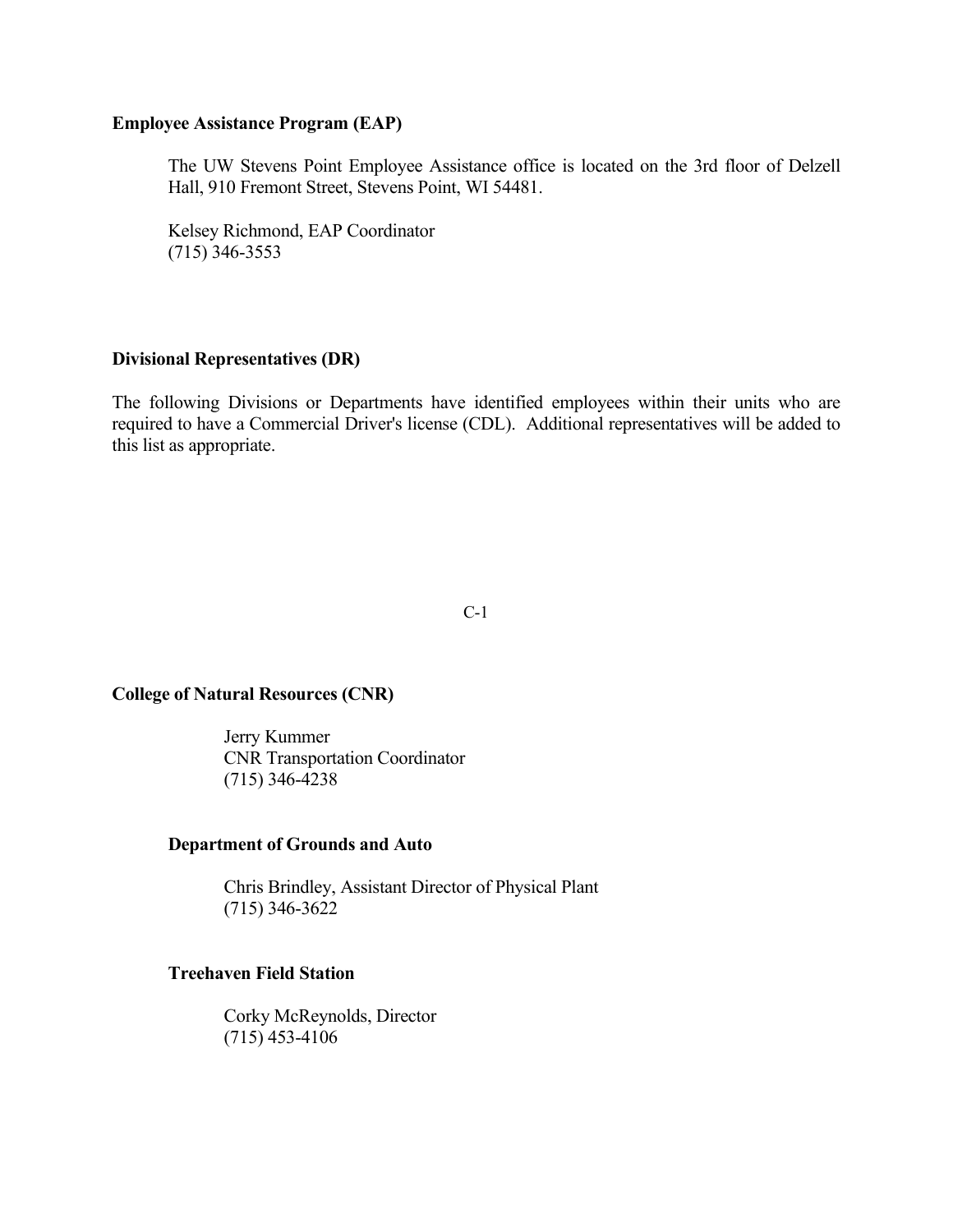## C-2

# **APPENDIX D**

# **RECORD KEEPING**

- A. **General -**The University of Wisconsin Stevens Point will maintain records of its alcohol misuse and controlled substances use prevention programs as provided in 49 CFR, Section 382.401. The records will be maintained in a secure location with controlled access.
- B. **Period of Retention -** Records shall be maintained in accordance with the following schedule:
	- 1. Five years The following records shall be maintained for a minimum of five years:
		- a. Records of driver alcohol test results with results indicating an alcohol concentration of 0.02 or greater;
		- b. Records of driver verified positive controlled substances test results;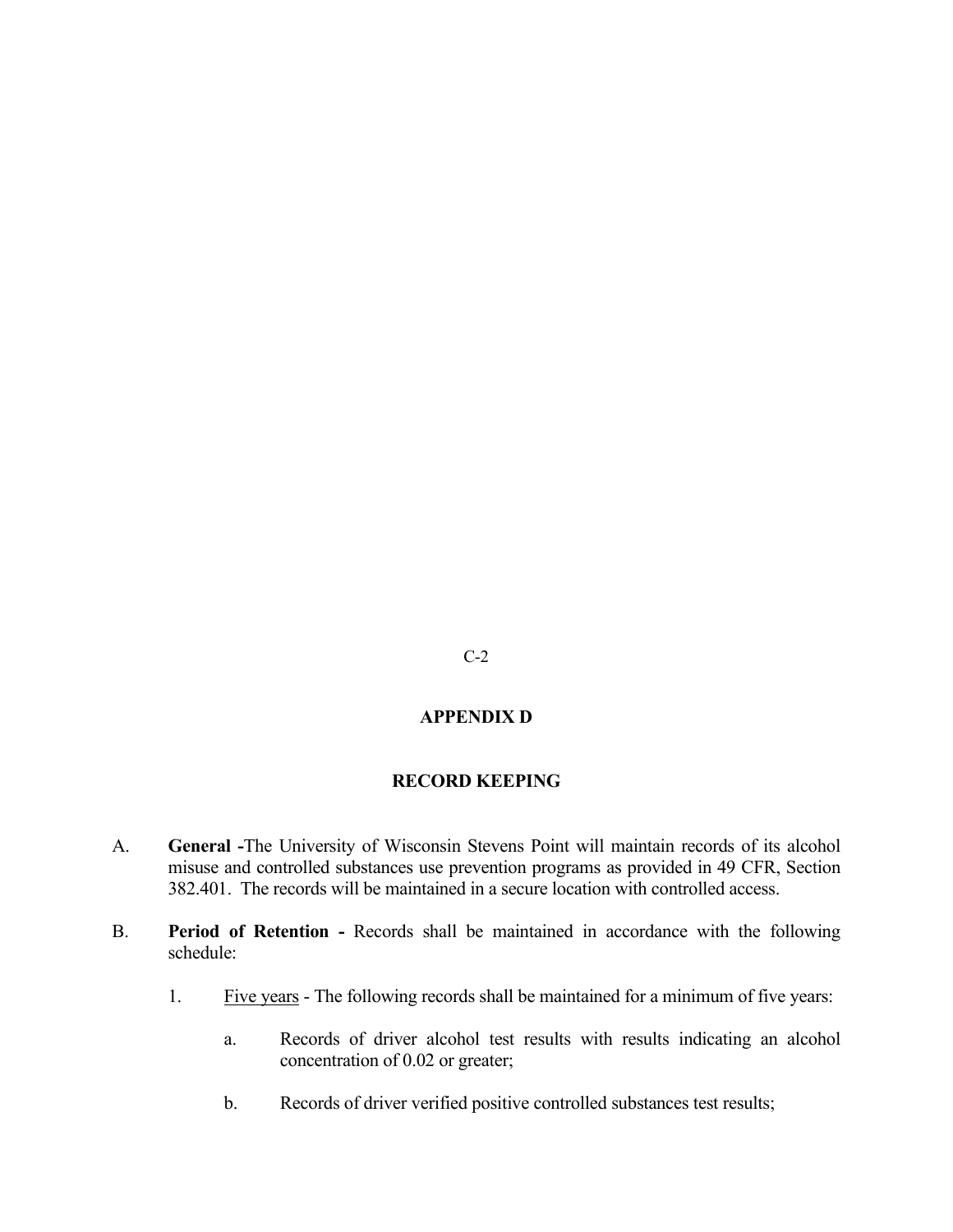- c. Documentation of refusals to take required alcohol and/or controlled substances tests;
- d. Calibration documentation;
- e. Driver evaluation and referrals; and
- f. A copy of each annual calendar year summary required by s. 382.403.
- 2. Two years Records related to the alcohol and controlled substances collection process (except calibration of evidential breath testing devices) and training will be maintained for a minimum of two years.
- 3. One year Records of negative and canceled controlled substances test results and alcohol test results with a concentration of less than 0.02 will be maintained for a minimum of one year.

## D-1

- C. **Types of records -**The following specific records shall be maintained.
	- 1. **Records related to the collection process:**
		- a. Collection logbooks, if used;
		- b. Documents relating to the random selection process;
		- c. Calibration documentation for evidential breath testing devices;
		- d. Documentation of breath alcohol technician training;
		- e. Documents generated in connection with decisions to administer reasonable suspicion alcohol or controlled substances tests;
		- f. Documents generated in connection with decisions on post-accident tests;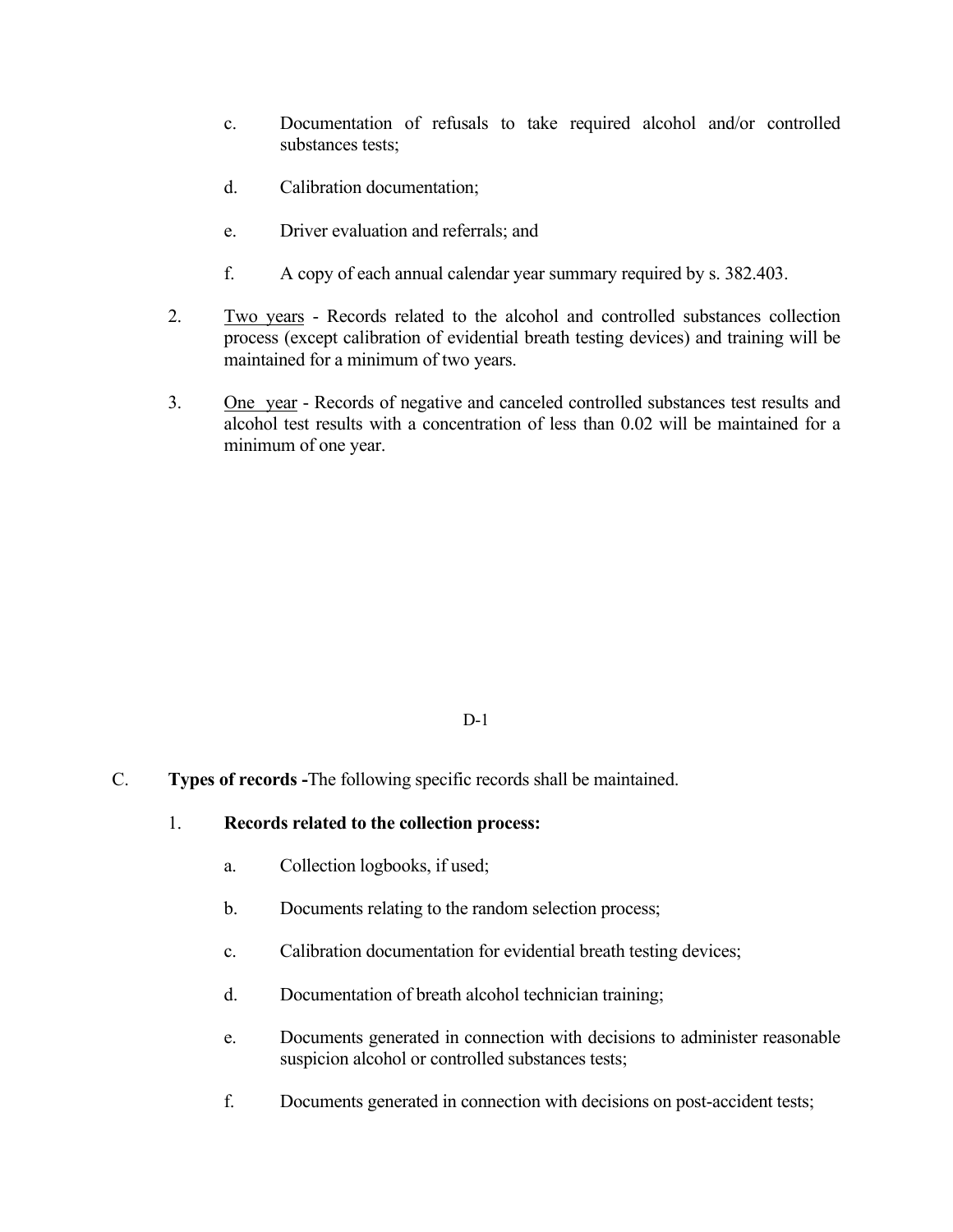- g. Documents verifying existence of a medical explanation of the inability of a driver to provide adequate breath or to provide a urine specimen for testing; and
- h. Consolidated annual calendar year summaries as required by s. 382.403.

# 2. **Records related to an employee's test results:**

- a. The employer's copy of the alcohol test form, including the results of the test;
- b. The employer's copy of the controlled substances test chain of custody and control form;
- c. Documents sent by the medical review officer to the employer;
- d. Documents related to the refusal of any driver to submit to an alcohol or controlled substances test required by this part; and
- e. Documents presented by a driver to dispute the result of an alcohol or controlled substances test administered under this part.
- 3. **Records related to other violations of this part.**

# D-2

# 4. **Records related to evaluations:**

- a. Records pertaining to a determination by a substance abuse professional concerning a driver's need for assistance; and
- b. Records concerning a driver's compliance with recommendations of the substance abuse professional.

# 5. **Records related to education and training:**

a. Materials on alcohol misuse and controlled substance use awareness, including a copy of the employer's policy on alcohol misuse and controlled substance use;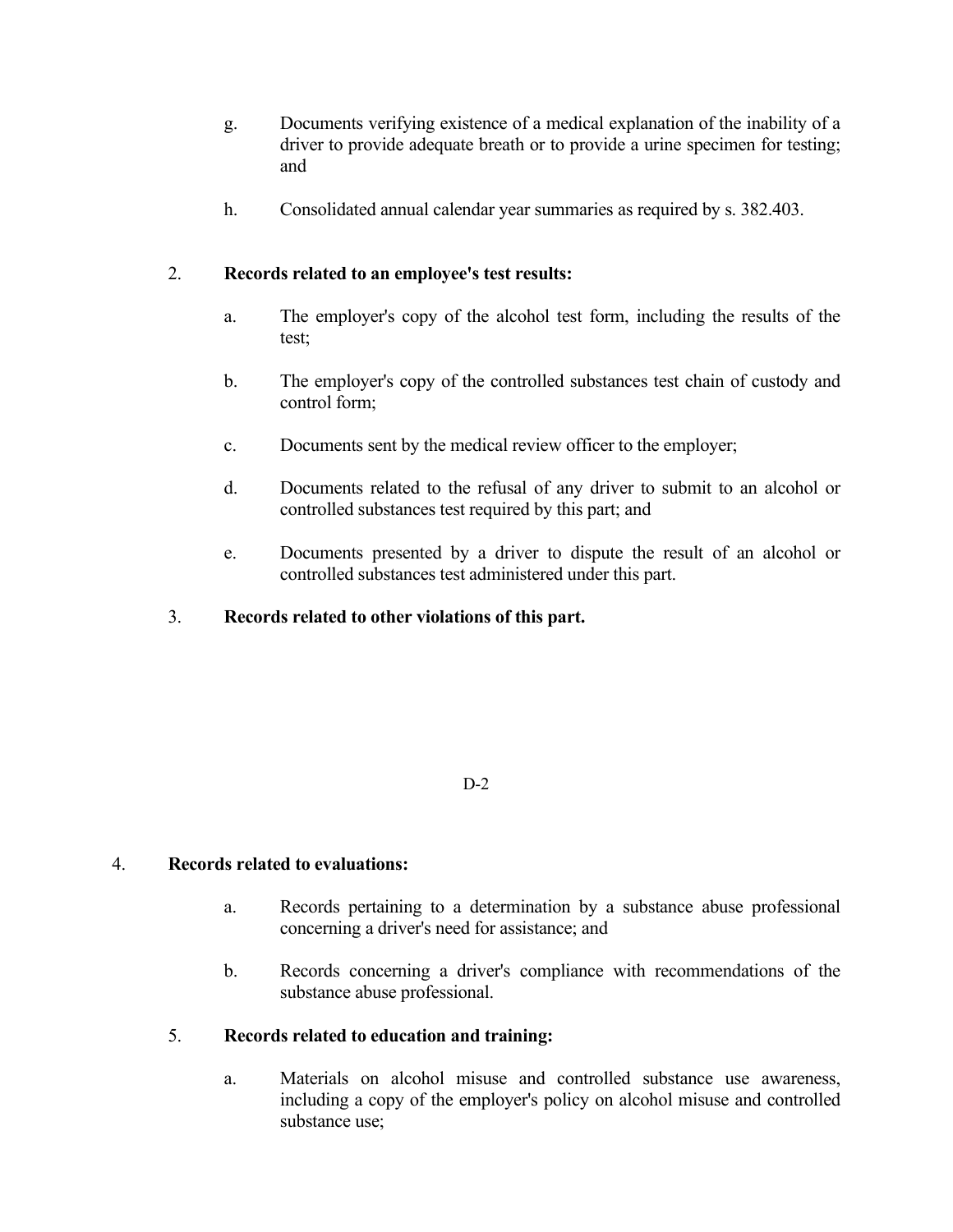- b. Documentation of compliance with the requirements of s. 382.601, including the driver's signed receipt of education materials;
- c. Documentation of training provided to supervisors for the purpose of qualifying the supervisors to make a determination concerning the need for alcohol and/or controlled substances testing based on reasonable suspicion; and
- d. Certification that any training conducted under this part complies with the requirements for such training.

# 6. **Records related to drug testing:**

- a. Agreements with collection site facilities, laboratories, medical review officers, and consortia;
- b. Names and positions of officials and their role in the employer's alcohol and controlled substances testing program(s);
- c. Quarterly laboratory statistical summaries of urinalysis required by s.  $40.29(g)(6)$ ; and
- d. The University of Wisconsin Stevens Point's drug testing policy and procedures.

D-3

## D. **Location of records**

- 1. **Contracted testing services -** When alcohol and/or controlled substance testing is performed by a testing laboratory on a contractual basis, the laboratory will retain required records on the collection process such as, but not limited to, collection logbooks (if used), calibration documentation for evidential breath testing devices, and documentation of breath technician training. If the testing laboratory also provides the randomized list, they shall retain records on the random selection process.
- 2. **Employer Records -** All records that the University is required to retain will be maintained at the Office of Risk Management. The records will be made available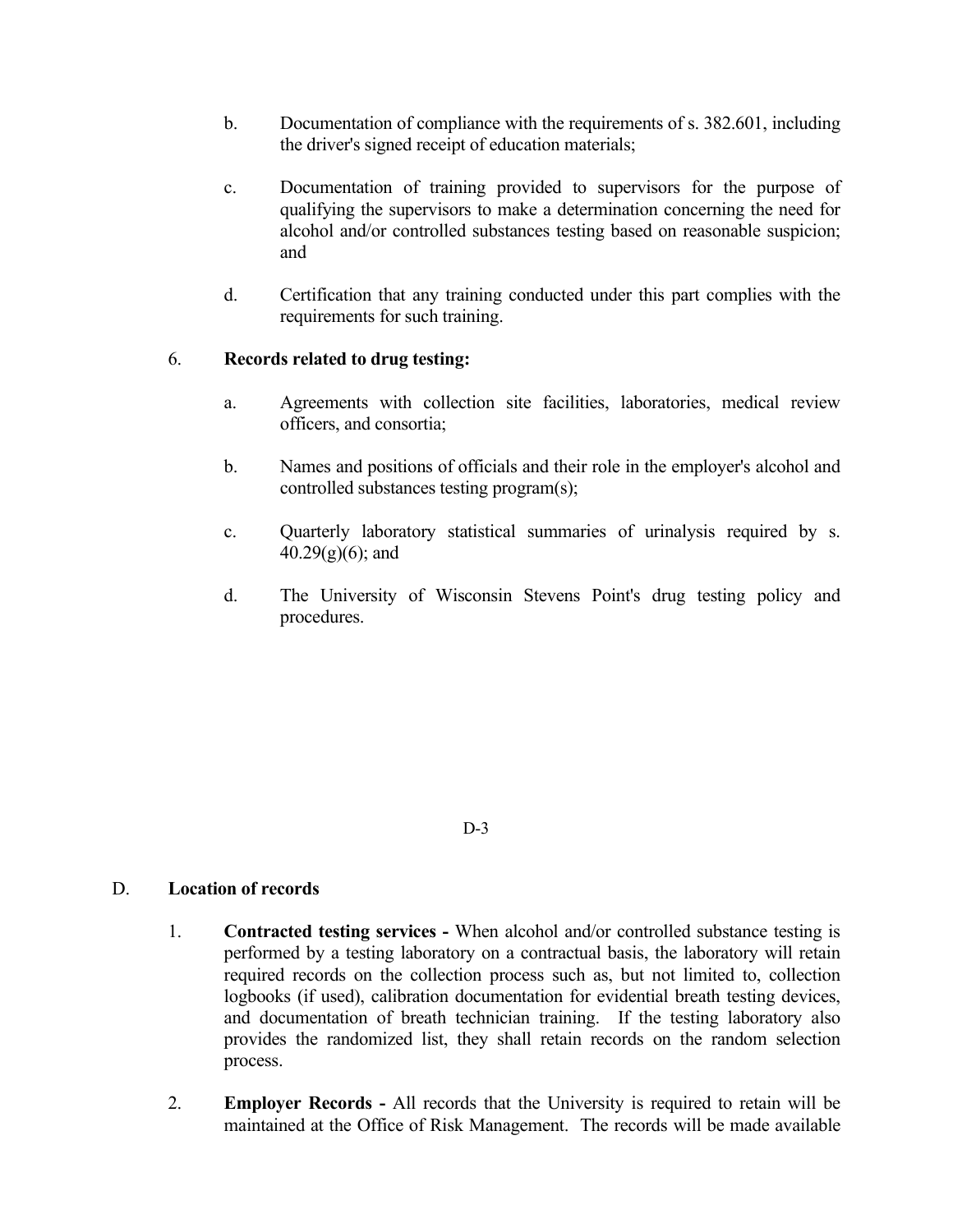for inspection at the Office of Risk Management within two business days after a request has been made by an authorized representative of the Federal Highway Administration.

D-4

## **APPENDIX E**

## **EMPLOYEE ASSISTANCE**

### A. **Introduction**

The Employee Assistance Program (EAP) provides a variety of services including problem consultation/assessment with individuals and groups, information about community resources, educational programs, and appropriate referrals of individuals in need of help. It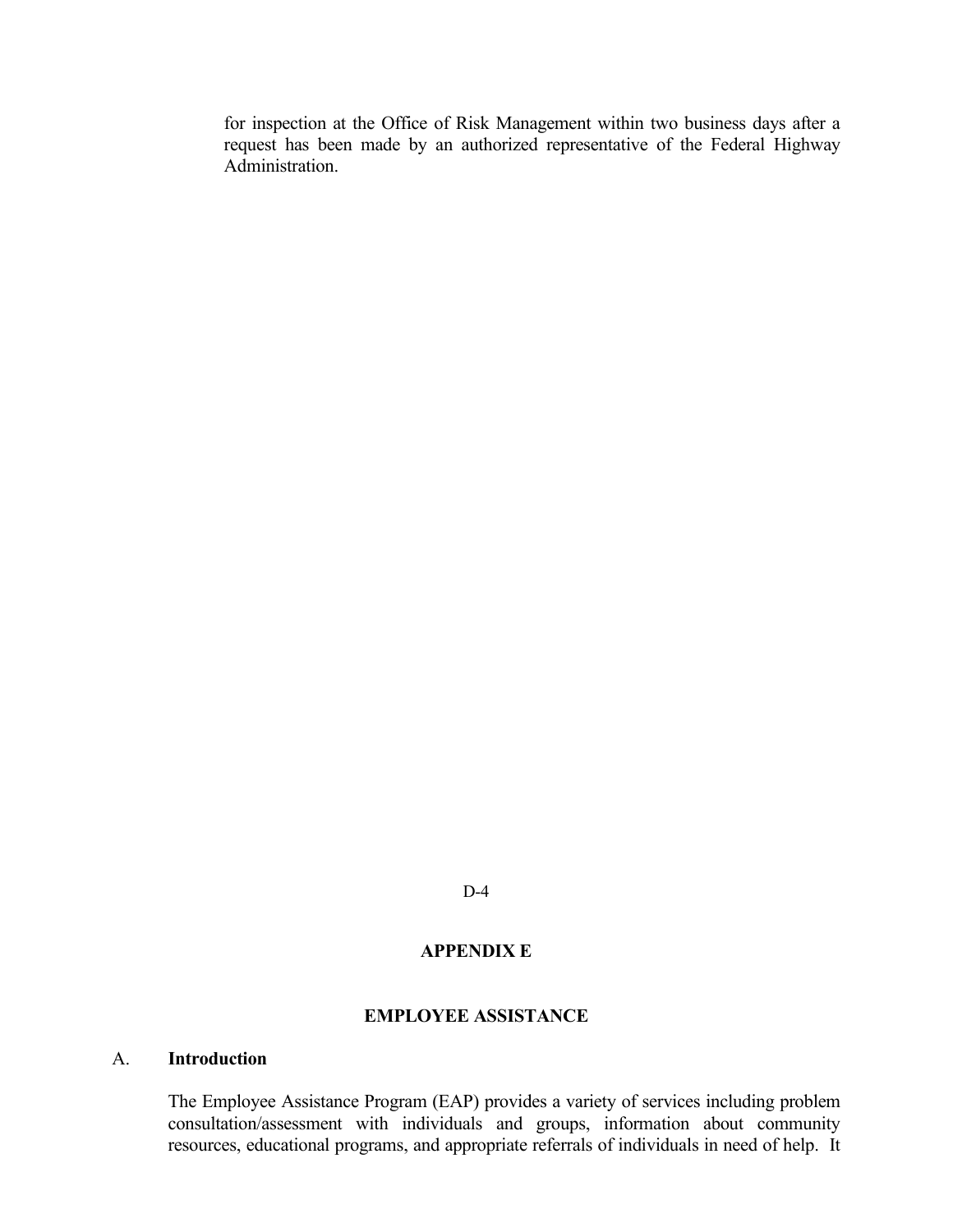also assists Deans, Department Chairs, Directors, managers, supervisors, and/or union representatives to respond more appropriately to employees who evidence deteriorating or unacceptable job performance or employment problems caused by personal, work-related, behavioral or medical reasons.

## B. **Policy**

It is the policy of the University of Wisconsin Stevens Point to maintain an Employee Assistance Program (EAP) to help employees and immediate family members/significant others deal with personal, work-related, behavioral problems and to promote the utilization of its services at all organizational levels and locations.

## C. **Guidelines**

The Employee Assistance Program (EAP) assists employees and/or immediate family members/significant others to access treatment that match their needs.

In supporting the Employee Assistance office, the UW Stevens Point acknowledges that:

- Problems are a part of everyone's life;
- The impact of personal, work-related, behavioral problems can be lessened or remedied by timely and appropriate assistance/treatment;
- Early identification of such problems is crucial and use of appropriate community service providers to deal with them is encouraged;

E-1

- Involvement with the EAP will not jeopardize an individual's job security and/or promotional opportunities;
- Contact with the EAP is voluntary and lack of contact can NOT be a cause for disciplinary action;
- No record of services provided by the EAP is entered in an individual's Personnel File (whether kept centrally or departmentally).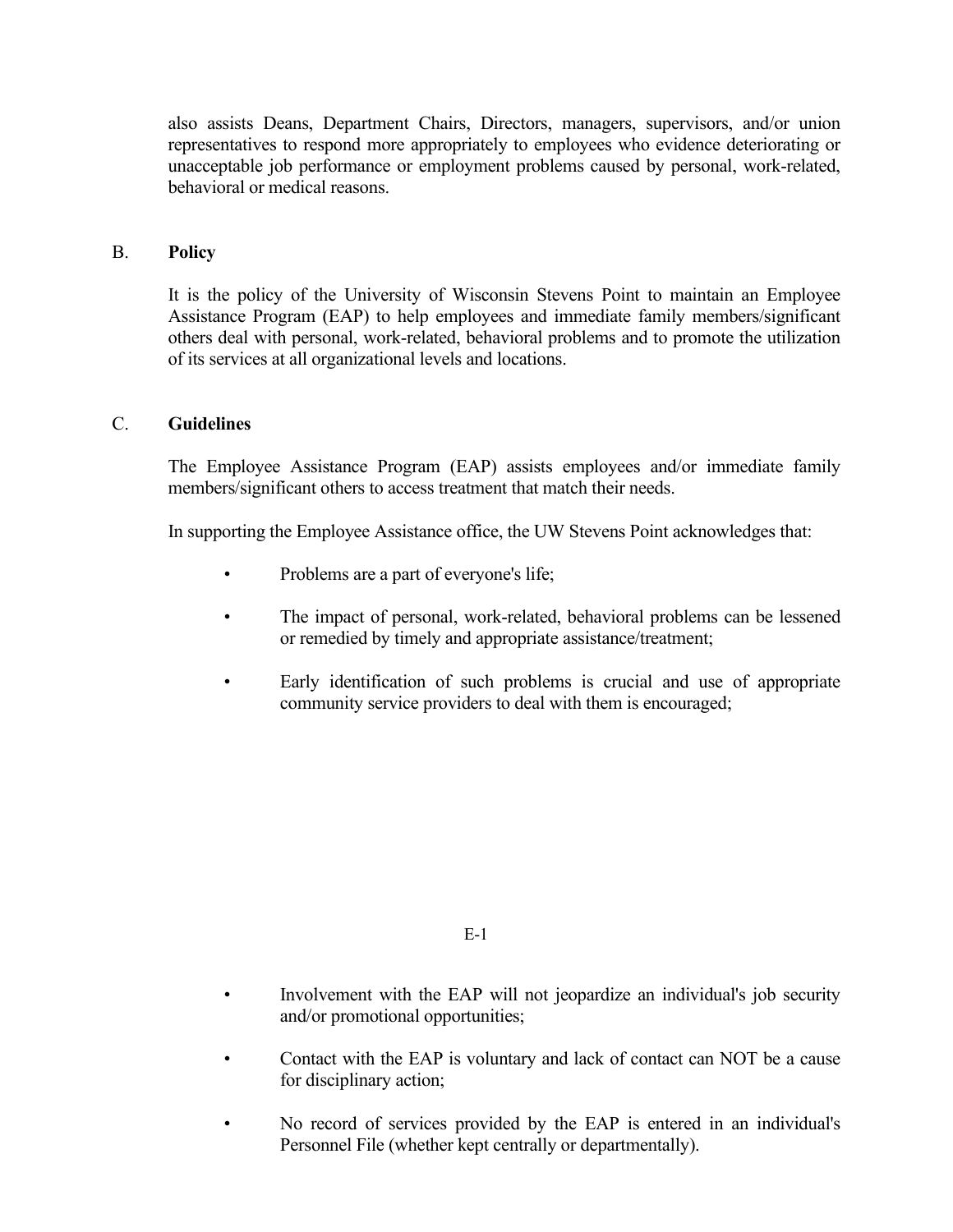## D. **Confidentiality**

The Employee Assistance Program (EAP) adheres to State Law which guarantees that everything an employee talks about is held in strictest confidence. Information regarding Employee Assistance Program sessions can be shared outside the Employee Assistance office only if the employee provides written permission. The only exception arises when there is a danger to life, or to the safety of a vulnerable other such as in cases of physical or sexual abuse of a child. Additionally, the courts could subpoena counseling records if they were aware they existed and considered them relevant to a legal charge.

E-2

## **APPENDIX F**

## **POST-ACCIDENT INSTRUCTIONS**

A. **Requirements**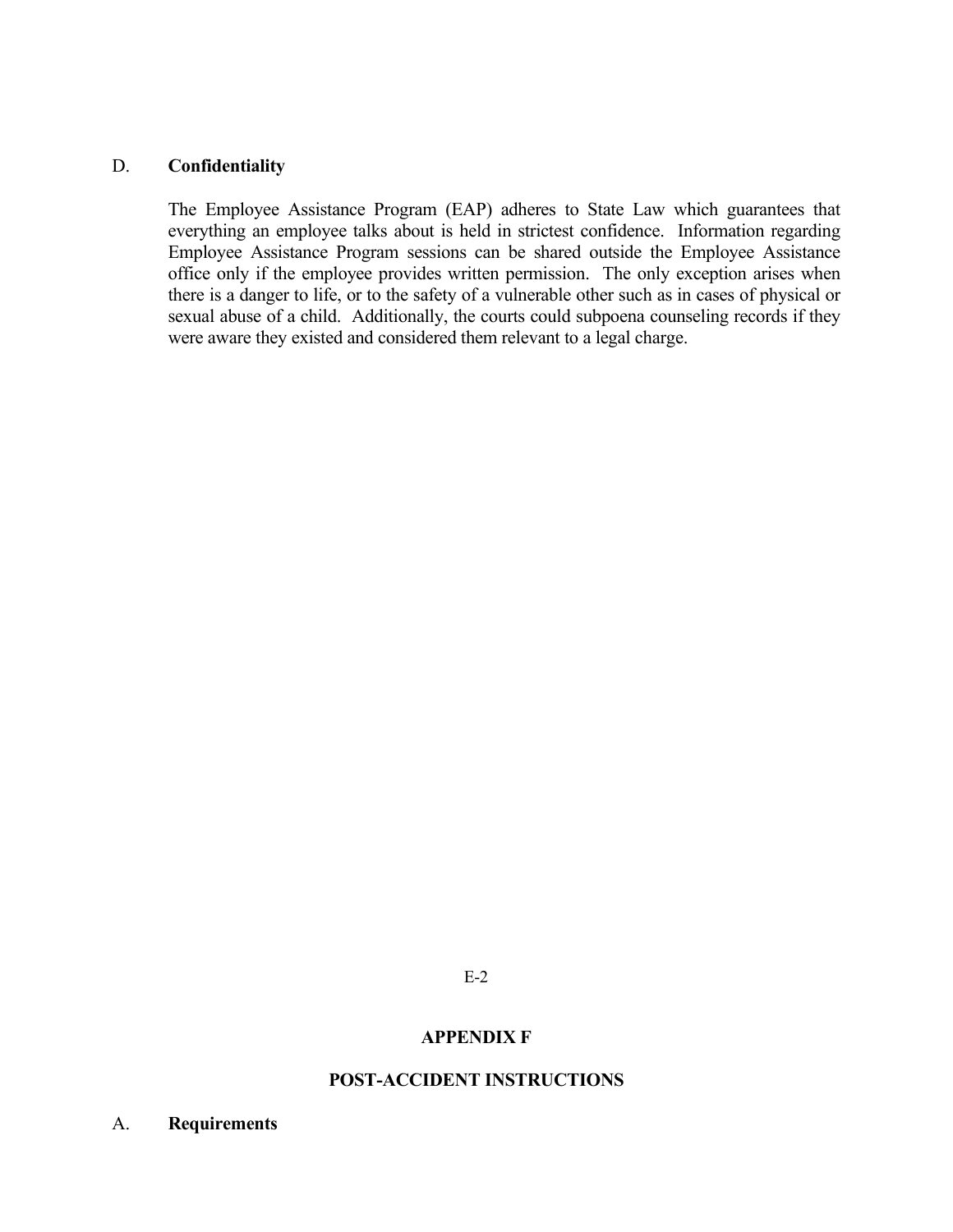- 1. As soon as practicable following an accident involving a commercial vehicle, each surviving driver must be tested for alcohol and controlled substances when:
	- a. The driver was performing safety-sensitive functions with respect to the vehicle involved in the accident and the accident involved the loss of human life; or
	- b. The driver receives a citation under state or local law for a moving traffic violation arising from the accident; and
		- (1) A person is injured and, as a result of the injury, immediately receives medical treatment away from the scene of the accident; or
		- (2) One or more vehicles received disabling damage as a result of the accident, requiring the vehicle(s) to be towed from the scene of the accident; or
	- c. The supervisor determines that the use of alcohol or controlled substances may have contributed to the accident and requests the driver to undergo testing based on "reasonable suspicion". (Ref: 49 CFR §382.303 and §390.5)
- 2. A driver who is subject to post-accident testing shall remain readily available for such testing or may be deemed by the employer to have refused to submit to testing. Nothing in this section shall be construed to require the delay of necessary medical attention for injured people following an accident or to prohibit the driver from leaving the scene of an accident for the period necessary to obtain assistance in responding to the accident, or to obtain necessary medical care.
- 3. Testing for both alcohol and controlled substances will be required.
	- a. The driver will be required to provide a breath specimen to be tested for the presence of alcohol within 2 hours if possible but no later than 8 hours after the accident.
	- b. The driver will be required to provide a urine specimen to be tested for the use of controlled substances as soon as possible, but not later than 32 hours after the accident.

# B. **Procedures Following a Reportable Accident**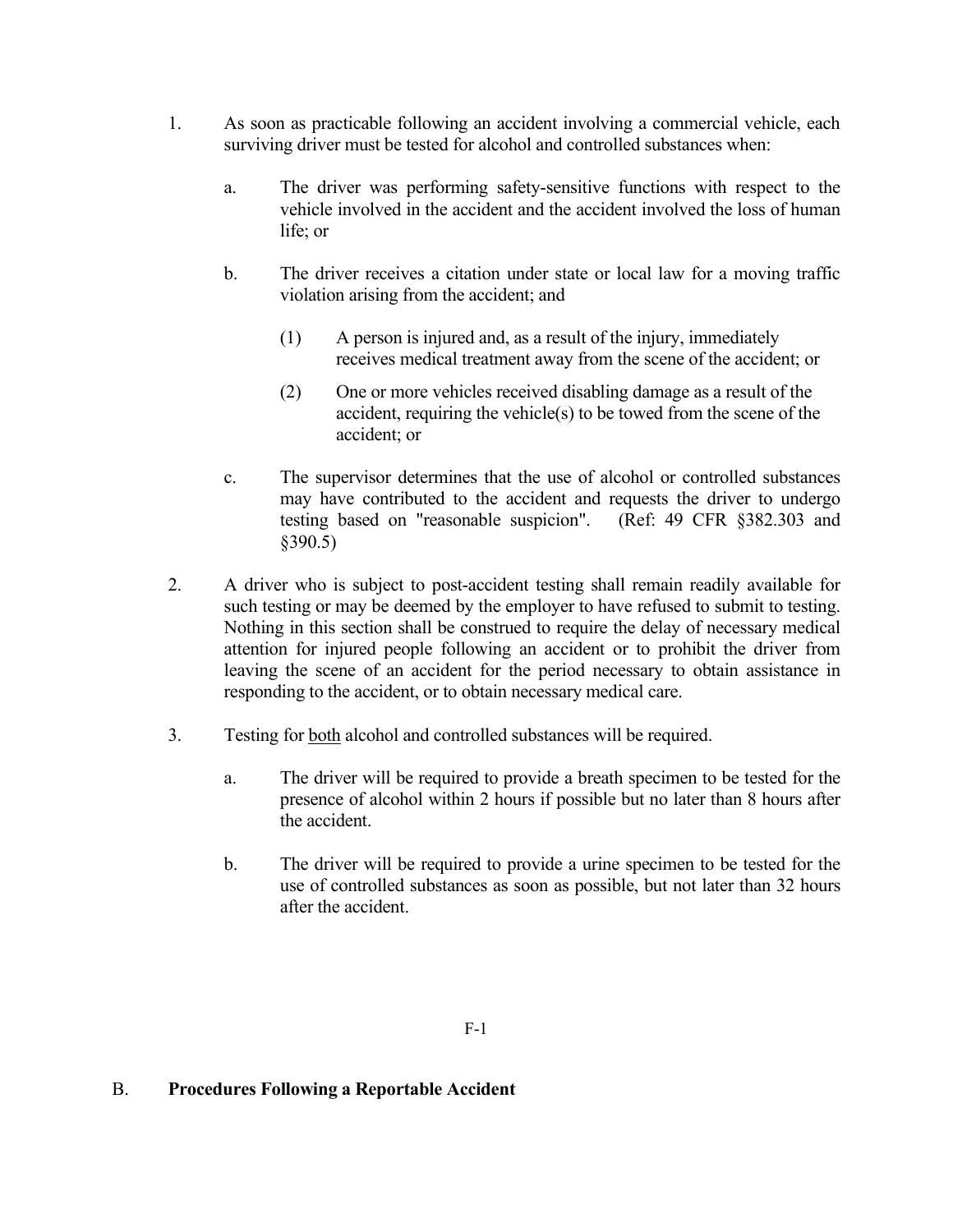- 1. As soon as practicable following a reportable accident, the driver should contact his or her Divisional Representative (DR) for instructions. If the driver is unable to contact the DR, they may contact the University's Designated Representative (UDR)
- 2. The driver will be scheduled for testing as soon as possible following the accident.
	- a. If the accident occurs in the vicinity of Stevens Point, the driver will be tested at the following collection/testing site.

Saints Health Services for Business 5412 Hwy 10 E. Stevens Point, WI 54481 (715) 346-5243

b. If the accident occurs in the vicinity of the Treehaven Field Station, the driver will be tested at the following collection/testing sites:

St. Mary's Hospital Occupational Medicine 1020 Kabel Avenue Rhinelander, WI 54501 (715) 361-2825

c. Other locations, off hours and emergency contact:

Alere Toxicology Services 1-800-433-3823

- 3. If the accident occurs outside the Stevens Point/Treehaven area, the driver may be referred to the closest available medical facility with appropriate testing equipment. Contact Alere Toxicology Services at the "1-800" number listed above for instructions on the closest available facility.
- 4. The results of a breath or blood test for the use of alcohol or a urine test for the use of controlled substances, conducted by Federal, State, or local officials having independent authority for the test, will be considered to meet these requirements, provided the tests conform to applicable Federal, State or local requirements, and that the results of the tests are obtained by the University of Wisconsin Stevens Point.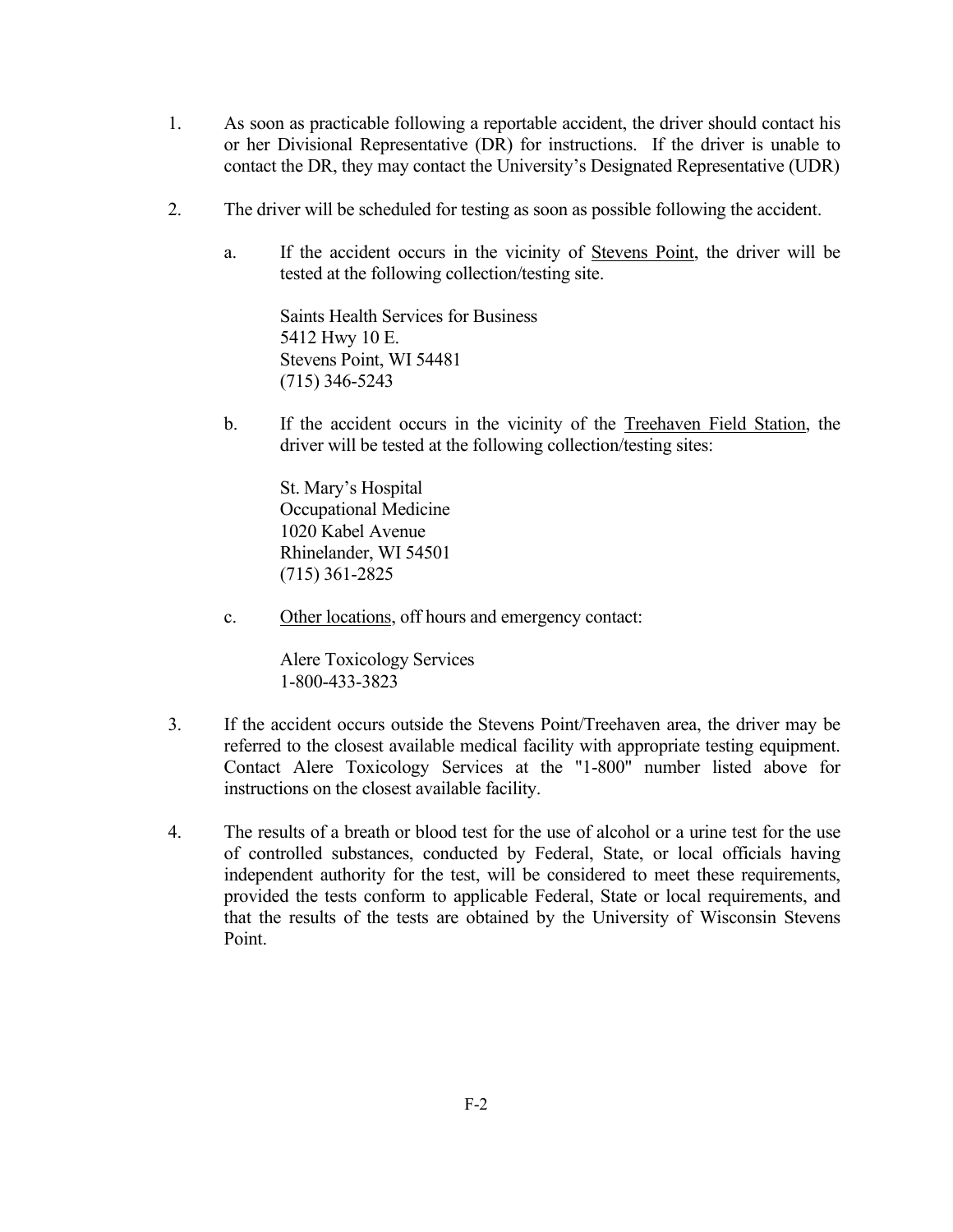# C. **Special Notice**

- 1. No driver required to take a post-accident alcohol test may use alcohol for eight hours following the accident, or until he/she undergoes a post-accident alcohol test, whichever occurs first.
- 2. The Federal Highway Administration (FHWA) will disqualify drivers for one year, under the procedures outlined in 49 CFR 386, if a driver refuses to submit to postaccident tests after a fatal accident.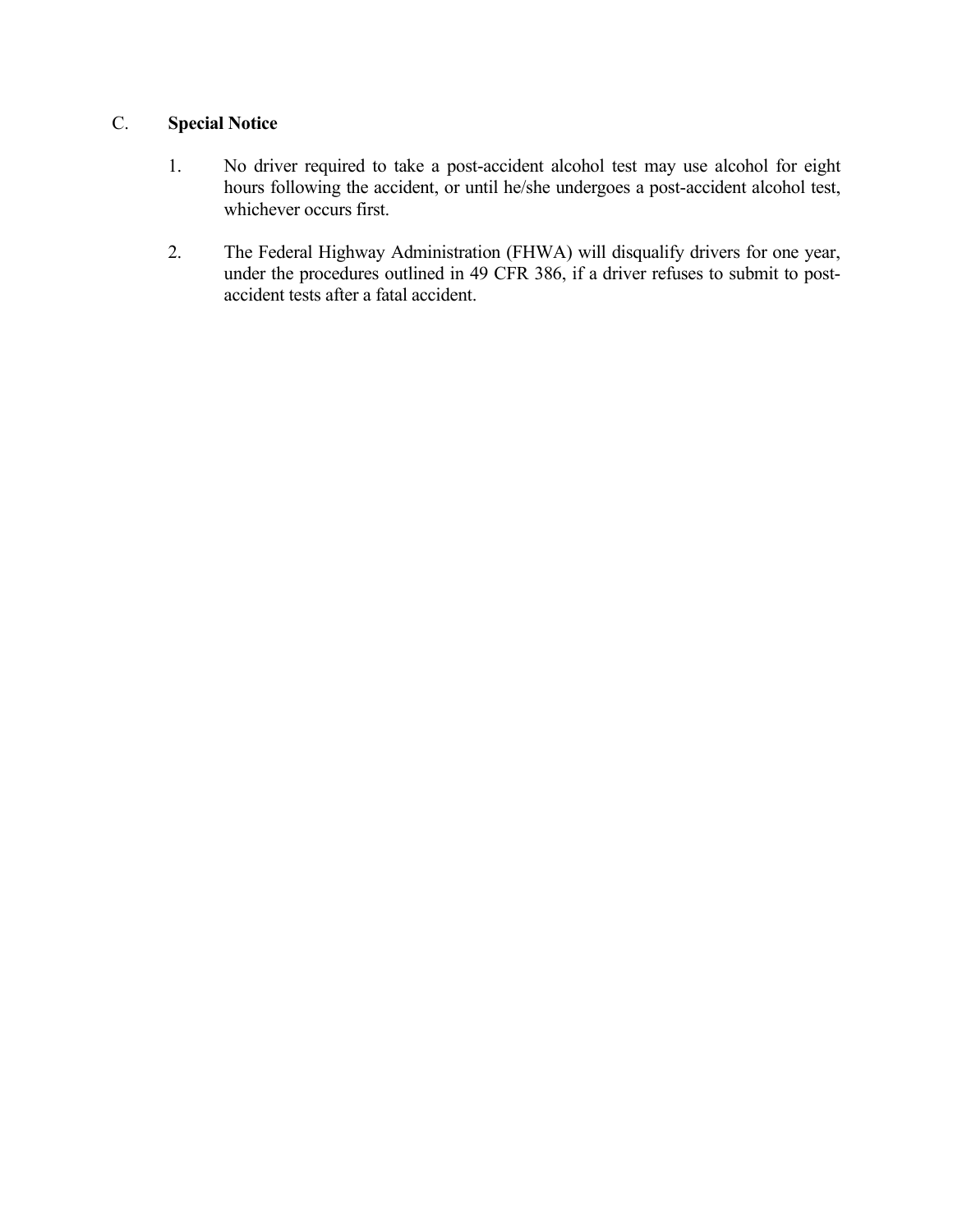## **THE UNIVERSITY OF WISCONSIN - STEVENS POINT DRUG AND ALCOHOL TESTING POLICY**

#### **and**

#### **DRIVER POST-ACCIDENT INSTRUCTIONS**

#### **EMPLOYEE ACKNOWLEDGMENT FORM**

Return this acknowledgment to the Office of Risk Management for filing in the official Driver Qualification File. No one is permitted to drive a University-owned or leased commercial motor vehicle requiring a CDL, until they have signed, dated and returned this form.

I acknowledge that I have received the University of Wisconsin Stevens Point Alcohol and Controlled Substance Testing Policy and received training on the date indicated below. I also acknowledge that I have received the University's Post-Accident Instructions. I understand that the Office of Risk Management is the University's designated representative to whom questions regarding this policy may be directed. He/she may also designate an alternate representative to assist in answering questions on the policy and procedures. I understand that the terms described in this policy may be altered, amended or changed by the University of Wisconsin to comply with the Federal Omnibus Transportation Employee Testing Act (OTETA) of 1991 and its implementing regulations, with or without prior notice. I further understand that any violation of this policy may subject me to discipline, up to and including termination.

| <b>SIGNED:</b> |  |
|----------------|--|
| PRINT NAME:    |  |
| DATE:          |  |